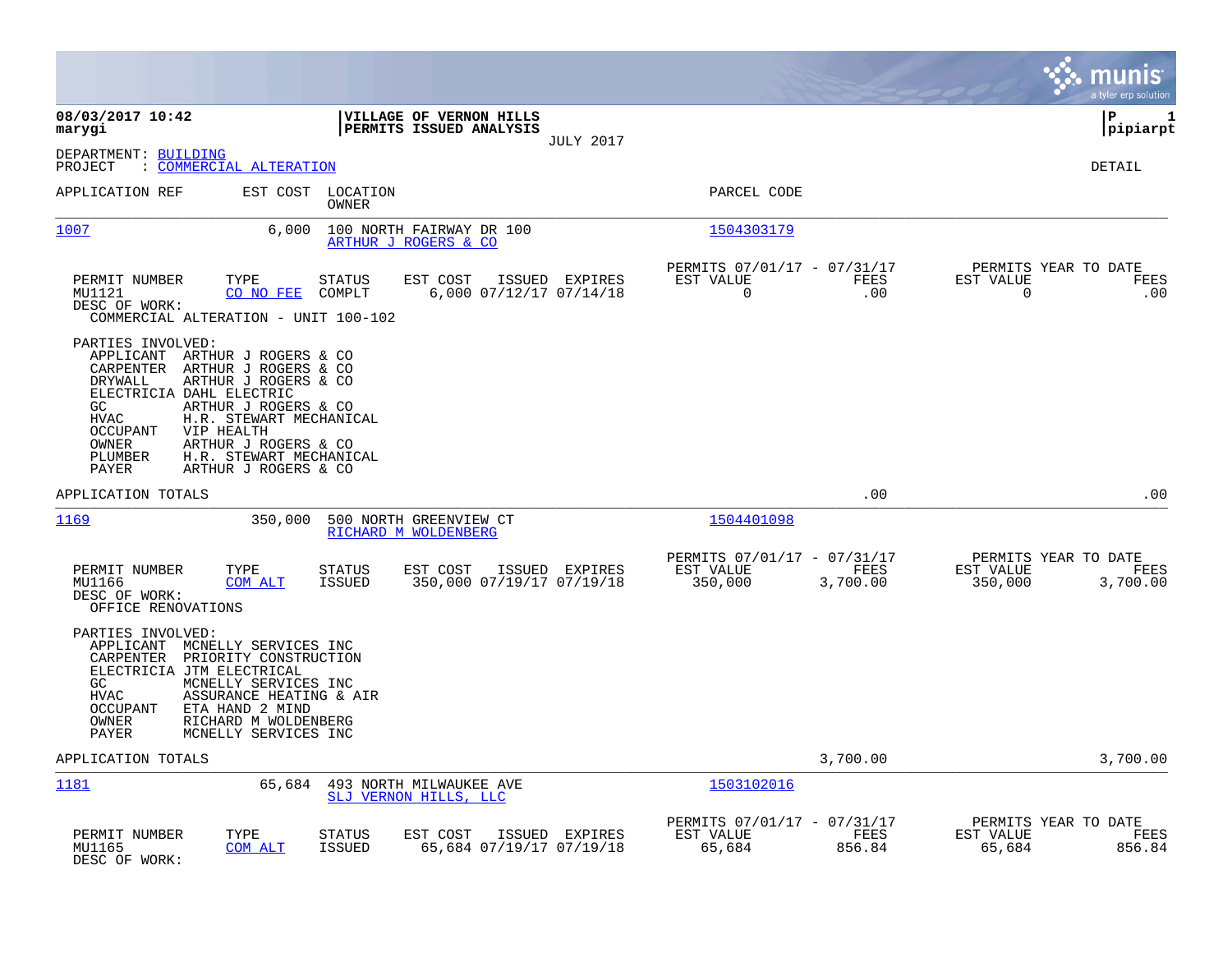|                                                                                                                                                                                                                                                                                                                                   |                                                                     | munis<br>a tyler erp solution                                   |
|-----------------------------------------------------------------------------------------------------------------------------------------------------------------------------------------------------------------------------------------------------------------------------------------------------------------------------------|---------------------------------------------------------------------|-----------------------------------------------------------------|
| 08/03/2017 10:42<br>VILLAGE OF VERNON HILLS<br>PERMITS ISSUED ANALYSIS<br>marygi<br>RESTROOM RENOVATION                                                                                                                                                                                                                           |                                                                     | P<br> pipiarpt                                                  |
| <b>JULY 2017</b><br>DEPARTMENT: BUILDING<br><u>COMMERCIAL ALTERATION</u><br>PROJECT                                                                                                                                                                                                                                               |                                                                     | DETAIL                                                          |
| APPLICATION REF<br>EST COST LOCATION<br>OWNER<br>PARTIES INVOLVED:<br>CARPENTER TRADESMITHE INC<br>DRYWALL<br>TRADESMITHE INC<br>ELECTRICIA HOLLAND ELECTRIC<br>GC<br>TRADESMITHE INC<br>OCCUPANT<br>HOME DEPOT<br>OWNER<br>SLJ VERNON HILLS, LLC<br>PLUMBER<br>JM PLUMBING<br>SEWER<br>JM PLUMBING                               | PARCEL CODE                                                         |                                                                 |
| APPLICATION TOTALS                                                                                                                                                                                                                                                                                                                | 856.84                                                              | 856.84                                                          |
| 1188<br>9,000<br>10 WEST PHILLIP RD 103<br>METRO SOUARE ONE LLC                                                                                                                                                                                                                                                                   | 1505201007                                                          |                                                                 |
| TYPE<br>EST COST<br>PERMIT NUMBER<br>STATUS<br>ISSUED EXPIRES<br>MU1189<br>9,000 07/25/17 07/25/18<br><b>COM ALT</b><br>ISSUED<br>DESC OF WORK:<br>COMMERCIAL ALTERATION                                                                                                                                                          | PERMITS 07/01/17 - 07/31/17<br>EST VALUE<br>FEES<br>9,000<br>290.00 | PERMITS YEAR TO DATE<br>EST VALUE<br>FEES<br>9,000<br>290.00    |
| PARTIES INVOLVED:<br>APPLICANT JL FABIAN & ASSOC<br>CARPENTER<br>PHOENIX BUILDERS<br>ELECTRICIA BATTAGLIA INDUSTRIES<br>GC<br>JL FABIAN & ASSOC<br>GC<br>METRO SQUARE ONE LLC<br>CARRIE CICCIU- SINGER PT INC<br><b>OCCUPANT</b><br>OWNER<br>METRO SQUARE ONE LLC<br>PLUMBER<br>PRAIRIE PLUMBING<br>PAYER<br>METRO SQUARE ONE LLC |                                                                     |                                                                 |
| APPLICATION TOTALS                                                                                                                                                                                                                                                                                                                | 290.00                                                              | 290.00                                                          |
| 798<br>329,000<br>701 NORTH MILWAUKEE AVE 200<br>INLAND REAL ESTATE CORPORATION                                                                                                                                                                                                                                                   | 1503102018                                                          |                                                                 |
| PERMIT NUMBER<br>EST COST<br>ISSUED<br>TYPE<br>STATUS<br>EXPIRES<br>MU1130<br>329,000 07/13/17 07/13/18<br>CO NO FEE<br>COMPLT<br>DESC OF WORK:<br>INTERIOR BUILDOUT: KIRKLANDS                                                                                                                                                   | PERMITS 07/01/17 - 07/31/17<br>EST VALUE<br>FEES<br>0<br>.00        | PERMITS YEAR TO DATE<br>FEES<br>EST VALUE<br>$\mathbf 0$<br>.00 |
| PARTIES INVOLVED:<br>APPLICANT PRECISION PERMIT SERVICES<br>CARPENTER HANNA DESIGN GROUP<br>CONCRETE<br>PROSPECTIVE PLUMBING CORP<br>DRYWALL<br>RIGHTWAY COMMERCIAL CONTRACTORS<br>ELECTRICIA TRUE ELECTRICAL CONTRACTING<br>GC<br>HANNA DESIGN GROUP                                                                             |                                                                     |                                                                 |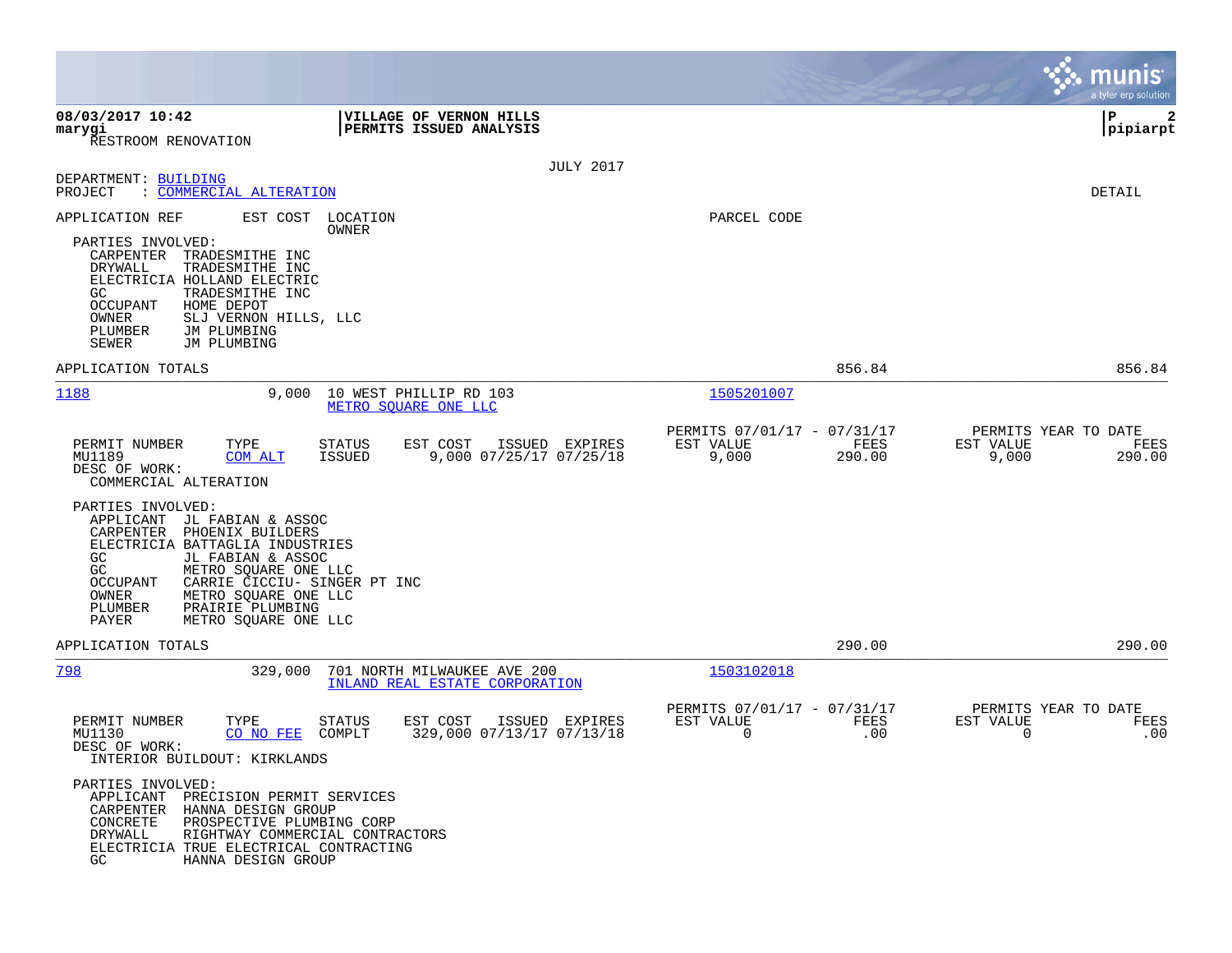|                                                                                                                                                                                                                                                                                                                                                                                                                                                                                                                                                                                                                                                                                                                                                                                                                        |                                                                    | munis<br>a tyler erp solution                                                      |
|------------------------------------------------------------------------------------------------------------------------------------------------------------------------------------------------------------------------------------------------------------------------------------------------------------------------------------------------------------------------------------------------------------------------------------------------------------------------------------------------------------------------------------------------------------------------------------------------------------------------------------------------------------------------------------------------------------------------------------------------------------------------------------------------------------------------|--------------------------------------------------------------------|------------------------------------------------------------------------------------|
| 08/03/2017 10:42<br>VILLAGE OF VERNON HILLS<br>marygi<br>PERMITS ISSUED ANALYSIS<br><b>JULY 2017</b>                                                                                                                                                                                                                                                                                                                                                                                                                                                                                                                                                                                                                                                                                                                   |                                                                    | Þ<br>3<br> pipiarpt                                                                |
| DEPARTMENT: BUILDING<br>: COMMERCIAL ALTERATION<br>PROJECT                                                                                                                                                                                                                                                                                                                                                                                                                                                                                                                                                                                                                                                                                                                                                             |                                                                    | DETAIL                                                                             |
| APPLICATION REF<br>EST COST<br>LOCATION<br><b>OWNER</b><br><b>HVAC</b><br>ECO TEMP HVAC<br>MASON<br>CHICAGO MASONRY CONSTRUCTION<br><b>OCCUPANT</b><br>KIRKLANDS<br>OWNER<br>INLAND REAL ESTATE CORPORATION<br>PLUMBER<br>PROSPECTIVE PLUMBING CORP<br>PAYER<br>PRECISION PERMIT SERVICES<br>PAYER<br>HANNA DESIGN GROUP<br><b>ROOFER</b><br>FUNDERBURK ROOFING                                                                                                                                                                                                                                                                                                                                                                                                                                                        | PARCEL CODE                                                        |                                                                                    |
| APPLICATION TOTALS                                                                                                                                                                                                                                                                                                                                                                                                                                                                                                                                                                                                                                                                                                                                                                                                     |                                                                    | .00<br>.00                                                                         |
| 930<br>2,540,405<br>1000 WOODLANDS PARKWAY<br>Neil Enterprises                                                                                                                                                                                                                                                                                                                                                                                                                                                                                                                                                                                                                                                                                                                                                         | 1515101031                                                         |                                                                                    |
| PERMIT NUMBER<br>TYPE<br><b>STATUS</b><br>EST COST<br>ISSUED EXPIRES<br>MU1153<br>2,540,405 07/17/17 08/02/18<br>COM ALT<br>ISSUED<br>DESC OF WORK:<br>INTERIOR BUILD OUT: NEIL ENTERPRISES<br>PARTIES INVOLVED:<br>APPLICANT<br>HARBOUR CONTRACTORS<br>CARPENTER<br>CALIBER CONSTRUCTION<br>CONCRETE<br>CONCRETE BY WAGNER<br>CALIBER CONSTRUCTION<br>DRYWALL<br>ELECTRICIA NESKO ELECTRIC COMPANY<br>LAKE COUNTY GRADING<br>EXCAVATOR<br>GC<br>HARBOUR CONTRACTORS<br><b>HVAC</b><br>SHERMAN MECHANICAL<br>INSULATOR<br>CALIBER CONSTRUCTION<br>KINGERY STEEL<br>IRON WORK<br><b>OCCUPANT</b><br>Neil Enterprises<br>OWNER<br>Neil Enterprises<br>PLUMBER<br>SHERMAN MECHANICAL<br>PAYER<br>EAST BUNKER COURT, L.L.C.<br><b>ROOFER</b><br>ALL AMERICAN EXTERIOR SOLUTIONS DBA<br><b>SEWER</b><br>LAKE COUNTY GRADING | PERMITS 07/01/17 - 07/31/17<br>EST VALUE<br>2,540,405<br>26,425.05 | PERMITS YEAR TO DATE<br>FEES<br>EST VALUE<br><b>FEES</b><br>2,540,405<br>26,425.05 |
| APPLICATION TOTALS<br>PROJECT TOTALS                                                                                                                                                                                                                                                                                                                                                                                                                                                                                                                                                                                                                                                                                                                                                                                   | 26,425.05<br>2,965,089<br>31,271.89                                | 26,425.05<br>2,965,089<br>31,271.89                                                |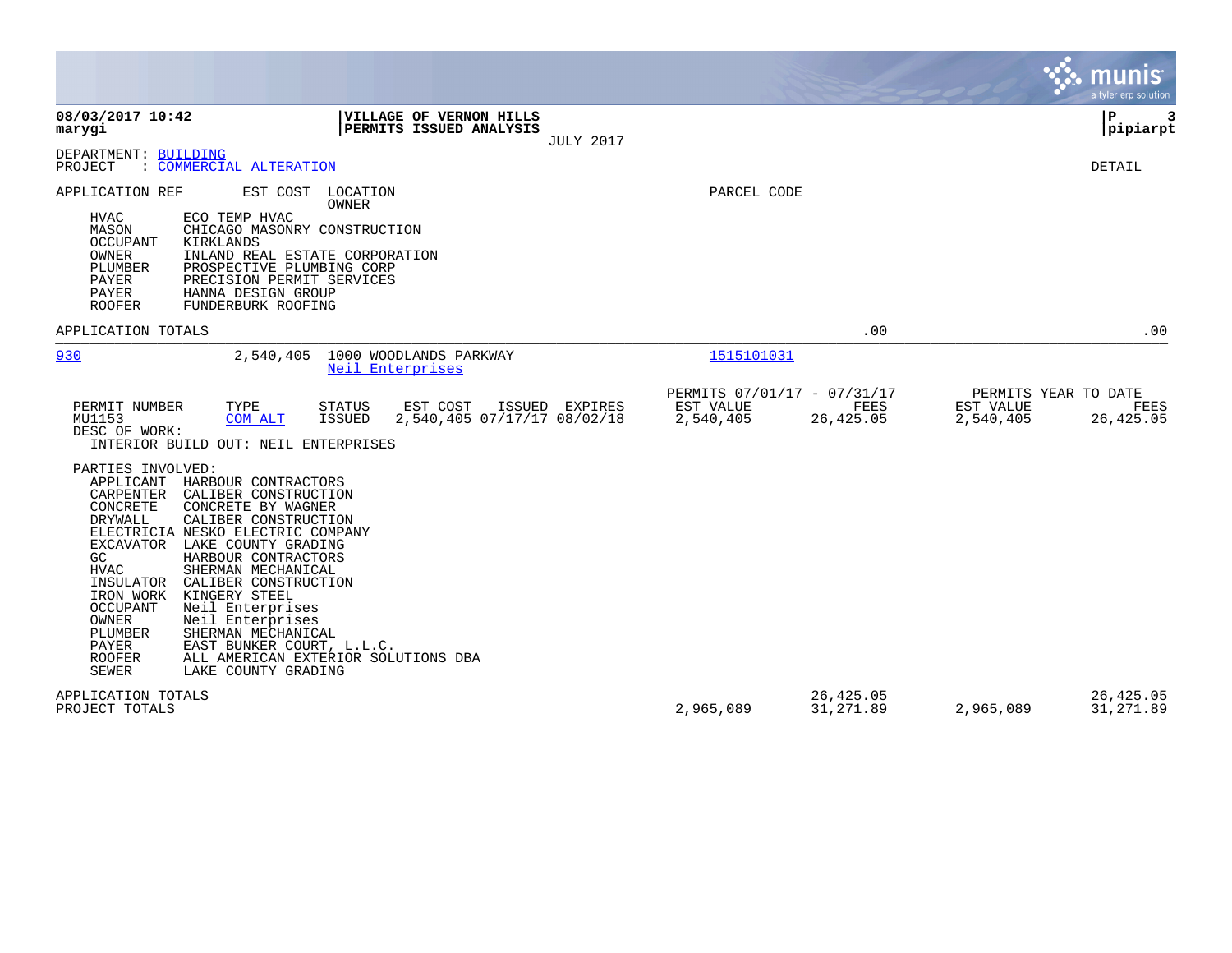|                                                                           |                                                                                     |                                |                                                           |                  |                                               |                  |                                   | <b>munis</b><br>a tyler erp solution |
|---------------------------------------------------------------------------|-------------------------------------------------------------------------------------|--------------------------------|-----------------------------------------------------------|------------------|-----------------------------------------------|------------------|-----------------------------------|--------------------------------------|
| 08/03/2017 10:42<br>marygi                                                |                                                                                     |                                | <b>VILLAGE OF VERNON HILLS</b><br>PERMITS ISSUED ANALYSIS | <b>JULY 2017</b> |                                               |                  |                                   | ∣P<br> pipiarpt                      |
| DEPARTMENT: BUILDING<br>PROJECT                                           | : DEMOLITION                                                                        |                                |                                                           |                  |                                               |                  |                                   | DETAIL                               |
| APPLICATION REF                                                           | EST COST                                                                            | LOCATION<br>OWNER              |                                                           |                  | PARCEL CODE                                   |                  |                                   |                                      |
| 1211                                                                      | 40,000                                                                              | 2 EAST PHILLIP RD<br>PNC BANK  |                                                           |                  | 1504107009                                    |                  |                                   |                                      |
| PERMIT NUMBER<br>MU1160<br>DESC OF WORK:<br>DEMO                          | TYPE<br><b>DEMO</b>                                                                 | <b>STATUS</b><br><b>ISSUED</b> | EST COST<br>ISSUED<br>40,000 07/18/17 07/18/18            | EXPIRES          | PERMITS 07/01/17 - 07/31/17<br>EST VALUE<br>0 | FEES<br>400.00   | PERMITS YEAR TO DATE<br>EST VALUE | FEES<br>400.00                       |
| PARTIES INVOLVED:<br>APPLICANT<br>GC.<br>OWNER<br><b>PLUMBER</b><br>PAYER | DCS MIDWEST LLC<br>DCS MIDWEST LLC<br>PNC BANK<br>WEBER PLUMBING<br>DCS MIDWEST LLC |                                |                                                           |                  |                                               |                  |                                   |                                      |
| APPLICATION TOTALS<br>PROJECT TOTALS                                      |                                                                                     |                                |                                                           |                  | 0                                             | 400.00<br>400.00 | $\Omega$                          | 400.00<br>400.00                     |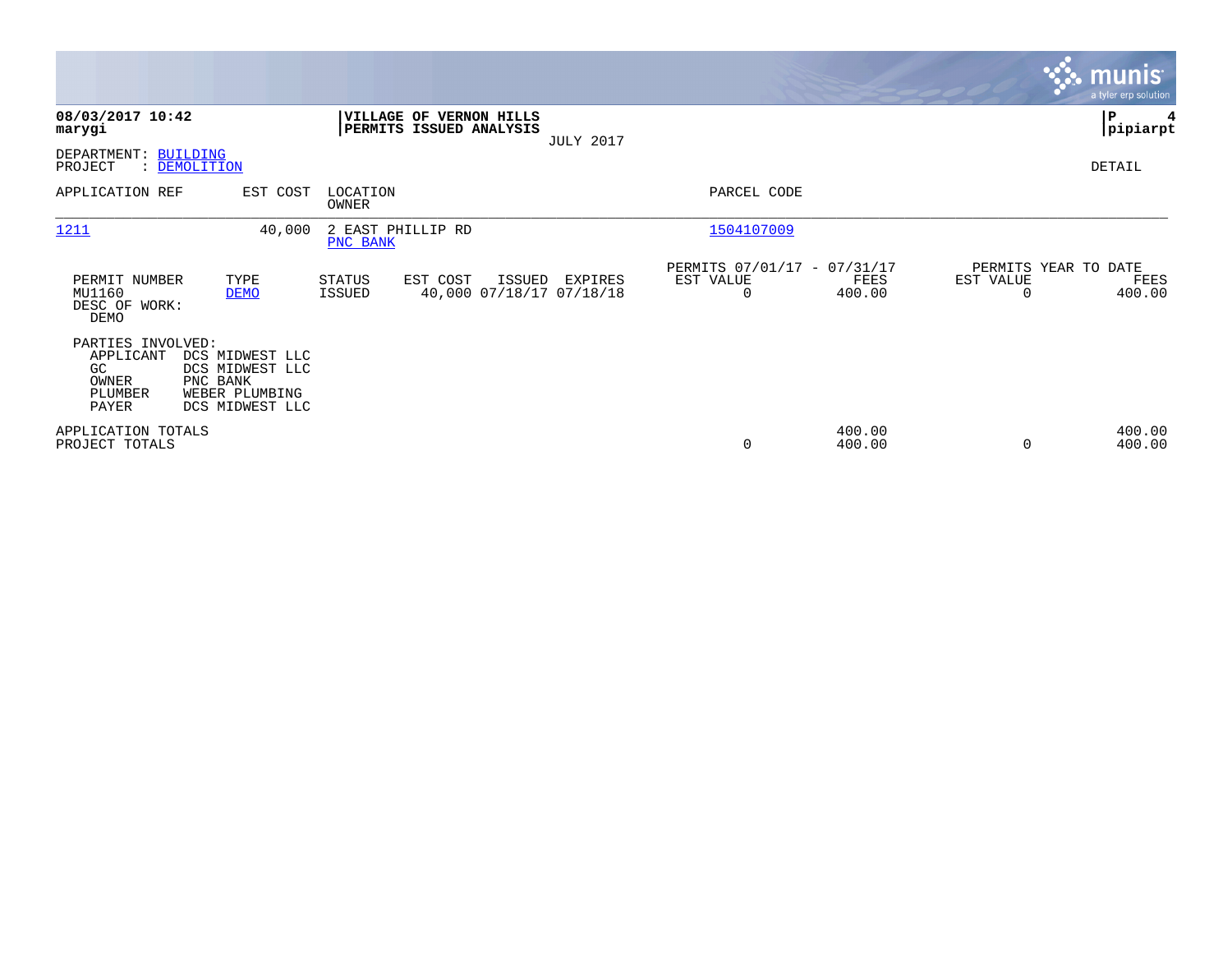|                                                                                                                               |                                                                                                                                            |                                                                           | munis<br>a tyler erp solution                                     |
|-------------------------------------------------------------------------------------------------------------------------------|--------------------------------------------------------------------------------------------------------------------------------------------|---------------------------------------------------------------------------|-------------------------------------------------------------------|
| 08/03/2017 10:42<br>marygi                                                                                                    | VILLAGE OF VERNON HILLS<br>PERMITS ISSUED ANALYSIS<br><b>JULY 2017</b>                                                                     |                                                                           | lР<br>5<br> pipiarpt                                              |
| DEPARTMENT: BUILDING<br>: AC/FURNACE<br>PROJECT                                                                               |                                                                                                                                            |                                                                           | DETAIL                                                            |
| APPLICATION REF<br>EST COST                                                                                                   | LOCATION<br>OWNER                                                                                                                          | PARCEL CODE                                                               |                                                                   |
| 1184<br>3,951                                                                                                                 | 111 SOUTH DEERPATH DR<br>STEVEN O & STACY N SZWEJBKA                                                                                       | 1509103022                                                                |                                                                   |
| PERMIT NUMBER<br>TYPE<br>MU1083<br><b>SIDING</b><br>DESC OF WORK:<br>AIR CONDITIONER                                          | STATUS<br>EST COST<br>ISSUED EXPIRES<br>COMPLT<br>3,951 07/05/17 07/11/18                                                                  | PERMITS 07/01/17 - 07/31/17<br>EST VALUE<br>FEES<br>$\mathbf 0$<br>50.00  | PERMITS YEAR TO DATE<br>EST VALUE<br>FEES<br>$\mathbf 0$<br>50.00 |
| PARTIES INVOLVED:<br>APPLICANT<br>GC<br>OWNER<br><b>PAYER</b>                                                                 | ALLIED AIR CONDITIONING & HEATING<br>ALLIED AIR CONDITIONING & HEATING<br>STEVEN O & STACY N SZWEJBKA<br>ALLIED AIR CONDITIONING & HEATING |                                                                           |                                                                   |
| APPLICATION TOTALS                                                                                                            |                                                                                                                                            | 50.00                                                                     | 50.00                                                             |
| 1187                                                                                                                          | 15,031 1300 GEORGETOWN WAY<br>SAMUEL YOON                                                                                                  | 888888888                                                                 |                                                                   |
| PERMIT NUMBER<br>TYPE<br>MU1084<br><b>AC/FURN</b><br>DESC OF WORK:<br>A/C - FURNACE & WATER HEATER (TANKLESS)                 | STATUS<br>EST COST<br>ISSUED EXPIRES<br>COMPLT<br>15,031 07/05/17 07/17/18                                                                 | PERMITS 07/01/17 - 07/31/17<br>EST VALUE<br>FEES<br>$\mathbf 0$<br>150.31 | PERMITS YEAR TO DATE<br>EST VALUE<br>FEES<br>0<br>150.31          |
| PARTIES INVOLVED:<br>APPLICANT<br>GC<br><b>OWNER</b><br>SAMUEL YOON<br>PLUMBER<br>PAYER                                       | RAVINIA PLUMBING & HEATING<br>RAVINIA PLUMBING & HEATING<br>RAVINIA PLUMBING & HEATING<br>RAVINIA PLUMBING & HEATING                       |                                                                           |                                                                   |
| APPLICATION TOTALS                                                                                                            |                                                                                                                                            | 150.31                                                                    | 150.31                                                            |
| 1192<br>9,000                                                                                                                 | 210S SOUTHGATE DR<br><b>JEFFERY BIEL</b>                                                                                                   | 1508218001                                                                |                                                                   |
| PERMIT NUMBER<br>TYPE<br>MU1093<br>AC/FURN<br>DESC OF WORK:<br>A/C & FURNANCE                                                 | STATUS<br>EST COST<br>ISSUED EXPIRES<br>COMPLT<br>9,000 07/06/17 07/11/18                                                                  | PERMITS 07/01/17 - 07/31/17<br>EST VALUE<br>FEES<br>$\mathbf 0$<br>90.00  | PERMITS YEAR TO DATE<br>EST VALUE<br>FEES<br>90.00<br>0           |
| PARTIES INVOLVED:<br>APPLICANT<br>JEFFERY BIEL<br>GC.<br><b>HVAC</b><br><b>JEFFERY BIEL</b><br>OWNER<br>PAYER<br>JEFFERY BIEL | ALLIED AIR CONDITIONING & HEATING<br>ALLIED AIR CONDITIONING & HEATING                                                                     |                                                                           |                                                                   |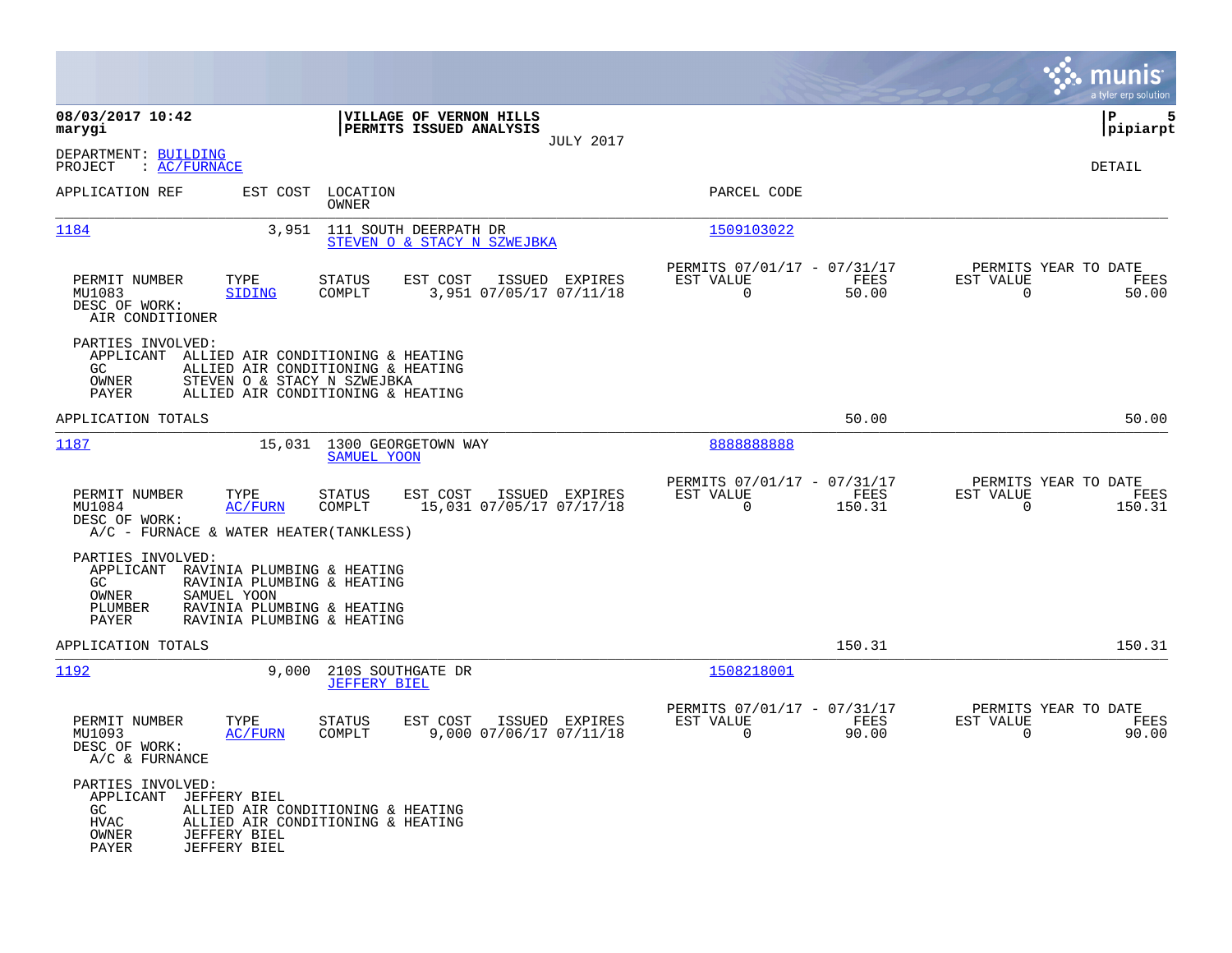|                                                                                       |                                                                                                                                                                                        |                                                                           | munis<br>a tyler erp solution                                     |
|---------------------------------------------------------------------------------------|----------------------------------------------------------------------------------------------------------------------------------------------------------------------------------------|---------------------------------------------------------------------------|-------------------------------------------------------------------|
| 08/03/2017 10:42<br>marygi<br>APPLICATION TOTALS                                      | VILLAGE OF VERNON HILLS<br>PERMITS ISSUED ANALYSIS<br><b>JULY 2017</b>                                                                                                                 | 90.00                                                                     | ΙP<br>6<br> pipiarpt<br>90.00                                     |
| DEPARTMENT: BUILDING<br>: AC/FURNACE<br>PROJECT                                       |                                                                                                                                                                                        |                                                                           | DETAIL                                                            |
| APPLICATION REF                                                                       | EST COST LOCATION<br>OWNER                                                                                                                                                             | PARCEL CODE                                                               |                                                                   |
| 1214<br>8,000                                                                         | 211 PONTIAC LN<br><b>FAISAL KHAN</b>                                                                                                                                                   | 1506408008                                                                |                                                                   |
| PERMIT NUMBER<br>TYPE<br>MU1108<br>AC/FURN<br>DESC OF WORK:<br>AC/ AND FURNACE        | <b>STATUS</b><br>EST COST<br>ISSUED EXPIRES<br>8,000 07/10/17 07/10/18<br>ISSUED                                                                                                       | PERMITS 07/01/17 - 07/31/17<br>EST VALUE<br>FEES<br>$\mathbf 0$<br>80.00  | PERMITS YEAR TO DATE<br>EST VALUE<br>FEES<br>$\mathbf 0$<br>80.00 |
| PARTIES INVOLVED:<br>GC<br><b>HVAC</b><br>OWNER<br>FAISAL KHAN                        | APPLICANT ABC PLUMBING, HEATING, COOLING, ELECTRIC<br>ABC PLUMBING, HEATING, COOLING, ELECTRIC<br>ABC PLUMBING, HEATING, COOLING, ELECTRIC                                             |                                                                           |                                                                   |
| PAYER<br>APPLICATION TOTALS                                                           | ABC PLUMBING, HEATING, COOLING, ELECTRIC                                                                                                                                               | 80.00                                                                     | 80.00                                                             |
| <u>1215</u>                                                                           | 11,202 1963 TREVINO TER<br>NANCY J DIMENT WILSON                                                                                                                                       | 1129311093                                                                |                                                                   |
| PERMIT NUMBER<br>TYPE<br>MU1109<br><b>AC/FURN</b><br>DESC OF WORK:<br>A/C AND FURNACE | EST COST<br>ISSUED EXPIRES<br>STATUS<br>ISSUED<br>11,202 07/10/17 07/10/18                                                                                                             | PERMITS 07/01/17 - 07/31/17<br>EST VALUE<br>FEES<br>$\mathbf 0$<br>112.02 | PERMITS YEAR TO DATE<br>EST VALUE<br>FEES<br>0<br>112.02          |
| PARTIES INVOLVED:<br>GC<br>HVAC<br>OWNER<br>NANCY J DIMENT WILSON<br>PAYER            | APPLICANT ABC PLUMBING, HEATING, COOLING, ELECTRIC<br>ABC PLUMBING, HEATING, COOLING, ELECTRIC<br>ABC PLUMBING, HEATING, COOLING, ELECTRIC<br>ABC PLUMBING, HEATING, COOLING, ELECTRIC |                                                                           |                                                                   |
| APPLICATION TOTALS                                                                    |                                                                                                                                                                                        | 112.02                                                                    | 112.02                                                            |
| 1227<br>6,390                                                                         | 845 SAUGATUCK TRL<br>JOHN R & ANN L DREYER                                                                                                                                             | 1507212007                                                                |                                                                   |
| PERMIT NUMBER<br>TYPE<br>MU1118<br><b>AC/FURN</b><br>DESC OF WORK:<br>A/C ONLY        | <b>STATUS</b><br>EST COST<br>ISSUED EXPIRES<br>6,390 07/11/17 07/11/18<br>ISSUED                                                                                                       | PERMITS 07/01/17 - 07/31/17<br>EST VALUE<br>FEES<br>$\mathbf 0$<br>63.90  | PERMITS YEAR TO DATE<br>EST VALUE<br>FEES<br>63.90<br>$\Omega$    |
| PARTIES INVOLVED:<br>APPLICANT<br>GC<br>HVAC<br>OWNER<br>JOHN R & ANN L DREYER        | TOPTEC HEATING, COOLING, PLUMBING & ELEC<br>TOPTEC HEATING, COOLING, PLUMBING & ELEC<br>TOPTEC HEATING, COOLING, PLUMBING & ELEC                                                       |                                                                           |                                                                   |

**Contract**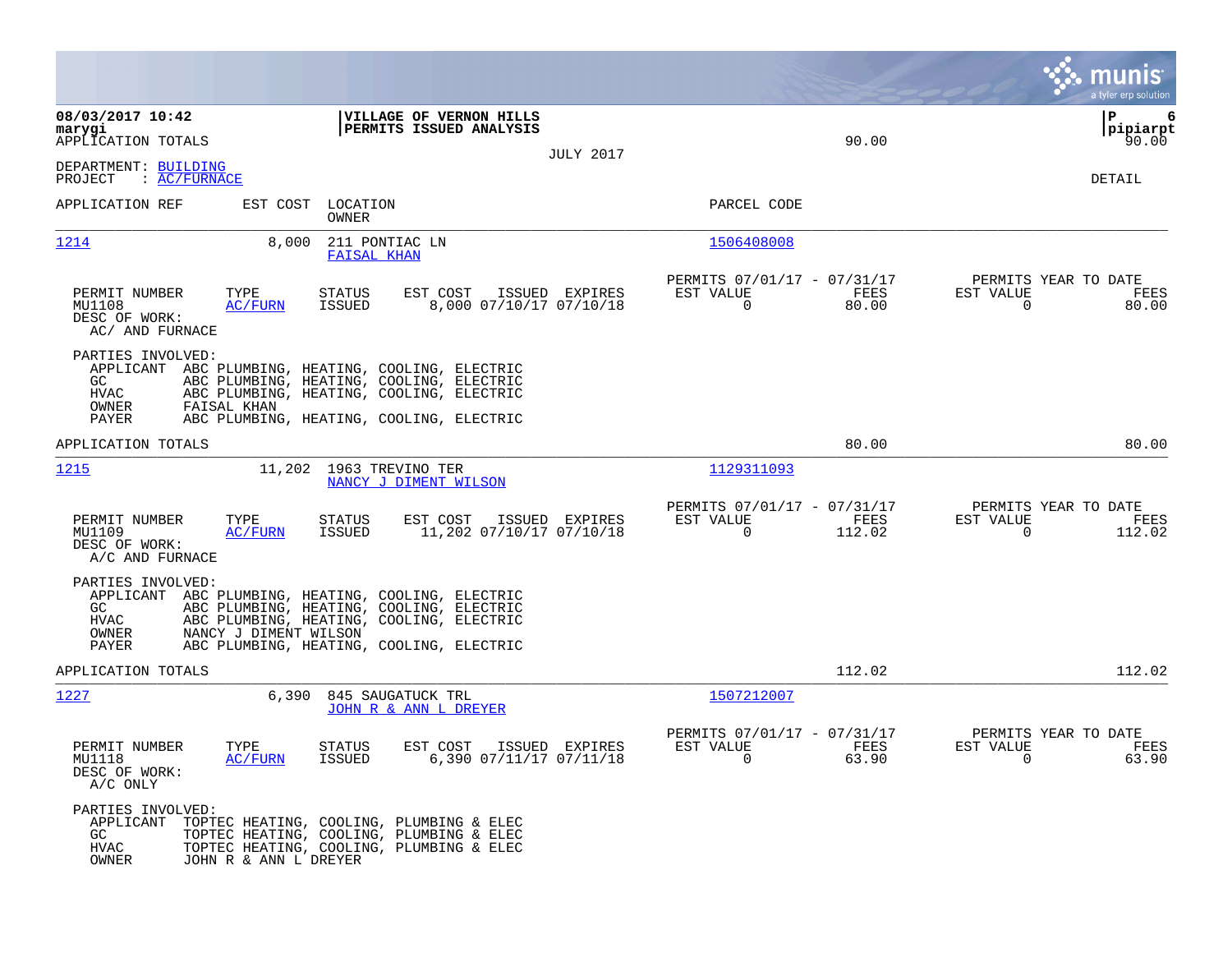|                                                                                                                                                                                                    |                                                                                 | munis<br>a tyler erp solution                                  |
|----------------------------------------------------------------------------------------------------------------------------------------------------------------------------------------------------|---------------------------------------------------------------------------------|----------------------------------------------------------------|
| 08/03/2017 10:42<br>VILLAGE OF VERNON HILLS<br>PERMITS ISSUED ANALYSIS<br>marygi<br><b>JULY 2017</b>                                                                                               |                                                                                 | Þ<br>7<br> pipiarpt                                            |
| DEPARTMENT: BUILDING<br>: AC/FURNACE<br>PROJECT                                                                                                                                                    |                                                                                 | DETAIL                                                         |
| APPLICATION REF<br>EST COST LOCATION<br>OWNER<br><b>PAYER</b><br>TOPTEC HEATING, COOLING, PLUMBING & ELEC                                                                                          | PARCEL CODE                                                                     |                                                                |
| APPLICATION TOTALS                                                                                                                                                                                 | 63.90                                                                           | 63.90                                                          |
| 3,500 104E ASHEVILLE CT<br>1252<br><b>DIRK MAVRAKOS</b>                                                                                                                                            | 1504310018                                                                      |                                                                |
| TYPE<br><b>STATUS</b><br>EST COST<br>ISSUED EXPIRES<br>PERMIT NUMBER<br>3,500 07/17/17 08/03/18<br>MU1148<br>COMPLT<br>AC/FURN<br>DESC OF WORK:<br>A/C                                             | PERMITS 07/01/17 - 07/31/17<br>FEES<br>EST VALUE<br>$\Omega$<br>50.00           | PERMITS YEAR TO DATE<br>EST VALUE<br>FEES<br>$\Omega$<br>50.00 |
| PARTIES INVOLVED:<br>APPLICANT<br>DIRK MAVRAKOS<br>GC.<br>DIRK MAVRAKOS<br><b>HVAC</b><br>ALLIED AIR CONDITIONING & HEATING<br>OWNER<br>DIRK MAVRAKOS<br>DIRK MAVRAKOS<br><b>PAYER</b>             |                                                                                 |                                                                |
| APPLICATION TOTALS                                                                                                                                                                                 | 50.00                                                                           | 50.00                                                          |
| 1278<br>1072 CUMBERLAND CT<br>2,100<br>KENNETH W & KATHRYN H RODEN, SR                                                                                                                             | 1132408002                                                                      |                                                                |
| PERMIT NUMBER<br>TYPE<br>EST COST<br><b>ISSUED</b><br><b>STATUS</b><br>EXPIRES<br>2,100 07/20/17 07/25/18<br>MU1171<br>COMPLT<br>AC/FURN<br>DESC OF WORK:<br>FURNANCE ONLY                         | PERMITS 07/01/17 - 07/31/17<br>EST VALUE<br><b>FEES</b><br>$\mathbf 0$<br>50.00 | PERMITS YEAR TO DATE<br>EST VALUE<br>FEES<br>$\Omega$<br>50.00 |
| PARTIES INVOLVED:<br>APPLICANT KENNETH W & KATHRYN H RODEN, SR<br>GC.<br>ALLIED AIR CONDITIONING & HEATING<br>KENNETH W & KATHRYN H RODEN, SR<br>OWNER<br>PAYER<br>KENNETH W & KATHRYN H RODEN, SR |                                                                                 |                                                                |
| APPLICATION TOTALS<br>PROJECT TOTALS                                                                                                                                                               | 50.00<br>$\Omega$<br>646.23                                                     | 50.00<br>646.23<br>$\Omega$                                    |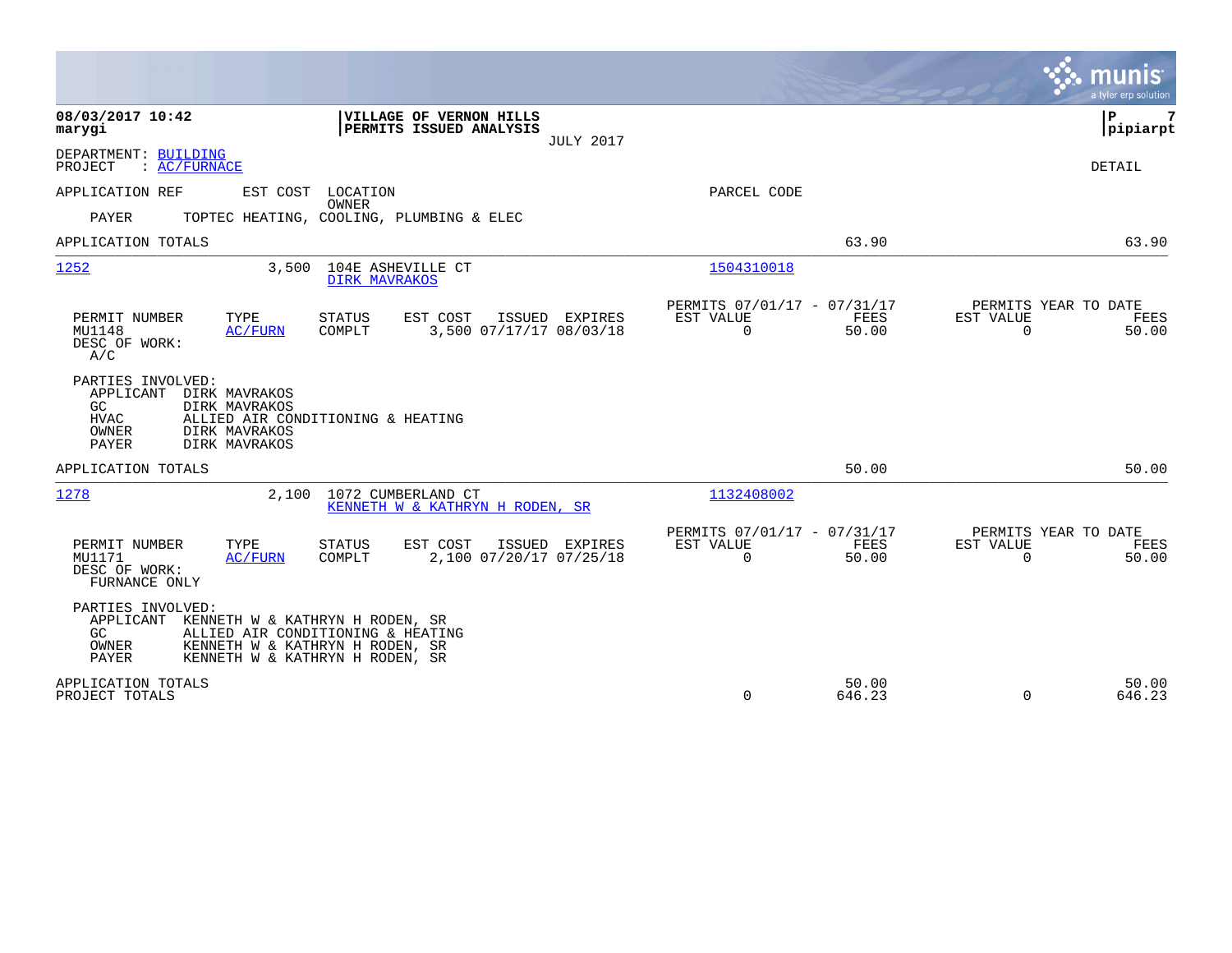|                                                                                                                                                           |                                                                                       |                                                                        | munis<br>a tyler erp solution                                   |
|-----------------------------------------------------------------------------------------------------------------------------------------------------------|---------------------------------------------------------------------------------------|------------------------------------------------------------------------|-----------------------------------------------------------------|
| 08/03/2017 10:42<br>marygi                                                                                                                                | <b> VILLAGE OF VERNON HILLS</b><br><b>PERMITS ISSUED ANALYSIS</b><br><b>JULY 2017</b> |                                                                        | lР<br>8<br> pipiarpt                                            |
| DEPARTMENT: BUILDING<br>: NEW BUSINESS NO REMODEL<br>PROJECT                                                                                              |                                                                                       |                                                                        | DETAIL                                                          |
| EST COST<br>APPLICATION REF                                                                                                                               | LOCATION<br>OWNER                                                                     | PARCEL CODE                                                            |                                                                 |
| 1099<br>$\overline{0}$                                                                                                                                    | 350E CORPORATE WOODS PKY<br>G. M. SUPPLIES, LTD                                       | 1509401088                                                             |                                                                 |
| PERMIT NUMBER<br>TYPE<br>MU1205<br>CO NO FEE<br>DESC OF WORK:<br>CO: G.M. SUPPLIES, LTD                                                                   | EST COST<br>ISSUED EXPIRES<br><b>STATUS</b><br>$0$ 07/28/17 07/28/18<br>COMPLT        | PERMITS 07/01/17 - 07/31/17<br>EST VALUE<br>FEES<br>$\Omega$<br>.00    | PERMITS YEAR TO DATE<br>EST VALUE<br>FEES<br>$\mathbf 0$<br>.00 |
| PARTIES INVOLVED:<br>GC.<br>G. M. SUPPLIES, LTD<br>G. M. SUPPLIES, LTD<br><b>OCCUPANT</b><br>OWNER<br>G. M. SUPPLIES, LTD<br>PAYER<br>G. M. SUPPLIES, LTD |                                                                                       |                                                                        |                                                                 |
| APPLICATION TOTALS                                                                                                                                        |                                                                                       | .00                                                                    | .00                                                             |
| 1125<br>$\Omega$                                                                                                                                          | 220 NORTH FAIRWAY DR<br><b>WINIX AMERICA</b>                                          | 1504303168                                                             |                                                                 |
| TYPE<br>PERMIT NUMBER<br>MU1182<br>CO NO FEE<br>DESC OF WORK:<br>CO: WINIX AMERICA                                                                        | EST COST<br>ISSUED EXPIRES<br><b>STATUS</b><br>COMPLT<br>$0$ 07/24/17 07/24/18        | PERMITS 07/01/17 - 07/31/17<br>EST VALUE<br>FEES<br>0<br>.00           | PERMITS YEAR TO DATE<br>EST VALUE<br>FEES<br>$\mathbf 0$<br>.00 |
| PARTIES INVOLVED:<br>GC.<br>WINIX AMERICA<br><b>OCCUPANT</b><br>WINIX AMERICA<br>WINIX AMERICA<br>OWNER<br>PAYER<br>WINIX AMERICA                         |                                                                                       |                                                                        |                                                                 |
| APPLICATION TOTALS                                                                                                                                        |                                                                                       | .00                                                                    | .00                                                             |
| 1134<br>0                                                                                                                                                 | 717 HAWTHORN CTR<br>CENTENNIAL                                                        | 1133401086                                                             |                                                                 |
| PERMIT NUMBER<br>TYPE<br>MU1132<br>CO NO FEE<br>DESC OF WORK:<br>CO: MY SWEET DREAMS                                                                      | <b>STATUS</b><br>EST COST<br>ISSUED EXPIRES<br>0 07/13/17 07/13/18<br>COMPLT          | PERMITS 07/01/17 - 07/31/17<br>EST VALUE<br>FEES<br>$\mathbf 0$<br>.00 | PERMITS YEAR TO DATE<br>EST VALUE<br>FEES<br>$\mathbf 0$<br>.00 |
| PARTIES INVOLVED:<br>GC<br>MY SWEET DREAMS<br>OCCUPANT<br>MY SWEET DREAMS<br>CENTENNIAL<br>OWNER<br>PAYER<br>MY SWEET DREAMS                              |                                                                                       |                                                                        |                                                                 |
| APPLICATION TOTALS                                                                                                                                        |                                                                                       | .00                                                                    | .00                                                             |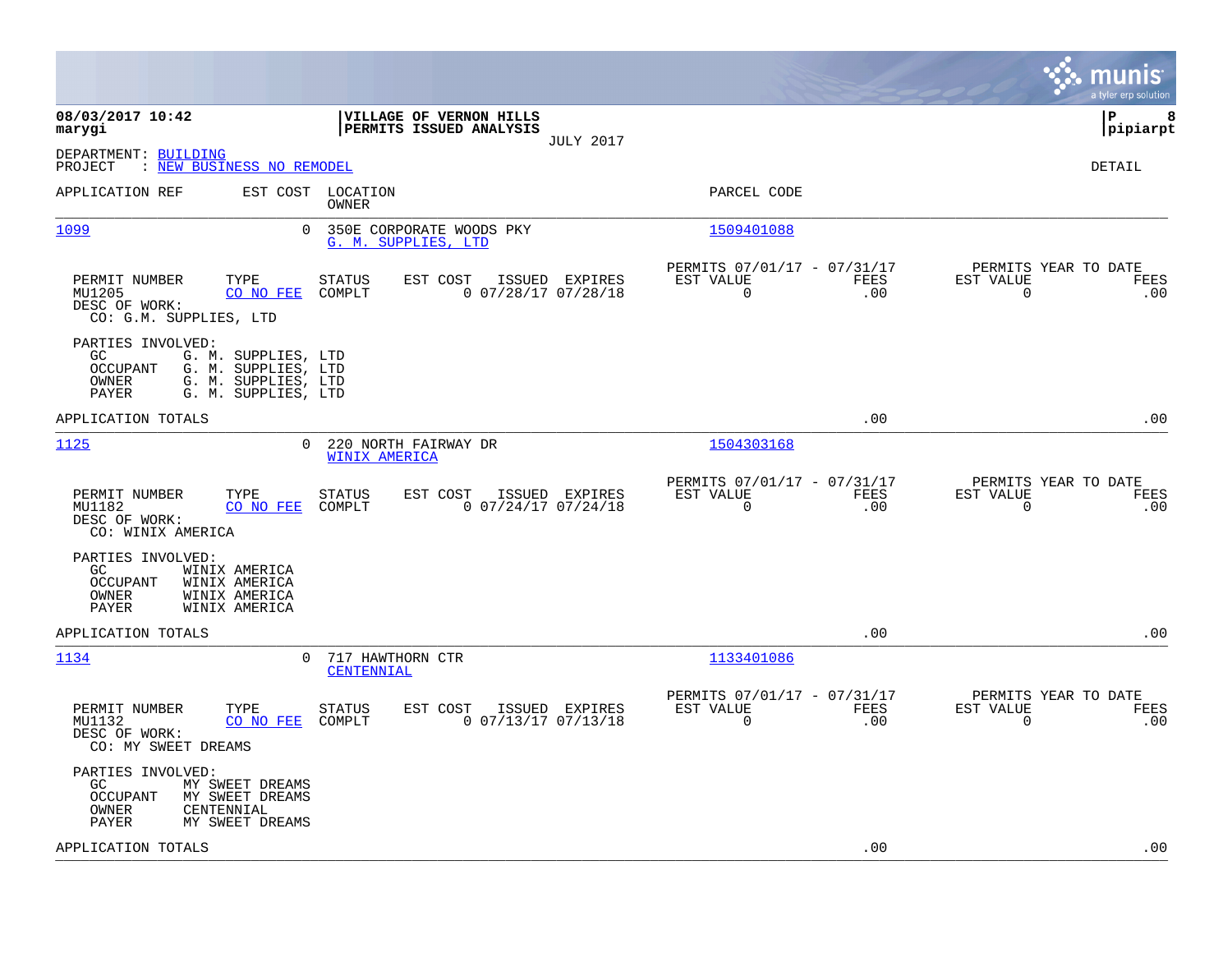|                                                                                                                                        |                                                                                                      |                                                                           | munis<br>a tyler erp solution                                         |
|----------------------------------------------------------------------------------------------------------------------------------------|------------------------------------------------------------------------------------------------------|---------------------------------------------------------------------------|-----------------------------------------------------------------------|
| 08/03/2017 10:42<br>marygi<br>1213                                                                                                     | VILLAGE OF VERNON HILLS<br>PERMITS ISSUED ANALYSIS<br>304 HAWTHORN CTR<br>$\Omega$<br>CENTENNIAL     | 1133401086                                                                | ΙP<br>9<br> pipiarpt                                                  |
| TYPE<br>PERMIT NUMBER                                                                                                                  | <b>STATUS</b><br>EST COST<br>ISSUED EXPIRES<br><b>JULY 2017</b>                                      | PERMITS 07/01/17 - 07/31/17<br>EST VALUE<br>FEES                          | PERMITS YEAR TO DATE<br>EST VALUE<br>FEES                             |
| DEPARTMENT: BUILDING<br>: NEW BUSINESS NO REMODEL<br>PROJECT                                                                           |                                                                                                      |                                                                           | DETAIL                                                                |
| APPLICATION REF                                                                                                                        | EST COST LOCATION<br>OWNER                                                                           | PARCEL CODE                                                               |                                                                       |
| MU1105<br>MU1183<br>CO NO FEE<br>PARTIES INVOLVED:<br>APPLICANT<br>WOODY'S<br>GC<br>WOODY'S<br>CENTENNIAL<br>OWNER<br>PAYER<br>WOODY'S | NO REMODEL COMPLT<br>$0$ $07/10/17$ $07/11/18$<br>COMPLT<br>$0$ 07/24/17 07/24/18                    | 0<br>150.00<br>$\Omega$<br>.00                                            | 150.00<br>$\Omega$<br>$\Omega$<br>.00                                 |
| APPLICATION TOTALS                                                                                                                     |                                                                                                      | 150.00                                                                    | 150.00                                                                |
| 1220                                                                                                                                   | $\Omega$<br>413 NORTH MILWAUKEE AVE<br>MID-AMERICA ASSET MANAGEMENT INC                              | 1503102020                                                                |                                                                       |
| PERMIT NUMBER<br>TYPE<br>MU1113<br>DESC OF WORK:<br>CERT OF OCC - NO WORK                                                              | EST COST<br><b>STATUS</b><br>ISSUED EXPIRES<br>NO REMODEL ISSUED<br>$0$ 07/10/17 07/10/18            | PERMITS 07/01/17 - 07/31/17<br>EST VALUE<br>FEES<br>$\Omega$<br>150.00    | PERMITS YEAR TO DATE<br>EST VALUE<br>FEES<br>$\overline{0}$<br>150.00 |
| PARTIES INVOLVED:<br>APPLICANT<br>PARTY CITY<br>GC.<br>PARTY CITY<br>OCCUPANT<br>HALLOWEEN CITY<br>OWNER<br>PAYER<br>PARTY CITY        | MID-AMERICA ASSET MANAGEMENT INC                                                                     |                                                                           |                                                                       |
| APPLICATION TOTALS                                                                                                                     |                                                                                                      | 150.00                                                                    | 150.00                                                                |
| 1226                                                                                                                                   | 750 FOREST EDGE DR<br>$\Omega$<br>750 FOREST EDGE LLC                                                | 1515101048                                                                |                                                                       |
| PERMIT NUMBER<br>TYPE<br>MU1117<br>DESC OF WORK:<br>NEW BUSINESS - C OF O                                                              | <b>STATUS</b><br>EST COST<br>ISSUED EXPIRES<br>$0$ 07/11/17 07/20/18<br>NO REMODEL ISSUED            | PERMITS 07/01/17 - 07/31/17<br>EST VALUE<br>FEES<br>$\mathbf 0$<br>150.00 | PERMITS YEAR TO DATE<br>EST VALUE<br>FEES<br>150.00<br>$\mathbf 0$    |
| PARTIES INVOLVED:<br>APPLICANT<br>GC<br>OCCUPANT<br><b>OWNER</b><br>750 FOREST EDGE LLC<br>PAYER                                       | HOFFMAN VOGLER COMPANY<br>HOFFMAN VOGLER COMPANY<br>HOFFMAN VOGLER COMPANY<br>HOFFMAN VOGLER COMPANY |                                                                           |                                                                       |
| APPLICATION TOTALS                                                                                                                     |                                                                                                      | 150.00                                                                    | 150.00                                                                |
| 1244                                                                                                                                   | $\Omega$<br>800 CORPORATE WOODS PKY                                                                  | 1510302019                                                                |                                                                       |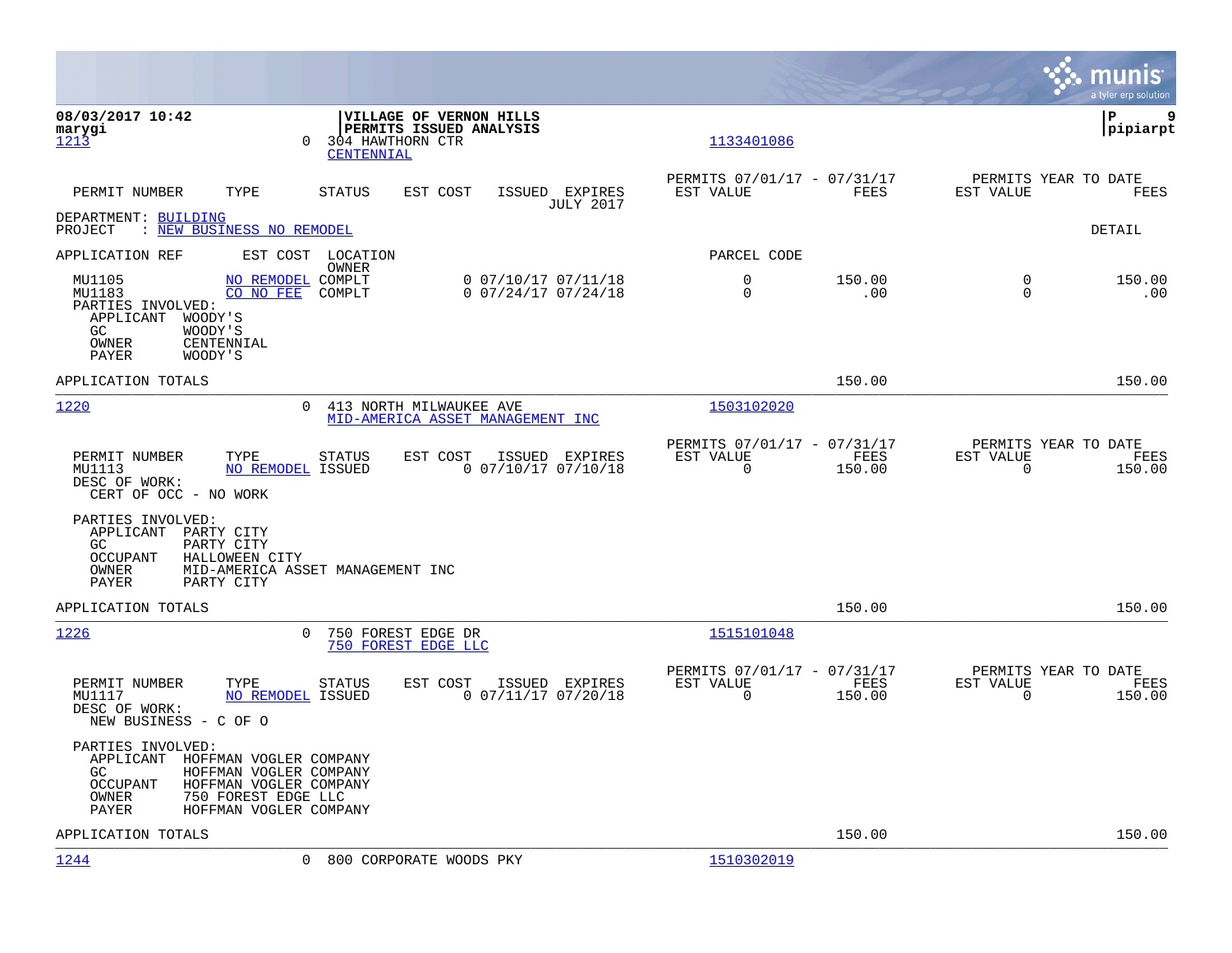|                                                                                                                                                                                                                                        |                                                                           | <b>S.S. MUNIS</b><br>a tyler erp solution                       |
|----------------------------------------------------------------------------------------------------------------------------------------------------------------------------------------------------------------------------------------|---------------------------------------------------------------------------|-----------------------------------------------------------------|
| 08/03/2017 10:42<br>VILLAGE OF VERNON HILLS<br>PERMITS ISSUED ANALYSIS<br>marygi<br>VAN VLISSINGEN & CO                                                                                                                                |                                                                           | ΙP<br>10<br> pipiarpt                                           |
| PERMIT NUMBER<br>TYPE<br>STATUS<br>EST COST<br>ISSUED EXPIRES<br><b>JULY 2017</b>                                                                                                                                                      | PERMITS 07/01/17 - 07/31/17<br>EST VALUE<br>FEES                          | PERMITS YEAR TO DATE<br>EST VALUE<br>FEES                       |
| DEPARTMENT: BUILDING<br>: NEW BUSINESS NO REMODEL<br>PROJECT                                                                                                                                                                           |                                                                           | DETAIL                                                          |
| APPLICATION REF<br>EST COST<br>LOCATION<br>OWNER                                                                                                                                                                                       | PARCEL CODE                                                               |                                                                 |
| MU1136<br>NO REMODEL ISSUED<br>$0$ 07/14/17 08/02/18<br>DESC OF WORK:<br>CO: WAREHOUSE USE, ZF SVCS                                                                                                                                    | $\mathbf 0$<br>150.00                                                     | 150.00<br>$\Omega$                                              |
| PARTIES INVOLVED:<br>GC.<br>ZF SERVICES<br><b>OCCUPANT</b><br>ZF SERVICES<br>OWNER<br>VAN VLISSINGEN & CO<br><b>PAYER</b><br>ZF SERVICES                                                                                               |                                                                           |                                                                 |
| APPLICATION TOTALS                                                                                                                                                                                                                     | 150.00                                                                    | 150.00                                                          |
| 1317<br>700 NORTH MILWAUKEE AVE 144<br>$\cap$<br>HAWTHORN HILLS SOUARE 1687 LLC                                                                                                                                                        | 1504201051                                                                |                                                                 |
| PERMIT NUMBER<br>TYPE<br>STATUS<br>EST COST<br>ISSUED EXPIRES<br>0 07/28/17 07/28/18<br>MU1207<br>NO REMODEL COMPLT<br>DESC OF WORK:<br>NEW OWNER - C OF O                                                                             | PERMITS 07/01/17 - 07/31/17<br>EST VALUE<br>FEES<br>$\mathbf 0$<br>150.00 | PERMITS YEAR TO DATE<br>EST VALUE<br>FEES<br>$\Omega$<br>150.00 |
| PARTIES INVOLVED:<br>APPLICANT<br>SUSU HOSPITALITY OF ILLINOIS LLC<br>SUSU HOSPITALITY OF ILLINOIS LLC<br>GC<br><b>OCCUPANT</b><br>JAMBA JUICE<br>OWNER<br>HAWTHORN HILLS SQUARE 1687 LLC<br>PAYER<br>SUSU HOSPITALITY OF ILLINOIS LLC |                                                                           |                                                                 |
| APPLICATION TOTALS<br>PROJECT TOTALS                                                                                                                                                                                                   | 150.00<br>$\Omega$<br>750.00                                              | 150.00<br>$\Omega$<br>750.00                                    |

 $\sim$   $\sim$   $\sim$   $\sim$   $\sim$   $\sim$   $\sim$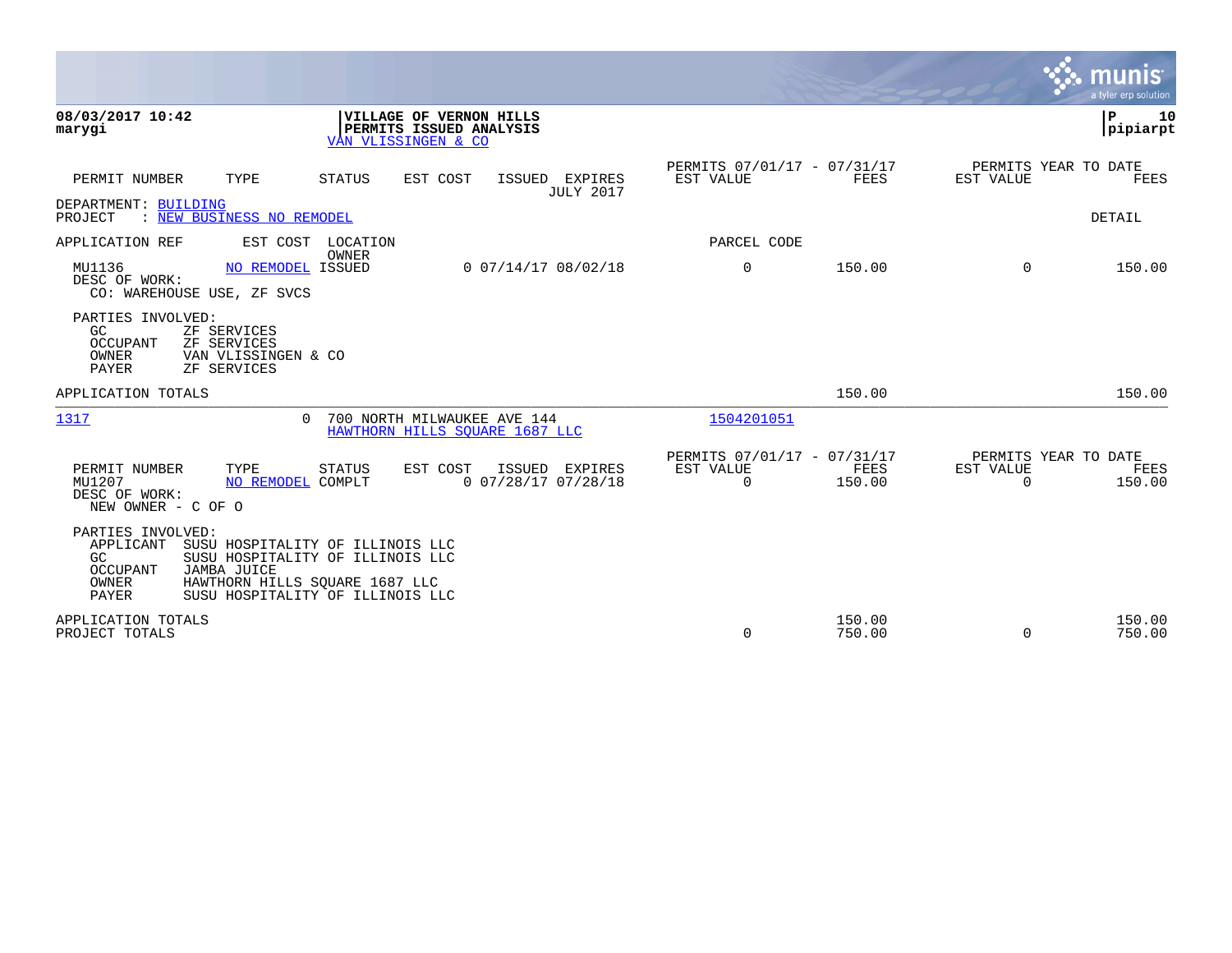|                                                                                                                                                                                                    |                                                         | <b>munis</b><br>a tyler erp solution                                |
|----------------------------------------------------------------------------------------------------------------------------------------------------------------------------------------------------|---------------------------------------------------------|---------------------------------------------------------------------|
| 08/03/2017 10:42<br>VILLAGE OF VERNON HILLS<br>PERMITS ISSUED ANALYSIS<br>marygi                                                                                                                   |                                                         | P<br>11<br>pipiarpt                                                 |
| <b>JULY 2017</b><br>DEPARTMENT: BUILDING<br>PROJECT<br>$:$ DECK                                                                                                                                    |                                                         | DETAIL                                                              |
| EST COST<br>LOCATION<br>APPLICATION REF<br>OWNER                                                                                                                                                   | PARCEL CODE                                             |                                                                     |
| 1163<br>7,500<br>604 SYCAMORE ST<br>MACIEJ PRZEKLASA                                                                                                                                               | 1132107013                                              |                                                                     |
| PERMIT NUMBER<br>TYPE<br>EST COST<br>STATUS<br>ISSUED<br>EXPIRES<br>7,500 07/31/17 07/31/18<br>MU1210<br><b>DECK</b><br>ISSUED<br>DESC OF WORK:<br>ADDING ON TO DECK, PATIO NEW STAIRS, FIRE PLACE | PERMITS 07/01/17 - 07/31/17<br>EST VALUE<br>$\mathbf 0$ | PERMITS YEAR TO DATE<br>FEES<br>EST VALUE<br>FEES<br>75.00<br>75.00 |
| PARTIES INVOLVED:<br>APPLICANT<br>MACIEJ PRZEKLASA<br>GC<br>MACIEJ PRZEKLASA<br>GC<br>IPAX CONSTRUCTION<br>OWNER<br>MACIEJ PRZEKLASA<br>PAYER<br>MACIEJ PRZEKLASA<br>PAYER<br>IPAX CONSTRUCTION    |                                                         |                                                                     |
| APPLICATION TOTALS<br>PROJECT TOTALS                                                                                                                                                               | $\mathbf 0$                                             | 75.00<br>75.00<br>75.00<br>75.00<br>$\Omega$                        |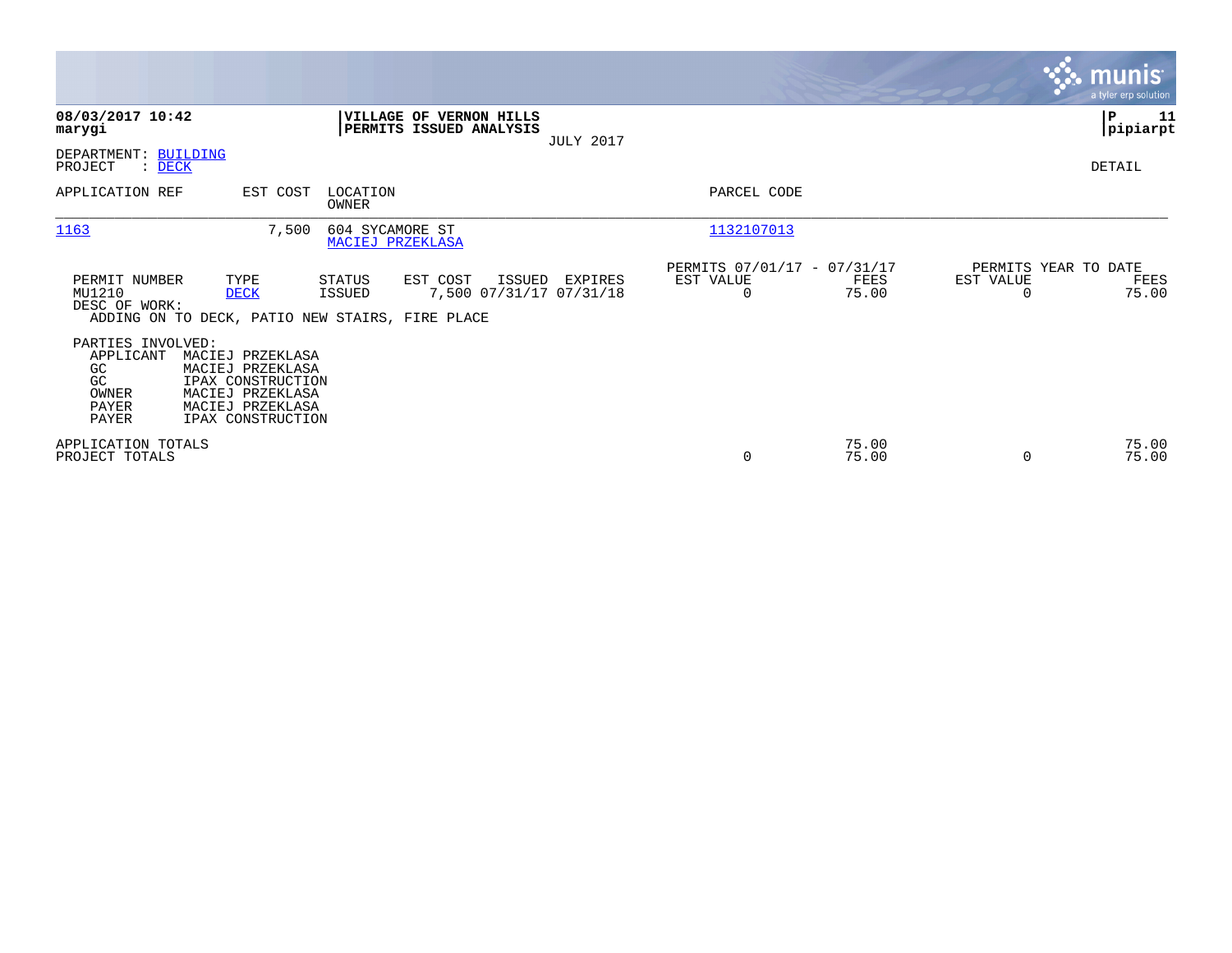|                                                                                                                                                     |                                                                                   |                                                                           | munis<br>a tyler erp solution                                        |
|-----------------------------------------------------------------------------------------------------------------------------------------------------|-----------------------------------------------------------------------------------|---------------------------------------------------------------------------|----------------------------------------------------------------------|
| 08/03/2017 10:42<br>marygi                                                                                                                          | VILLAGE OF VERNON HILLS<br>PERMITS ISSUED ANALYSIS                                |                                                                           | P<br>12<br> pipiarpt                                                 |
| DEPARTMENT: BUILDING<br>PROJECT<br>: <u>DRIVEWAY</u>                                                                                                | <b>JULY 2017</b>                                                                  |                                                                           | DETAIL                                                               |
| APPLICATION REF                                                                                                                                     | EST COST LOCATION<br>OWNER                                                        | PARCEL CODE                                                               |                                                                      |
| 1113                                                                                                                                                | 276 STONE FENCE RD<br>2,250<br><b>IGOR BERDICH</b>                                | 1509104014                                                                |                                                                      |
| PERMIT NUMBER<br>TYPE<br>MU1091<br><b>DRVWY</b><br>DESC OF WORK:<br>DRIVEWAY                                                                        | <b>STATUS</b><br>ISSUED EXPIRES<br>EST COST<br>COMPLT<br>2,250 07/06/17 07/06/18  | PERMITS 07/01/17 - 07/31/17<br>EST VALUE<br>FEES<br>$\mathbf 0$<br>50.00  | PERMITS YEAR TO DATE<br>EST VALUE<br>FEES<br>$\overline{0}$<br>50.00 |
| PARTIES INVOLVED:<br>APPLICANT<br>IGOR BERDICH<br>GC.<br>TOTAL PAVING<br>GC<br>IGOR BERDICH<br>OWNER<br>IGOR BERDICH<br>PAYER<br>IGOR BERDICH       |                                                                                   |                                                                           |                                                                      |
| APPLICATION TOTALS                                                                                                                                  |                                                                                   | 50.00                                                                     | 50.00                                                                |
| 1180                                                                                                                                                | 302 SPRING LN<br>12,365<br>LISA LUDWIG                                            | 1504303004                                                                |                                                                      |
| PERMIT NUMBER<br>TYPE<br>MU1128<br><b>DRVWY</b><br>DESC OF WORK:<br>DRIVWAY, APRON, GARAGE FLOOR, WALKWAY                                           | <b>STATUS</b><br>EST COST<br>ISSUED EXPIRES<br>ISSUED<br>12,365 07/12/17 07/25/18 | PERMITS 07/01/17 - 07/31/17<br>EST VALUE<br>FEES<br>$\mathbf 0$<br>123.65 | PERMITS YEAR TO DATE<br>EST VALUE<br>FEES<br>$\mathbf 0$<br>123.65   |
| PARTIES INVOLVED:<br>LISA LUDWIG<br>APPLICANT<br>CONCRETE<br>CREATIVE CONCRETE<br>GC<br>LISA LUDWIG<br>LISA LUDWIG<br>OWNER<br>PAYER<br>LISA LUDWIG |                                                                                   |                                                                           |                                                                      |
| APPLICATION TOTALS                                                                                                                                  |                                                                                   | 123.65                                                                    | 123.65                                                               |
| 1205                                                                                                                                                | 6,000<br>505 WESTMORELAND DR<br><b>WILLIAM E WAGNER</b>                           | 1508107065                                                                |                                                                      |
| PERMIT NUMBER<br>TYPE<br>MU1119<br><b>DRVWY</b><br>DESC OF WORK:<br>DRIVEWAY                                                                        | EST COST<br>ISSUED EXPIRES<br>STATUS<br>6,000 07/11/17 07/25/18<br><b>ISSUED</b>  | PERMITS 07/01/17 - 07/31/17<br>EST VALUE<br>FEES<br>0<br>60.00            | PERMITS YEAR TO DATE<br>EST VALUE<br>FEES<br>0<br>60.00              |
| PARTIES INVOLVED:<br>APPLICANT<br>WILLIAM E WAGNER<br>CONCRETE<br>WILLIAM E WAGNER<br>GC<br>OWNER<br>WILLIAM E WAGNER<br>PAYER<br>WILLIAM E WAGNER  | ANGEL & TONY LANDSCAPING                                                          |                                                                           |                                                                      |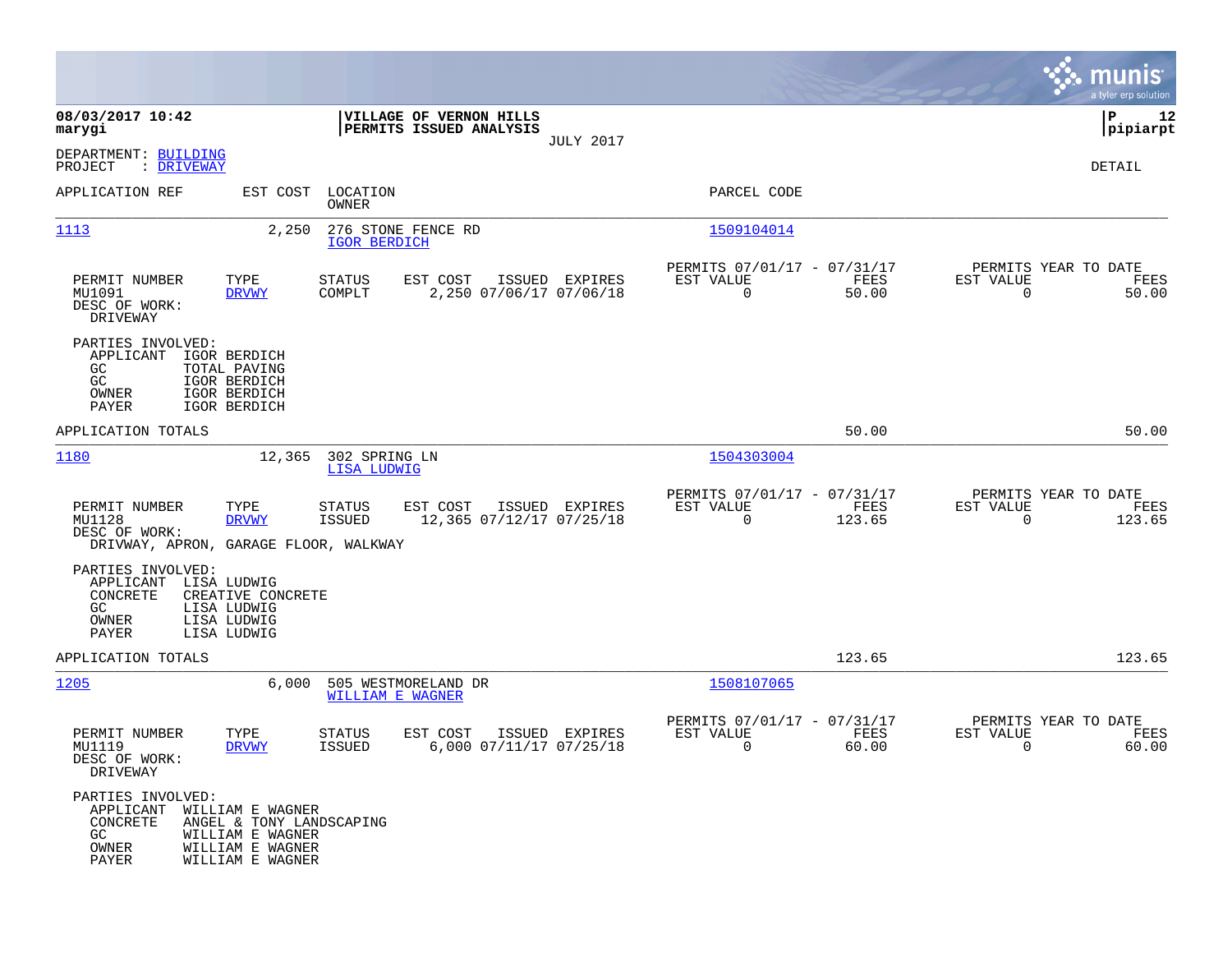|                                                                                                                                                                                                                           | munis<br>a tyler erp solution                                                                                                                  |
|---------------------------------------------------------------------------------------------------------------------------------------------------------------------------------------------------------------------------|------------------------------------------------------------------------------------------------------------------------------------------------|
| 08/03/2017 10:42<br>VILLAGE OF VERNON HILLS<br>PERMITS ISSUED ANALYSIS<br>marygi<br><b>JULY 2017</b>                                                                                                                      | P<br>13<br> pipiarpt                                                                                                                           |
| DEPARTMENT: BUILDING<br>PROJECT<br>: DRIVEWAY                                                                                                                                                                             | <b>DETAIL</b>                                                                                                                                  |
| APPLICATION REF<br>EST COST<br>LOCATION<br><b>OWNER</b>                                                                                                                                                                   | PARCEL CODE                                                                                                                                    |
| APPLICATION TOTALS                                                                                                                                                                                                        | 60.00<br>60.00                                                                                                                                 |
| 1238<br>2,850<br>226 NOBLE CIR<br>F MERLAK P MERLAK J MERLAK                                                                                                                                                              | 1508411017                                                                                                                                     |
| PERMIT NUMBER<br>TYPE<br><b>STATUS</b><br>EST COST<br>ISSUED EXPIRES<br>2,850 07/26/17 07/26/18<br>MU1197<br><b>ISSUED</b><br><b>DRVWY</b><br>DESC OF WORK:<br>DRIVEWAY                                                   | PERMITS 07/01/17 - 07/31/17<br>PERMITS YEAR TO DATE<br><b>FEES</b><br>EST VALUE<br>EST VALUE<br>FEES<br>$\Omega$<br>50.00<br>$\Omega$<br>50.00 |
| PARTIES INVOLVED:<br>APPLICANT<br>F MERLAK P MERLAK J MERLAK<br>AMERICAN ASPHALT MAINTENANCE INC<br>GC.<br>GC<br>F MERLAK P MERLAK J MERLAK<br>F MERLAK P MERLAK J MERLAK<br>OWNER<br>PAYER<br>F MERLAK P MERLAK J MERLAK |                                                                                                                                                |
| APPLICATION TOTALS                                                                                                                                                                                                        | 50.00<br>50.00                                                                                                                                 |
| 1266<br>5,671<br>821 GLADSTONE DR<br>ALENA & MAKSIM SHNIPER                                                                                                                                                               | 1132416110                                                                                                                                     |
| PERMIT NUMBER<br>TYPE<br><b>STATUS</b><br>EST COST<br>ISSUED<br>EXPIRES<br>MU1196<br>5,671 07/26/17 07/26/18<br>ISSUED<br><b>DRVWY</b><br>DESC OF WORK:<br>DRIVEWAYS: 821-823                                             | PERMITS 07/01/17 - 07/31/17<br>PERMITS YEAR TO DATE<br>EST VALUE<br><b>FEES</b><br>EST VALUE<br>FEES<br>$\Omega$<br>56.71<br>$\Omega$<br>56.71 |
| PARTIES INVOLVED:<br>APPLICANT<br>KAPLAN PAVING<br>GC<br>KAPLAN PAVING<br>OWNER<br>ALENA & MAKSIM SHNIPER                                                                                                                 |                                                                                                                                                |
| APPLICATION TOTALS<br>PROJECT TOTALS                                                                                                                                                                                      | 56.71<br>56.71<br>0<br>340.36<br>$\Omega$<br>340.36                                                                                            |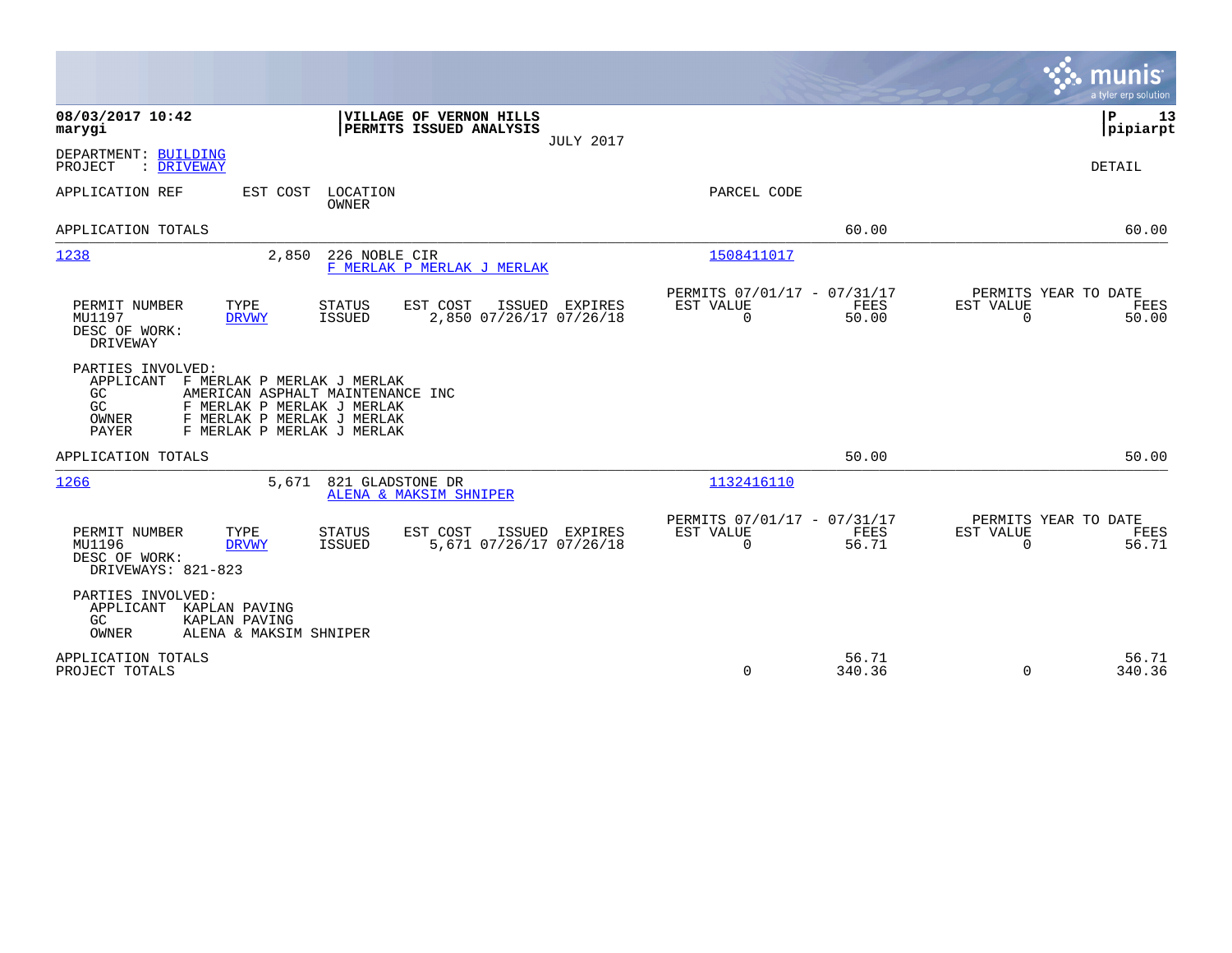|                                                                                |                                                                             |                                           |                                                    |                  |                                                         |               |                                               | munis<br>a tyler erp solution |
|--------------------------------------------------------------------------------|-----------------------------------------------------------------------------|-------------------------------------------|----------------------------------------------------|------------------|---------------------------------------------------------|---------------|-----------------------------------------------|-------------------------------|
| 08/03/2017 10:42<br>marygi                                                     |                                                                             |                                           | VILLAGE OF VERNON HILLS<br>PERMITS ISSUED ANALYSIS |                  |                                                         |               |                                               | 14<br>IΡ<br> pipiarpt         |
| DEPARTMENT: BUILDING<br>PROJECT<br>$\colon$ FENCE                              |                                                                             |                                           |                                                    | <b>JULY 2017</b> |                                                         |               |                                               | DETAIL                        |
| APPLICATION REF                                                                |                                                                             | EST COST LOCATION<br>OWNER                |                                                    |                  | PARCEL CODE                                             |               |                                               |                               |
| 1111                                                                           | 1,300                                                                       | 520 WILLIAMS WAY                          | CAREY & LESLIE GETLIN                              |                  | 1508114003                                              |               |                                               |                               |
| PERMIT NUMBER<br>MU1101<br>DESC OF WORK:<br>FENCE                              | TYPE<br><b>FENCE</b>                                                        | <b>STATUS</b><br>COMPLT                   | EST COST<br>1,300 07/07/17 07/25/18                | ISSUED EXPIRES   | PERMITS 07/01/17 - 07/31/17<br>EST VALUE<br>$\mathbf 0$ | FEES<br>30.00 | PERMITS YEAR TO DATE<br>EST VALUE<br>$\Omega$ | FEES<br>30.00                 |
| PARTIES INVOLVED:<br>APPLICANT<br>FENCE<br>GC.<br>OWNER<br>PAYER               | ARONSON FENCE<br>ARONSON FENCE<br>CAREY & LESLIE GETLIN<br>EDWARD BOHRER    | ED BOHRER (ABRAHAM BOHRER)                |                                                    |                  |                                                         |               |                                               |                               |
| APPLICATION TOTALS                                                             |                                                                             |                                           |                                                    |                  |                                                         | 30.00         |                                               | 30.00                         |
| 1115                                                                           | 1,400                                                                       | 514 WILLIAMS WAY<br><b>ABRAHAM BOHRER</b> |                                                    |                  | 1508114002                                              |               |                                               |                               |
| PERMIT NUMBER<br>MU1100<br>DESC OF WORK:<br>FENCE                              | TYPE<br><b>FENCE</b>                                                        | <b>STATUS</b><br>COMPLT                   | EST COST<br>1,400 07/07/17 07/26/18                | ISSUED EXPIRES   | PERMITS 07/01/17 - 07/31/17<br>EST VALUE<br>$\mathbf 0$ | FEES<br>30.00 | PERMITS YEAR TO DATE<br>EST VALUE<br>$\Omega$ | FEES<br>30.00                 |
| PARTIES INVOLVED:<br>APPLICANT<br>FENCE<br>GC<br>OWNER<br>PAYER                | ARONSON FENCE<br>ARONSON FENCE<br>ABRAHAM BOHRER<br>EDWARD BOHRER           | ED BOHRER (ABRAHAM BOHRER)                |                                                    |                  |                                                         |               |                                               |                               |
| APPLICATION TOTALS                                                             |                                                                             |                                           |                                                    |                  |                                                         | 30.00         |                                               | 30.00                         |
| 1118                                                                           | 6,700                                                                       | 4 AUBURN CT<br>RONALD F RALPH             |                                                    |                  | 1505410011                                              |               |                                               |                               |
| PERMIT NUMBER<br>MU1086<br>DESC OF WORK:<br>FENCE                              | TYPE<br><b>FENCE</b>                                                        | <b>STATUS</b><br><b>ISSUED</b>            | EST COST<br>6,700 07/05/17 07/05/18                | ISSUED EXPIRES   | PERMITS 07/01/17 - 07/31/17<br>EST VALUE<br>0           | FEES<br>67.00 | PERMITS YEAR TO DATE<br>EST VALUE<br>0        | FEES<br>67.00                 |
| PARTIES INVOLVED:<br>APPLICANT RONALD F RALPH<br>FENCE<br>GC<br>OWNER<br>PAYER | MEIER'S OUTDOOR WORLD<br>RONALD F RALPH<br>RONALD F RALPH<br>RONALD F RALPH |                                           |                                                    |                  |                                                         |               |                                               |                               |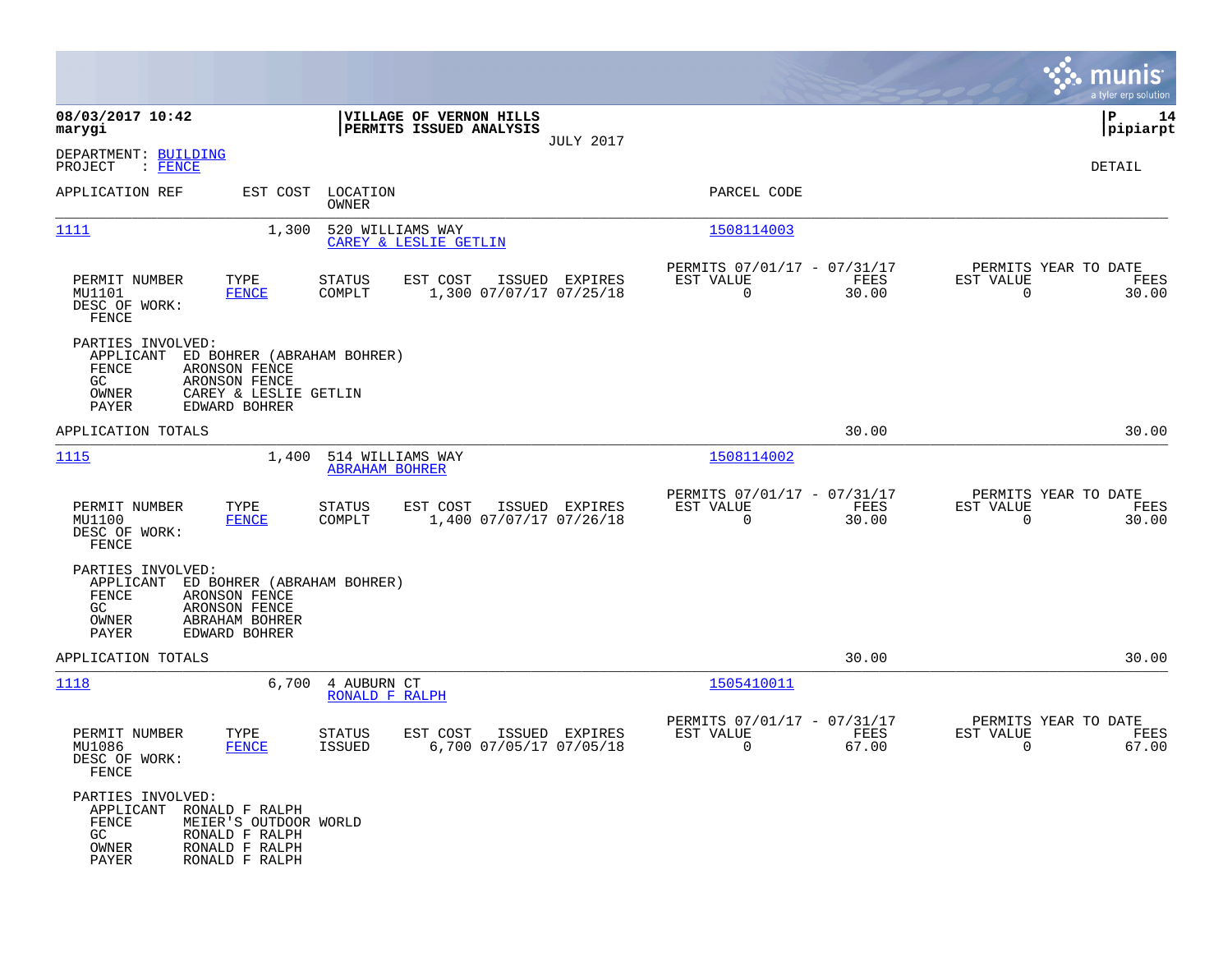|                                                                                                                                                        |                                                                                  |                                                            |               | munis<br>a tyler erp solution                                        |
|--------------------------------------------------------------------------------------------------------------------------------------------------------|----------------------------------------------------------------------------------|------------------------------------------------------------|---------------|----------------------------------------------------------------------|
| 08/03/2017 10:42<br>marygi                                                                                                                             | VILLAGE OF VERNON HILLS<br>PERMITS ISSUED ANALYSIS                               | <b>JULY 2017</b>                                           |               | 15<br>IΡ<br> pipiarpt                                                |
| DEPARTMENT: BUILDING<br>PROJECT<br>: FENCE                                                                                                             |                                                                                  |                                                            |               | DETAIL                                                               |
| APPLICATION REF                                                                                                                                        | EST COST<br>LOCATION<br>OWNER                                                    | PARCEL CODE                                                |               |                                                                      |
| APPLICATION TOTALS                                                                                                                                     |                                                                                  |                                                            | 67.00         | 67.00                                                                |
| <u> 1149</u>                                                                                                                                           | 7,600<br>305 ALICE CT<br>JAMISON A & STEPHANIE C YOUNG                           | 1505426018                                                 |               |                                                                      |
| PERMIT NUMBER<br>TYPE<br>MU1172<br><b>FENCE</b><br>DESC OF WORK:<br>FENCE                                                                              | STATUS<br>EST COST<br>ISSUED EXPIRES<br><b>ISSUED</b><br>7,600 07/20/17 07/24/18 | PERMITS 07/01/17 - 07/31/17<br>EST VALUE<br>$\mathbf 0$    | FEES<br>76.00 | PERMITS YEAR TO DATE<br>EST VALUE<br>FEES<br>0<br>76.00              |
| PARTIES INVOLVED:<br>APPLICANT<br>MEJIA FENCE<br>FENCE<br>MEJIA FENCE<br>GC.<br>MEJIA FENCE<br>OWNER                                                   | JAMISON A & STEPHANIE C YOUNG                                                    |                                                            |               |                                                                      |
| APPLICATION TOTALS                                                                                                                                     |                                                                                  |                                                            | 76.00         | 76.00                                                                |
| <u> 1178</u>                                                                                                                                           | 6,128<br>494 SUTCLIFFE CIR<br>ROBERT KASTNER                                     | 1508401009                                                 |               |                                                                      |
| PERMIT NUMBER<br>TYPE<br>MU1125<br><b>FENCE</b><br>DESC OF WORK:<br>FENCE                                                                              | STATUS<br>EST COST<br>ISSUED EXPIRES<br><b>ISSUED</b><br>6,128 07/12/17 07/14/18 | PERMITS 07/01/17 - 07/31/17<br>EST VALUE<br>$\Omega$       | FEES<br>61.28 | PERMITS YEAR TO DATE<br>EST VALUE<br>FEES<br>0<br>61.28              |
| PARTIES INVOLVED:<br>APPLICANT<br>ROBERT KASTNER<br><b>FENCE</b><br>GC.<br>ROBERT KASTNER<br>ROBERT KASTNER<br>OWNER<br><b>PAYER</b><br>ROBERT KASTNER | QUETZAL FENCE COMPANY                                                            |                                                            |               |                                                                      |
| APPLICATION TOTALS                                                                                                                                     |                                                                                  |                                                            | 61.28         | 61.28                                                                |
| <u> 1179</u>                                                                                                                                           | 620<br>484 SUTCLIFFE CIR<br>LINDA D WEINBERG TRUST                               | 1508401008                                                 |               |                                                                      |
| PERMIT NUMBER<br>TYPE<br>MU1124<br><b>FENCE</b><br>DESC OF WORK:<br>FENCE                                                                              | STATUS<br>EST COST<br>ISSUED EXPIRES<br>620 07/12/17 07/14/18<br>ISSUED          | PERMITS 07/01/17 - 07/31/17<br>EST VALUE<br>$\overline{0}$ | FEES<br>30.00 | PERMITS YEAR TO DATE<br>EST VALUE<br>FEES<br>30.00<br>$\overline{0}$ |
| PARTIES INVOLVED:<br>APPLICANT ROBERT KASTNER<br>FENCE<br>GC<br>ROBERT KASTNER<br>OWNER                                                                | OUETZAL FENCE COMPANY<br>LINDA D WEINBERG TRUST                                  |                                                            |               |                                                                      |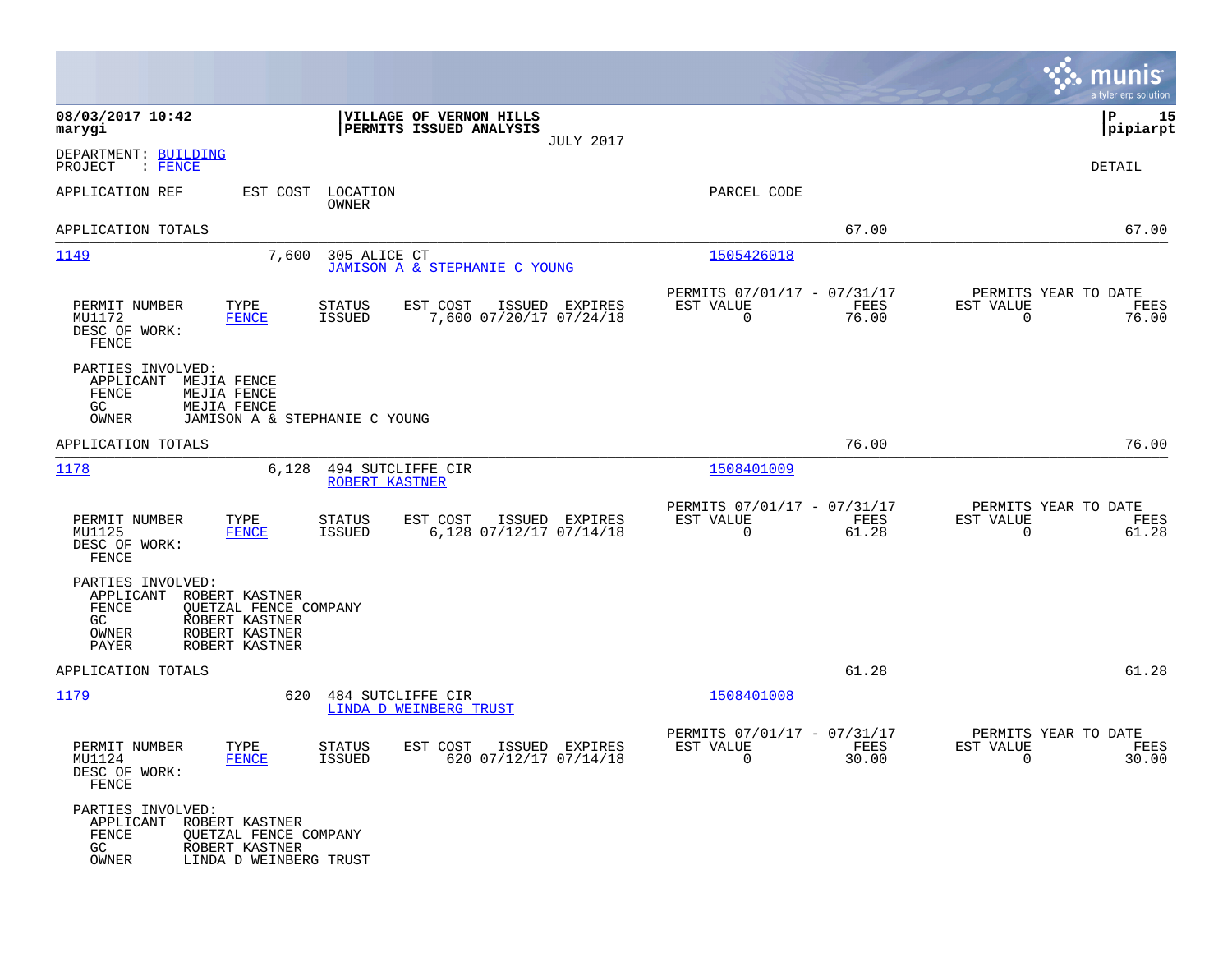|                                                                                                                                                                                                                        |                                                                                         |                                                                          | munis<br>a tyler erp solution                                     |
|------------------------------------------------------------------------------------------------------------------------------------------------------------------------------------------------------------------------|-----------------------------------------------------------------------------------------|--------------------------------------------------------------------------|-------------------------------------------------------------------|
| 08/03/2017 10:42<br>marygi                                                                                                                                                                                             | VILLAGE OF VERNON HILLS<br>PERMITS ISSUED ANALYSIS<br><b>JULY 2017</b>                  |                                                                          | 16<br>IΡ<br> pipiarpt                                             |
| DEPARTMENT: BUILDING<br>PROJECT<br>$\blacksquare$ FENCE                                                                                                                                                                |                                                                                         |                                                                          | DETAIL                                                            |
| APPLICATION REF                                                                                                                                                                                                        | EST COST LOCATION<br><b>OWNER</b>                                                       | PARCEL CODE                                                              |                                                                   |
| PAYER<br>ROBERT KASTNER                                                                                                                                                                                                |                                                                                         |                                                                          |                                                                   |
| APPLICATION TOTALS                                                                                                                                                                                                     |                                                                                         | 30.00                                                                    | 30.00                                                             |
| 1185<br>4,360                                                                                                                                                                                                          | 12 BEDFORD DR<br>RAPHAEL J & STEPHANIE A DELORM                                         | 1504304013                                                               |                                                                   |
| PERMIT NUMBER<br>TYPE<br>MU1145<br><b>FENCE</b><br>DESC OF WORK:<br>FENCE                                                                                                                                              | STATUS<br>EST COST<br>ISSUED EXPIRES<br><b>ISSUED</b><br>4,360 07/17/17 08/02/18        | PERMITS 07/01/17 - 07/31/17<br>EST VALUE<br>FEES<br>$\mathbf 0$<br>50.00 | PERMITS YEAR TO DATE<br>EST VALUE<br>FEES<br>$\mathbf 0$<br>50.00 |
| PARTIES INVOLVED:<br>APPLICANT<br>RAPHAEL J & STEPHANIE A DELORM<br>FENCE<br>MEJIA FENCE<br>RAPHAEL J & STEPHANIE A DELORM<br>GC<br>OWNER<br>RAPHAEL J & STEPHANIE A DELORM<br>PAYER<br>RAPHAEL J & STEPHANIE A DELORM |                                                                                         |                                                                          |                                                                   |
| APPLICATION TOTALS                                                                                                                                                                                                     |                                                                                         | 50.00                                                                    | 50.00                                                             |
| 1267<br>6,000                                                                                                                                                                                                          | 107 ANNAPOLIS DR<br>BRIAN & REBECCA O'DETTE                                             | 1504310007                                                               |                                                                   |
| PERMIT NUMBER<br>TYPE<br>MU1202<br><b>FENCE</b><br>DESC OF WORK:<br>FENCE                                                                                                                                              | <b>STATUS</b><br>EST COST<br>ISSUED EXPIRES<br>6,000 07/28/17 08/02/18<br><b>ISSUED</b> | PERMITS 07/01/17 - 07/31/17<br>EST VALUE<br>FEES<br>$\Omega$<br>60.00    | PERMITS YEAR TO DATE<br>EST VALUE<br>FEES<br>$\Omega$<br>60.00    |
| PARTIES INVOLVED:<br>APPLICANT<br>NORTHWEST FENCE<br>FENCE<br>NORTHWEST FENCE<br>BRIAN & REBECCA O'DETTE<br>GC<br>OWNER<br>BRIAN & REBECCA O'DETTE                                                                     |                                                                                         |                                                                          |                                                                   |
| APPLICATION TOTALS                                                                                                                                                                                                     |                                                                                         | 60.00                                                                    | 60.00                                                             |
| 998<br>5,600                                                                                                                                                                                                           | 383 BARN SWALLOW LN<br>LAURA B SMITH, TRUSTEE                                           | 1509106012                                                               |                                                                   |
| PERMIT NUMBER<br>TYPE<br>MU1141<br><b>FENCE</b><br>DESC OF WORK:<br>FENCE                                                                                                                                              | STATUS<br>EST COST ISSUED EXPIRES<br>5,600 07/14/17 07/24/18<br>ISSUED                  | PERMITS 07/01/17 - 07/31/17<br>EST VALUE<br>FEES<br>$\Omega$<br>56.00    | PERMITS YEAR TO DATE<br>EST VALUE<br>FEES<br>56.00<br>$\Omega$    |
| PARTIES INVOLVED:<br>APPLICANT<br>LAURA B SMITH, TRUSTEE<br>APPLICANT<br>LAURA B SMITH, TRUSTEE<br>FENCE<br>ARONSON FENCE                                                                                              |                                                                                         |                                                                          |                                                                   |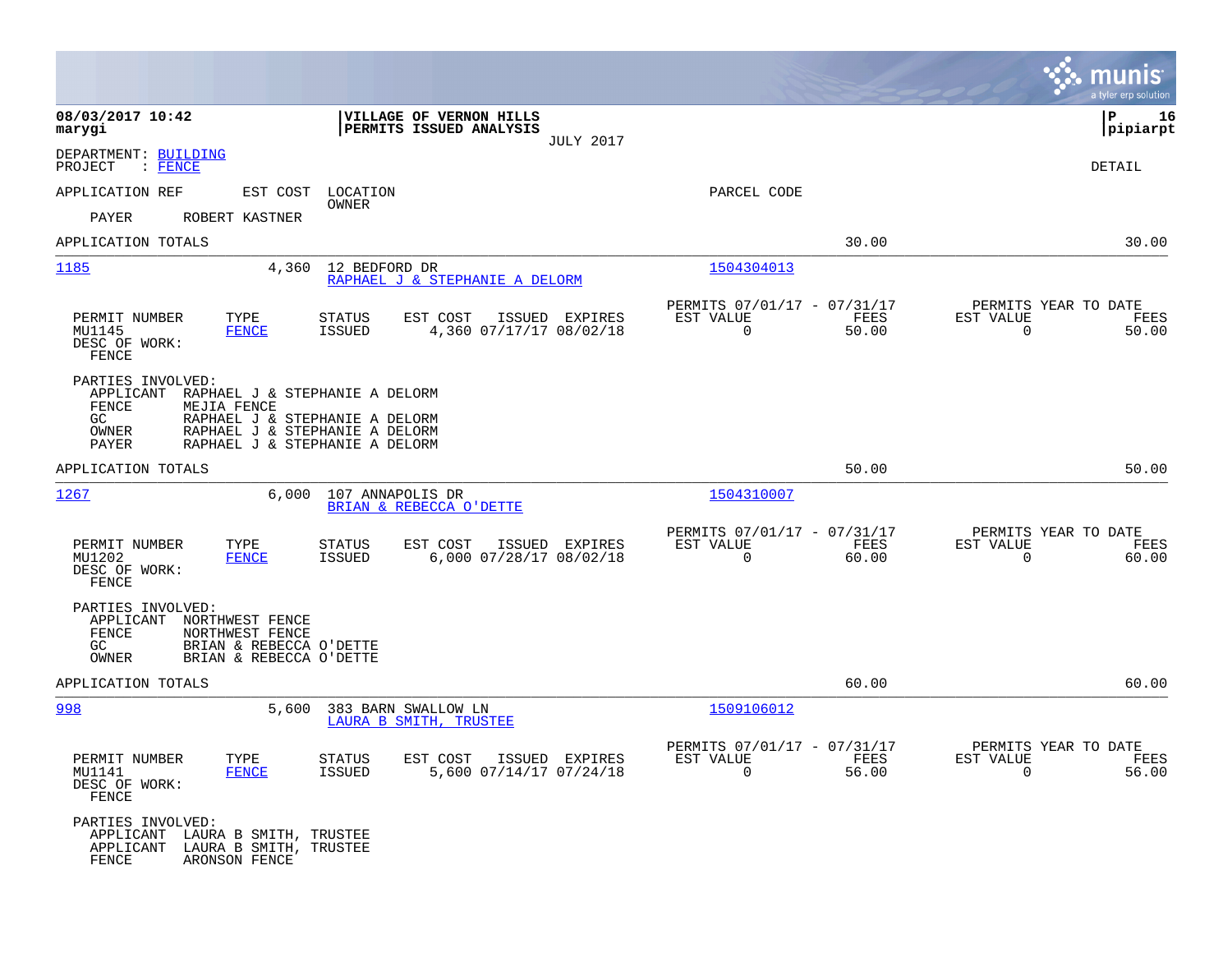|                                                                                                                                                              |                      | munis<br>a tyler erp solution |
|--------------------------------------------------------------------------------------------------------------------------------------------------------------|----------------------|-------------------------------|
| 08/03/2017 10:42<br>VILLAGE OF VERNON HILLS<br>PERMITS ISSUED ANALYSIS<br>marygi<br><b>JULY 2017</b>                                                         |                      | 17<br>l P<br> pipiarpt        |
| DEPARTMENT: BUILDING<br>PROJECT<br>$:$ FENCE                                                                                                                 |                      | DETAIL                        |
| APPLICATION REF<br>EST COST<br>LOCATION<br>OWNER<br>GC<br>LAURA B SMITH,<br>TRUSTEE<br>OWNER<br>LAURA B SMITH,<br>TRUSTEE<br>LAURA B SMITH, TRUSTEE<br>PAYER | PARCEL CODE          |                               |
| APPLICATION TOTALS<br>PROJECT TOTALS                                                                                                                         | 56.00<br>0<br>460.28 | 56.00<br>460.28<br>0          |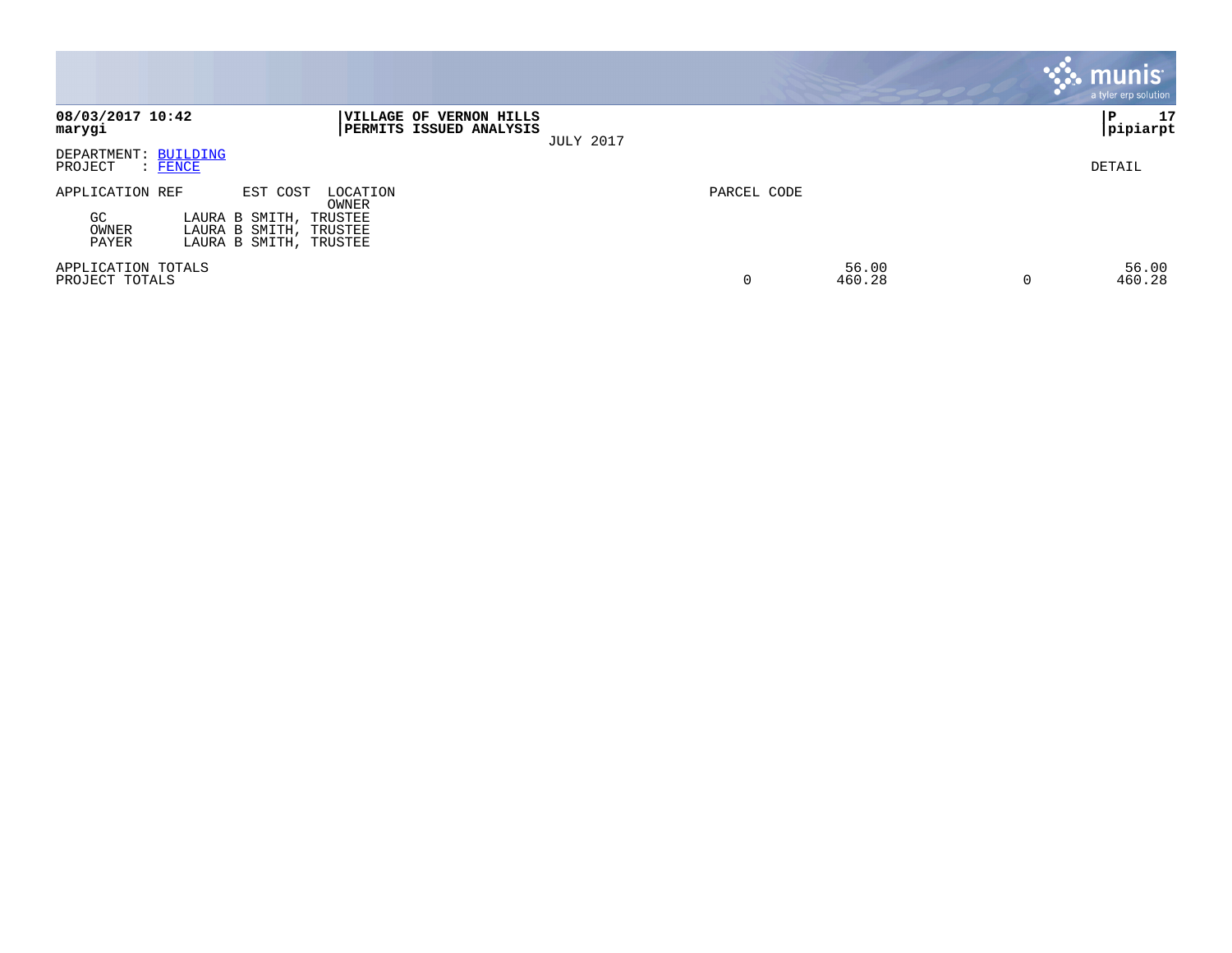|                                                                                                                                                                                                                            | a tyler erp solution                                                                                                                                   |
|----------------------------------------------------------------------------------------------------------------------------------------------------------------------------------------------------------------------------|--------------------------------------------------------------------------------------------------------------------------------------------------------|
| 08/03/2017 10:42<br>VILLAGE OF VERNON HILLS<br>PERMITS ISSUED ANALYSIS<br>marygi<br><b>JULY 2017</b>                                                                                                                       | Þ<br>18<br> pipiarpt                                                                                                                                   |
| DEPARTMENT: BUILDING<br>: FIRE ALARM<br>PROJECT                                                                                                                                                                            | <b>DETAIL</b>                                                                                                                                          |
| APPLICATION REF<br>LOCATION<br>EST COST<br>OWNER                                                                                                                                                                           | PARCEL CODE                                                                                                                                            |
| 1154<br>2,970<br>544 LAKEVIEW PKY 100<br>COLLIERS INTERNATIONAL                                                                                                                                                            | 1504202152                                                                                                                                             |
| TYPE<br>STATUS<br>EST COST<br>ISSUED EXPIRES<br>PERMIT NUMBER<br>MU1151<br>FIRE ALARM ISSUED<br>2,970 07/17/17 07/17/18<br>DESC OF WORK:<br>FIRE ALARM                                                                     | PERMITS 07/01/17 - 07/31/17<br>PERMITS YEAR TO DATE<br><b>FEES</b><br>EST VALUE<br>EST VALUE<br>FEES<br>$\mathbf 0$<br>335.00<br>$\mathbf 0$<br>335.00 |
| PARTIES INVOLVED:<br>APPLICANT<br>DETECTION SYSTEMS<br>GC.<br>DETECTION SYSTEMS<br><b>OCCUPANT</b><br><b>BRUNSWICK</b><br>OWNER<br>COLLIERS INTERNATIONAL                                                                  |                                                                                                                                                        |
| APPLICATION TOTALS                                                                                                                                                                                                         | 335.00<br>335.00                                                                                                                                       |
| 1000 WOODLANDS PARKWAY<br>910<br>40,495<br>Neil Enterprises                                                                                                                                                                | 1515101031                                                                                                                                             |
| PERMIT NUMBER<br>EST COST<br>ISSUED EXPIRES<br>TYPE<br><b>STATUS</b><br>MU1178<br>FIRE ALARM ISSUED<br>40,495 07/21/17 07/21/18<br>DESC OF WORK:<br>FIRE ALARM                                                             | PERMITS 07/01/17 - 07/31/17<br>PERMITS YEAR TO DATE<br>EST VALUE<br>EST VALUE<br>FEES<br>FEES<br>$\Omega$<br>1,377.95<br>1,377.95<br>$\Omega$          |
| PARTIES INVOLVED:<br><b>ALARM</b><br>SMG SECURITY SYSTEMS<br>APPLICANT<br>SMG SECURITY SYSTEMS<br>SMG SECURITY SYSTEMS<br>GC<br>Neil Enterprises<br>OCCUPANT<br>OWNER<br>Neil Enterprises<br>PAYER<br>SMG SECURITY SYSTEMS |                                                                                                                                                        |
| APPLICATION TOTALS<br>PROJECT TOTALS                                                                                                                                                                                       | 1,377.95<br>1,377.95<br>0<br>1,712.95<br>1,712.95<br>$\Omega$                                                                                          |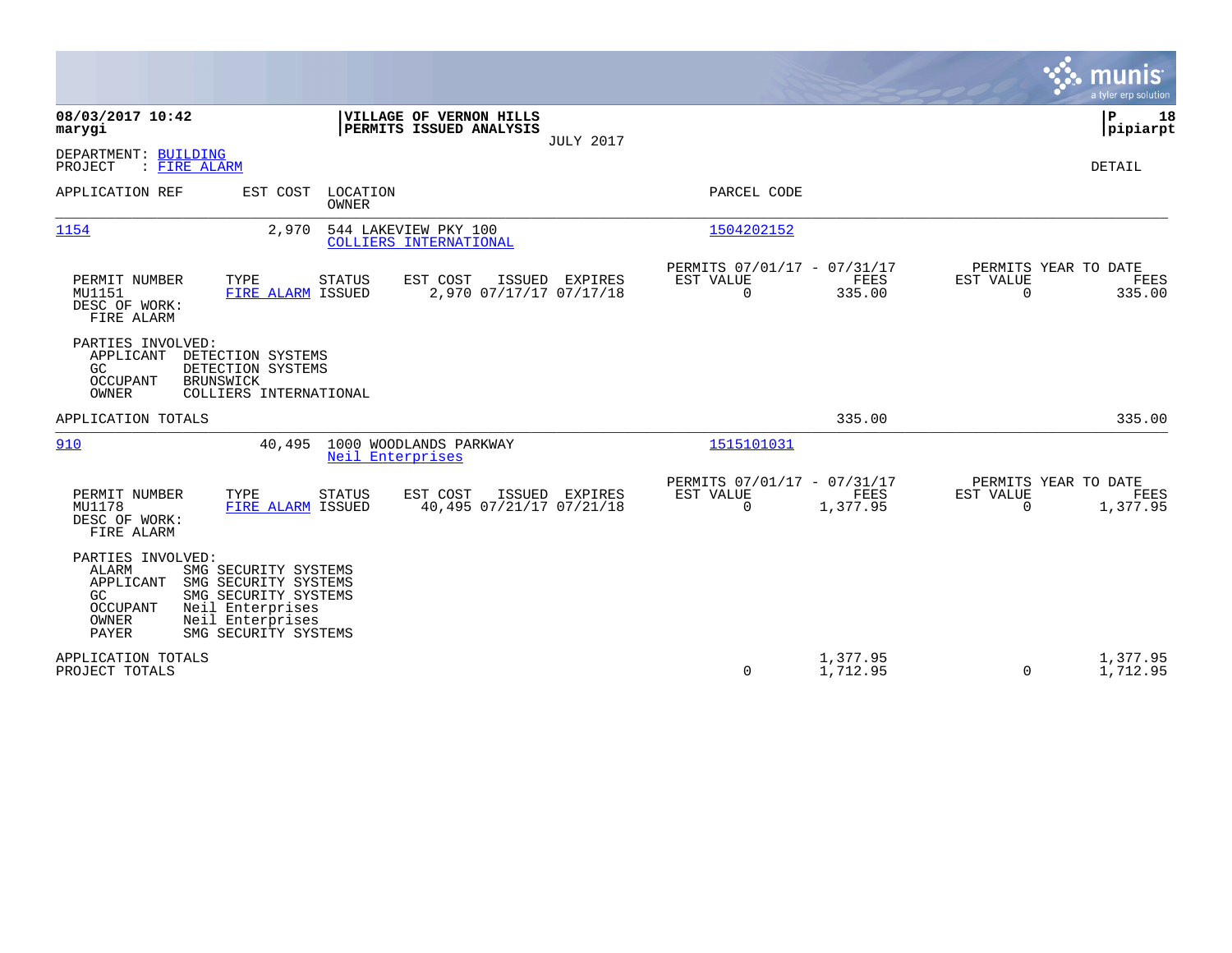|                                                                             |                                                                                                                                                                                                                         |                                                                           |                       | munis<br>a tyler erp solution                                      |
|-----------------------------------------------------------------------------|-------------------------------------------------------------------------------------------------------------------------------------------------------------------------------------------------------------------------|---------------------------------------------------------------------------|-----------------------|--------------------------------------------------------------------|
| 08/03/2017 10:42<br>marygi                                                  | VILLAGE OF VERNON HILLS<br>PERMITS ISSUED ANALYSIS                                                                                                                                                                      |                                                                           |                       | ΙP<br>19<br> pipiarpt                                              |
| DEPARTMENT: BUILDING<br>: FIRE SPRINKLER<br>PROJECT                         |                                                                                                                                                                                                                         | <b>JULY 2017</b>                                                          |                       | DETAIL                                                             |
| APPLICATION REF                                                             | LOCATION<br>EST COST<br>OWNER                                                                                                                                                                                           | PARCEL CODE                                                               |                       |                                                                    |
| <u> 1101</u>                                                                | 3,000<br>100 NORTH FAIRWAY DR 100<br>ARTHUR J ROGERS & CO                                                                                                                                                               | 1504303179                                                                |                       |                                                                    |
| PERMIT NUMBER<br>MU1102<br>DESC OF WORK:<br>FIRE SPRINKLERS                 | TYPE<br>STATUS<br>EST COST<br><b>FIRE SPR</b><br>COMPLT<br>3,000 07/07/17 07/14/18                                                                                                                                      | PERMITS 07/01/17 - 07/31/17<br>ISSUED EXPIRES<br>EST VALUE<br>$\mathbf 0$ | FEES<br>308.00        | PERMITS YEAR TO DATE<br>EST VALUE<br>FEES<br>308.00<br>0           |
| PARTIES INVOLVED:<br>GC.<br><b>OCCUPANT</b><br>VIP HEALTH<br>OWNER<br>PAYER | APPLICANT METROLPOLITAN FIRE PROTECTION INC<br>FIRE SPRIN METROLPOLITAN FIRE PROTECTION INC<br>METROLPOLITAN FIRE PROTECTION INC<br>ARTHUR J ROGERS & CO<br>METROLPOLITAN FIRE PROTECTION INC                           |                                                                           |                       |                                                                    |
| APPLICATION TOTALS                                                          |                                                                                                                                                                                                                         |                                                                           | 308.00                | 308.00                                                             |
| 1128                                                                        | 7,100<br>562 BUNKER CT<br>CONTINENTAL EXECUTIVE PARKE, LLC                                                                                                                                                              | 1504202144                                                                |                       |                                                                    |
| PERMIT NUMBER<br>MU1099<br>DESC OF WORK:<br>FIRE SPRINKLERS                 | EST COST<br>ISSUED EXPIRES<br>TYPE<br>STATUS<br>7,100 07/07/17 07/07/18<br><b>FIRE SPR</b><br><b>ISSUED</b>                                                                                                             | PERMITS 07/01/17 - 07/31/17<br>EST VALUE<br>$\Omega$                      | <b>FEES</b><br>383.00 | PERMITS YEAR TO DATE<br>EST VALUE<br>FEES<br>$\mathbf 0$<br>383.00 |
| PARTIES INVOLVED:<br>GC.<br><b>OCCUPANT</b><br>OWNER<br><b>PAYER</b>        | APPLICANT EMCOR SERVICES TEAM MECHANICAL INC<br>FIRE SPRIN EMCOR SERVICES TEAM MECHANICAL INC<br>EMCOR SERVICES TEAM MECHANICAL INC<br>PARKSON CORPORATION<br>CONTINENTAL EXECUTIVE PARKE, LLC<br>RICHARD CARL STOCKING |                                                                           |                       |                                                                    |
| APPLICATION TOTALS                                                          |                                                                                                                                                                                                                         |                                                                           | 383.00                | 383.00                                                             |
| 1158                                                                        | 2,000<br>555 EAST TOWNLINE RD 5<br>JDK & OVERLOOK TOWNLINE LLC                                                                                                                                                          | 1504201018                                                                |                       |                                                                    |
| PERMIT NUMBER<br>MU1164<br>DESC OF WORK:<br>FIRE SPRINKLER                  | EST COST<br>TYPE<br>STATUS<br>FIRE SPR<br><b>ISSUED</b><br>2,000 07/19/17 07/19/18                                                                                                                                      | PERMITS 07/01/17 - 07/31/17<br>EST VALUE<br>ISSUED EXPIRES<br>$\mathbf 0$ | FEES<br>356.00        | PERMITS YEAR TO DATE<br>EST VALUE<br>FEES<br>0<br>356.00           |
| PARTIES INVOLVED:<br>GC                                                     | APPLICANT KOTUR MECHANICAL GROUP LLC<br>FIRE SPRIN KOTUR MECHANICAL GROUP LLC<br>EMORY REMODELING DIVISION                                                                                                              |                                                                           |                       |                                                                    |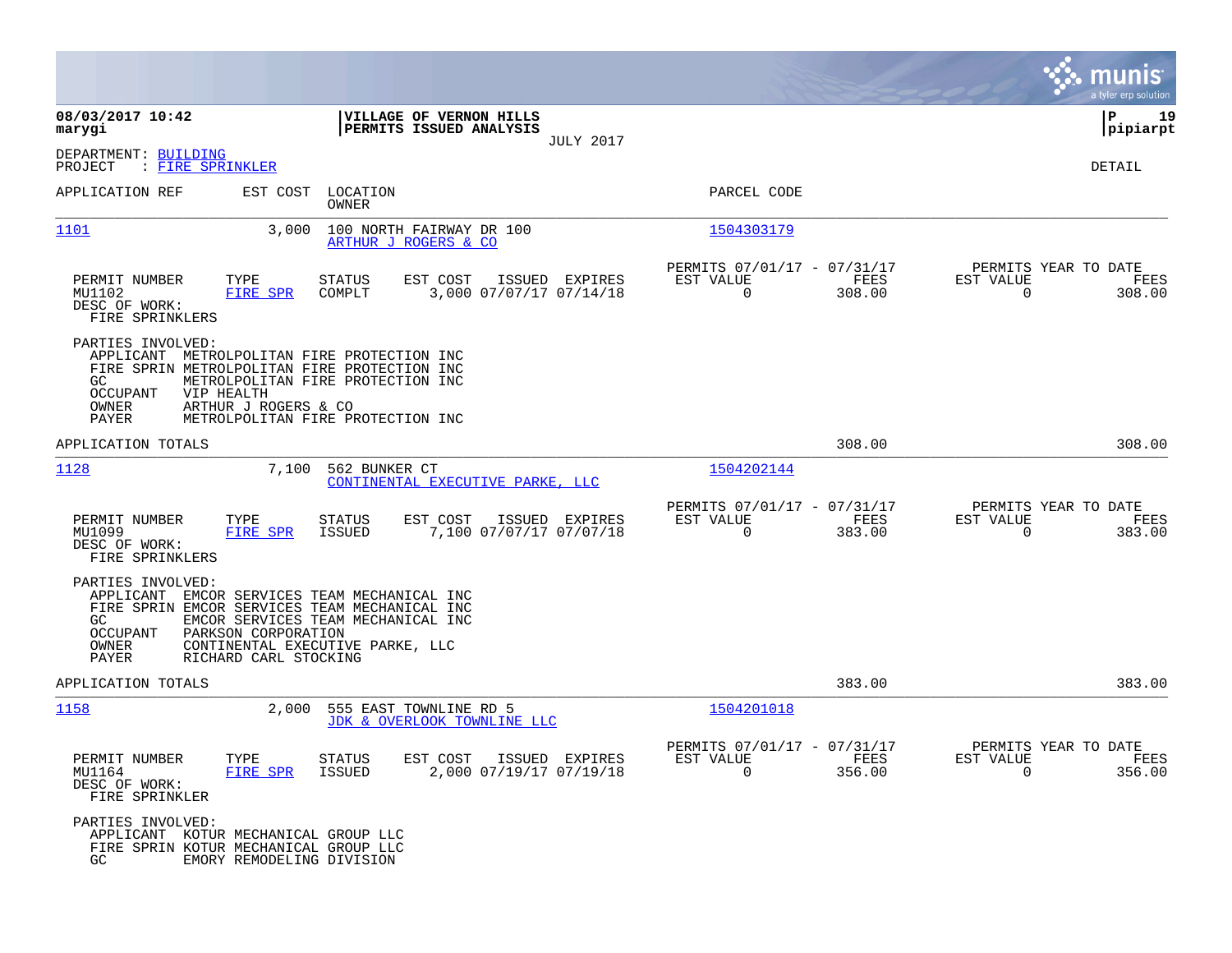|                                                                                                                                                                                                                                                                                    |                                                                        |                                                         |                    | munis<br>a tyler erp solution                                   |    |
|------------------------------------------------------------------------------------------------------------------------------------------------------------------------------------------------------------------------------------------------------------------------------------|------------------------------------------------------------------------|---------------------------------------------------------|--------------------|-----------------------------------------------------------------|----|
| 08/03/2017 10:42<br>marygi                                                                                                                                                                                                                                                         | VILLAGE OF VERNON HILLS<br>PERMITS ISSUED ANALYSIS<br><b>JULY 2017</b> |                                                         |                    | l P<br> pipiarpt                                                | 20 |
| DEPARTMENT: BUILDING<br>PROJECT<br>: FIRE SPRINKLER                                                                                                                                                                                                                                |                                                                        |                                                         |                    | DETAIL                                                          |    |
| APPLICATION REF<br>EST COST LOCATION<br>OWNER<br><b>OCCUPANT</b><br>TOWNLINE ANIMAL HOSPITAL<br>OWNER<br>JDK & OVERLOOK TOWNLINE LLC<br>PAYER<br>EMORY REMODELING DIVISION                                                                                                         |                                                                        | PARCEL CODE                                             |                    |                                                                 |    |
| APPLICATION TOTALS                                                                                                                                                                                                                                                                 |                                                                        |                                                         | 356.00             | 356.00                                                          |    |
| 1167<br>20,454                                                                                                                                                                                                                                                                     | 1840 NORTH MILWAUKEE AVE<br><b>CHASE BANK</b>                          | 1128413066                                              |                    |                                                                 |    |
| PERMIT NUMBER<br>TYPE<br>STATUS<br>MU1146<br>FIRE SPR<br><b>ISSUED</b><br>DESC OF WORK:<br>FIRE SPRINKLERS                                                                                                                                                                         | EST COST<br>ISSUED EXPIRES<br>20,454 07/17/17 07/17/18                 | PERMITS 07/01/17 - 07/31/17<br>EST VALUE<br>$\mathbf 0$ | FEES<br>548.54     | PERMITS YEAR TO DATE<br>EST VALUE<br>FEES<br>$\Omega$<br>548.54 |    |
| PARTIES INVOLVED:<br>FIRE SPRIN NELSON FIRE PROTECTION<br>GC.<br>DSR CONSTRUCTION<br>OCCUPANT<br>CHASE BANK<br>OWNER<br>CHASE BANK<br>PAYER<br>NELSON FIRE PROTECTION<br>PAYER<br>DSR CONSTRUCTION                                                                                 |                                                                        |                                                         |                    |                                                                 |    |
| APPLICATION TOTALS                                                                                                                                                                                                                                                                 |                                                                        |                                                         | 548.54             | 548.54                                                          |    |
| 1203<br>3,000                                                                                                                                                                                                                                                                      | 271 EVERGREEN DR<br>MR & MRS GEORGE KONTOS                             | 1508200029                                              |                    |                                                                 |    |
| PERMIT NUMBER<br>TYPE<br><b>STATUS</b><br>ISSUED<br>MU1161<br>FIRE SPR<br>DESC OF WORK:<br>FIRE SPRINKLER                                                                                                                                                                          | EST COST<br>ISSUED EXPIRES<br>3,000 07/18/17 07/26/18                  | PERMITS 07/01/17 - 07/31/17<br>EST VALUE<br>$\Omega$    | FEES<br>314.00     | PERMITS YEAR TO DATE<br>EST VALUE<br>FEES<br>$\Omega$<br>314.00 |    |
| PARTIES INVOLVED:<br>APPLICANT DND FIRE PROTECTION INC<br>FIRE SPRIN DND FIRE PROTECTION INC<br>HI5 NAILS & SPA INC<br>GC.<br>HI5 NAILS & SPA INC<br><b>OCCUPANT</b><br><b>OWNER</b><br>MR & MRS GEORGE KONTOS<br>PAYER<br>DND FIRE PROTECTION INC<br>PAYER<br>HI5 NAILS & SPA INC |                                                                        |                                                         |                    |                                                                 |    |
| APPLICATION TOTALS<br>PROJECT TOTALS                                                                                                                                                                                                                                               |                                                                        | $\Omega$                                                | 314.00<br>1,909.54 | 314.00<br>1,909.54<br>$\Omega$                                  |    |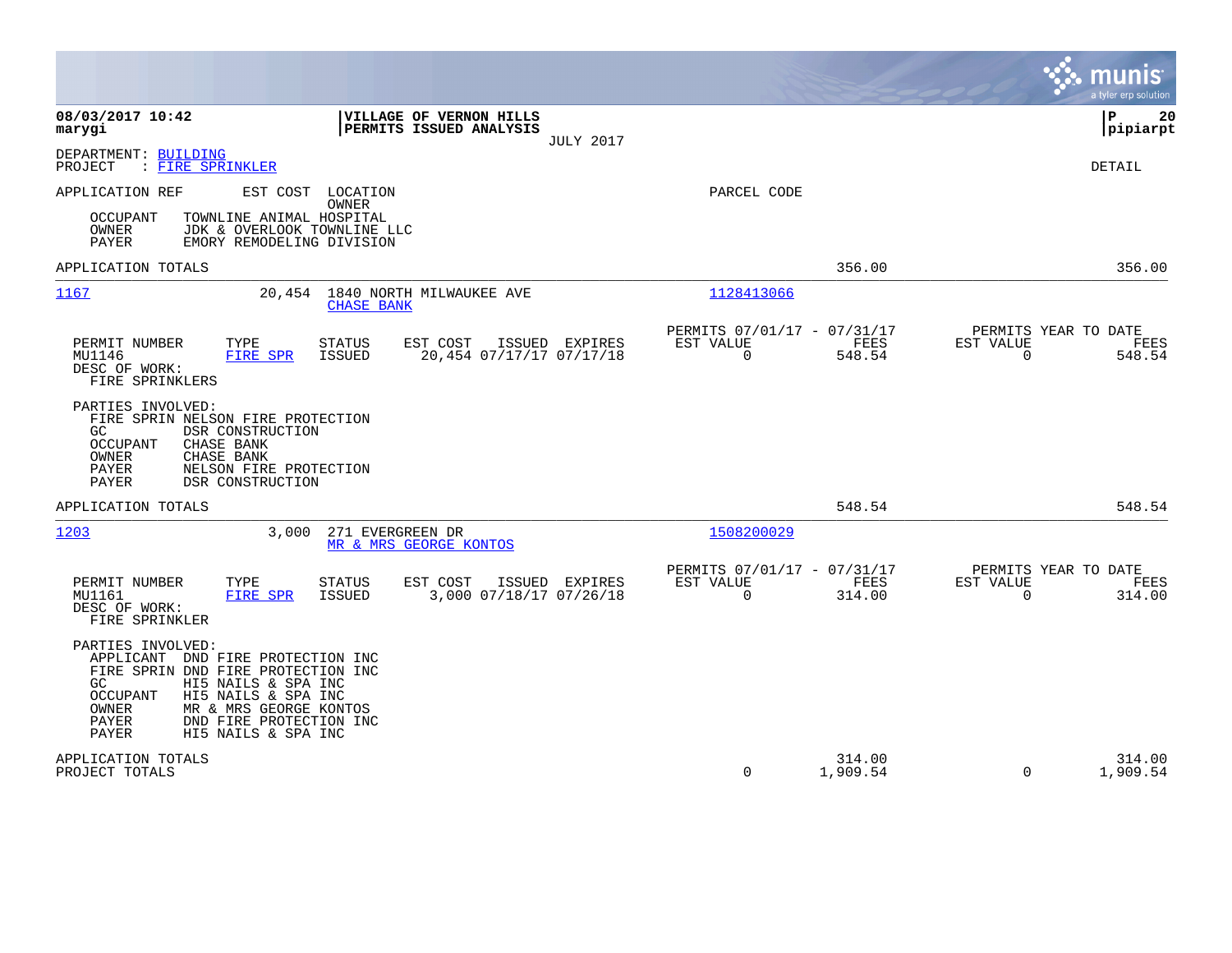|                                                                    |                                                                                                                                                      |                                                    |                  |                                                         |                       |                          | munis<br>a tyler erp solution          |
|--------------------------------------------------------------------|------------------------------------------------------------------------------------------------------------------------------------------------------|----------------------------------------------------|------------------|---------------------------------------------------------|-----------------------|--------------------------|----------------------------------------|
| 08/03/2017 10:42<br>marygi                                         |                                                                                                                                                      | VILLAGE OF VERNON HILLS<br>PERMITS ISSUED ANALYSIS | <b>JULY 2017</b> |                                                         |                       |                          | P<br>21<br> pipiarpt                   |
| DEPARTMENT: BUILDING<br>PROJECT<br>: LAWN SPRINKLER                |                                                                                                                                                      |                                                    |                  |                                                         |                       |                          | <b>DETAIL</b>                          |
| APPLICATION REF                                                    | EST COST<br>LOCATION<br>OWNER                                                                                                                        |                                                    |                  | PARCEL CODE                                             |                       |                          |                                        |
| 1183                                                               | 28,800<br>Neil Enterprises                                                                                                                           | 1000 WOODLANDS PARKWAY                             |                  | 1515101031                                              |                       |                          |                                        |
| PERMIT NUMBER<br>MU1143<br>DESC OF WORK:<br>LAWN SPRINKLER         | TYPE<br><b>STATUS</b><br>LAWN IRRIG ISSUED                                                                                                           | EST COST<br>28,800 07/17/17 07/17/18               | ISSUED EXPIRES   | PERMITS 07/01/17 - 07/31/17<br>EST VALUE<br>$\mathbf 0$ | <b>FEES</b><br>288.00 | EST VALUE<br>$\mathbf 0$ | PERMITS YEAR TO DATE<br>FEES<br>288.00 |
| PARTIES INVOLVED:<br>GC<br>GC<br><b>OCCUPANT</b><br>OWNER<br>PAYER | BECMAR SPRINKLERS SYSTEMS INC<br>EAST BUNKER COURT, L.L.C.<br>NEIL ENTERPRISES<br>Neil Enterprises<br>EAST BUNKER COURT, L.L.C.                      |                                                    |                  |                                                         |                       |                          |                                        |
| APPLICATION TOTALS                                                 |                                                                                                                                                      |                                                    |                  |                                                         | 288.00                |                          | 288.00                                 |
| 1292                                                               | 4,500                                                                                                                                                | 220 PLAINFIELD CT<br>MAHESH & RUPALI FULDEORE      |                  | 1128308007                                              |                       |                          |                                        |
| PERMIT NUMBER<br>MU1181<br>DESC OF WORK:<br>LAWN SPRINKLER         | TYPE<br><b>STATUS</b><br>LAWN IRRIG ISSUED                                                                                                           | EST COST<br>4,500 07/21/17 07/21/18                | ISSUED EXPIRES   | PERMITS 07/01/17 - 07/31/17<br>EST VALUE<br>$\Omega$    | FEES<br>50.00         | EST VALUE<br>$\Omega$    | PERMITS YEAR TO DATE<br>FEES<br>50.00  |
| PARTIES INVOLVED:<br>APPLICANT<br>GC.<br>OWNER<br>PLUMBER<br>PAYER | AMERICAN NATIONAL SPRINKLER<br>AMERICAN NATIONAL SPRINKLER<br>MAHESH & RUPALI FULDEORE<br>AMERICAN NATIONAL SPRINKLER<br>AMERICAN NATIONAL SPRINKLER |                                                    |                  |                                                         |                       |                          |                                        |
| APPLICATION TOTALS<br>PROJECT TOTALS                               |                                                                                                                                                      |                                                    |                  | $\Omega$                                                | 50.00<br>338.00       | $\Omega$                 | 50.00<br>338.00                        |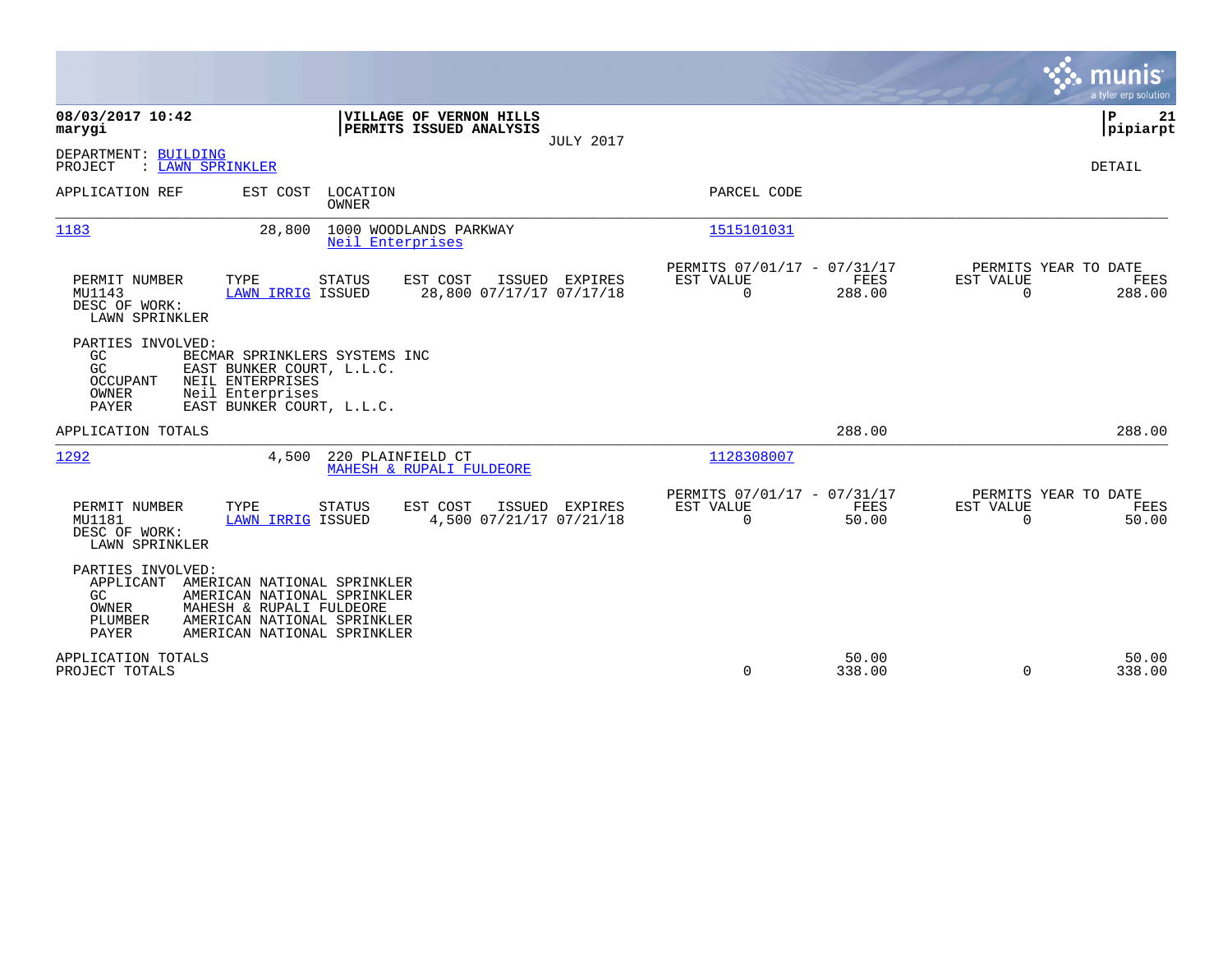|                                                                                                                                                                                                                                                                                                                                                |                                                                                                                                     |                                                                        | munis<br>a tyler erp solution                                        |
|------------------------------------------------------------------------------------------------------------------------------------------------------------------------------------------------------------------------------------------------------------------------------------------------------------------------------------------------|-------------------------------------------------------------------------------------------------------------------------------------|------------------------------------------------------------------------|----------------------------------------------------------------------|
| 08/03/2017 10:42<br>marygi                                                                                                                                                                                                                                                                                                                     | VILLAGE OF VERNON HILLS<br>PERMITS ISSUED ANALYSIS<br><b>JULY 2017</b>                                                              |                                                                        | ΙP<br>22<br> pipiarpt                                                |
| DEPARTMENT: BUILDING<br>: MISC COMMERCIAL<br>PROJECT                                                                                                                                                                                                                                                                                           |                                                                                                                                     |                                                                        | DETAIL                                                               |
| APPLICATION REF                                                                                                                                                                                                                                                                                                                                | EST COST<br>LOCATION<br><b>OWNER</b>                                                                                                | PARCEL CODE                                                            |                                                                      |
| <u>1110</u>                                                                                                                                                                                                                                                                                                                                    | 87,500<br>75 NORTH FAIRWAY DR<br>JANKO ALCION VERNON HILLS LLC                                                                      | 1504402016                                                             |                                                                      |
| PERMIT NUMBER<br>TYPE<br>MU1126<br>MISC COMM<br>DESC OF WORK:<br>FIRST FLOOR LAB REMODEL                                                                                                                                                                                                                                                       | EST COST<br>ISSUED EXPIRES<br><b>STATUS</b><br>87,500 07/12/17 07/12/18<br>ISSUED                                                   | PERMITS 07/01/17 - 07/31/17<br>EST VALUE<br>FEES<br>0<br>1,075.00      | PERMITS YEAR TO DATE<br>EST VALUE<br>FEES<br>$\mathbf 0$<br>1,075.00 |
| PARTIES INVOLVED:<br>APPLICANT<br>BEAR CONSTRUCTION CO<br>CARPENTER<br>BEAR CONSTRUCTION CO<br>BEAR CONSTRUCTION CO<br>DRYWALL<br>ELECTRICIA KELSO-BURNETT<br>BEAR CONSTRUCTION CO<br>GC.<br><b>HVAC</b><br>STANTON MECHANICAL<br><b>OCCUPANT</b><br>BECTON DICKINSON<br>OWNER<br>PIENTKA PLUMBING<br>PLUMBER<br>BEAR CONSTRUCTION CO<br>PAYER | JANKO ALCION VERNON HILLS LLC                                                                                                       |                                                                        |                                                                      |
| APPLICATION TOTALS                                                                                                                                                                                                                                                                                                                             |                                                                                                                                     | 1,075.00                                                               | 1,075.00                                                             |
| 1133                                                                                                                                                                                                                                                                                                                                           | 14,244<br>701 NORTH MILWAUKEE AVE<br>INLAND REAL ESTATE CORPORATION                                                                 | 1503102018                                                             |                                                                      |
| PERMIT NUMBER<br>TYPE<br>MU1142<br>MISC COMM<br>DESC OF WORK:<br>SIDEWALK & CURB REPAIRS                                                                                                                                                                                                                                                       | <b>STATUS</b><br>EST COST<br>ISSUED EXPIRES<br>14,244 07/17/17 07/17/18<br>ISSUED                                                   | PERMITS 07/01/17 - 07/31/17<br>EST VALUE<br>FEES<br>$\Omega$<br>142.44 | PERMITS YEAR TO DATE<br>EST VALUE<br>FEES<br>$\mathbf 0$<br>142.44   |
| PARTIES INVOLVED:<br>APPLICANT RB ENTERPRISES INC<br>GC<br>RB ENTERPRISES INC<br>OWNER<br>RB ENTERPRISES INC<br>PAYER                                                                                                                                                                                                                          | INLAND REAL ESTATE CORPORATION                                                                                                      |                                                                        |                                                                      |
| APPLICATION TOTALS                                                                                                                                                                                                                                                                                                                             |                                                                                                                                     | 142.44                                                                 | 142.44                                                               |
| 1151                                                                                                                                                                                                                                                                                                                                           | 1,000<br>10 WEST PHILLIP RD 111<br>METRO SOUARE ONE LLC                                                                             | 1505201007                                                             |                                                                      |
| PERMIT NUMBER<br>TYPE<br>MU1147<br>MISC COMM<br>DESC OF WORK:                                                                                                                                                                                                                                                                                  | <b>STATUS</b><br>EST COST<br>ISSUED EXPIRES<br>ISSUED<br>1,000 07/17/17 07/17/18<br>REMOVE/INSTALL WALLS BETWEEN SUITES 111 AND 106 | PERMITS 07/01/17 - 07/31/17<br>EST VALUE<br>FEES<br>$\Omega$<br>275.00 | PERMITS YEAR TO DATE<br>EST VALUE<br>FEES<br>$\Omega$<br>275.00      |
| PARTIES INVOLVED:                                                                                                                                                                                                                                                                                                                              |                                                                                                                                     |                                                                        |                                                                      |

APPLICANT METRO SQUARE ONE LLC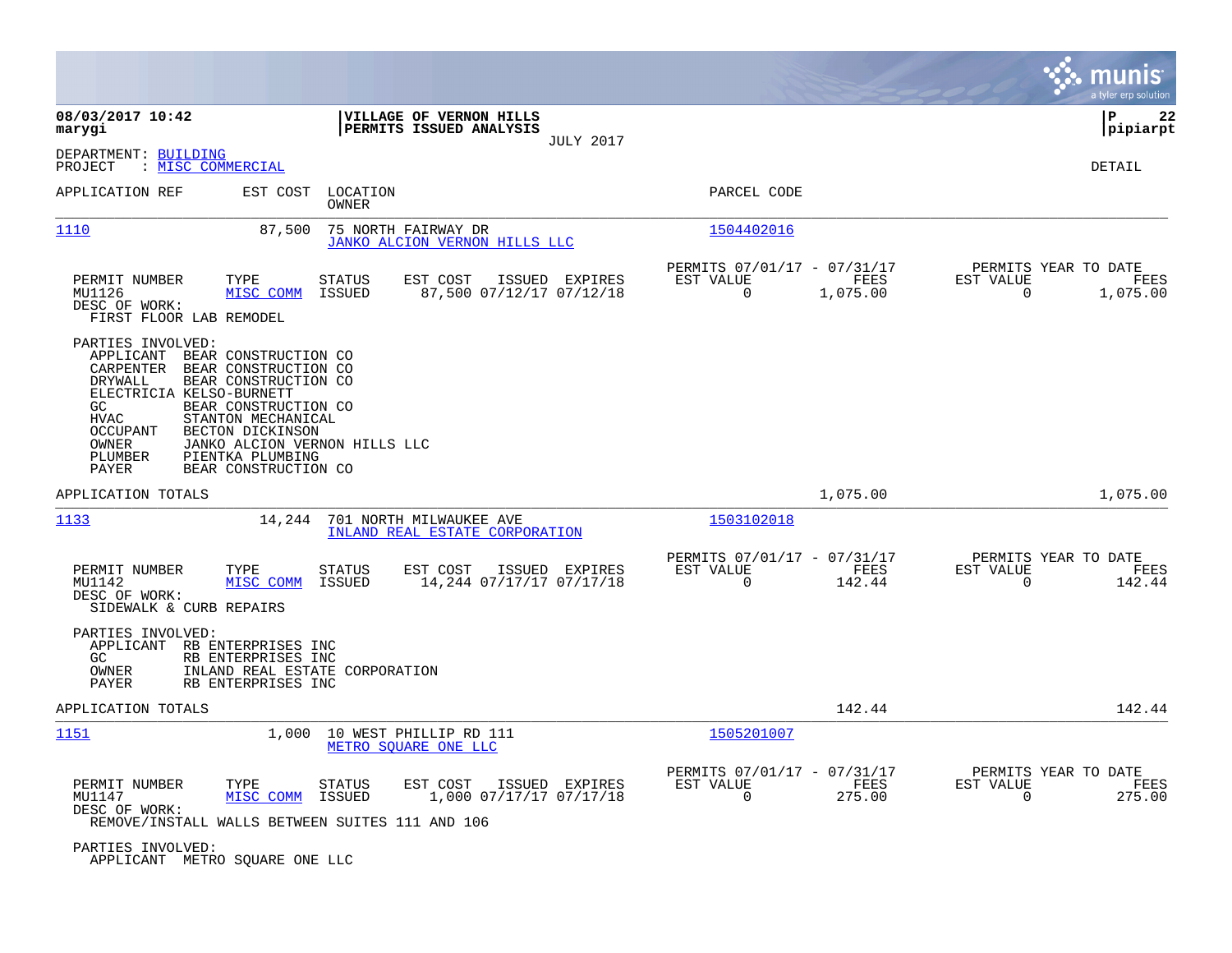|                                                                                                                                                                                                                                                                                                             |                                                                        | munis<br>a tyler erp solution                                   |
|-------------------------------------------------------------------------------------------------------------------------------------------------------------------------------------------------------------------------------------------------------------------------------------------------------------|------------------------------------------------------------------------|-----------------------------------------------------------------|
| 08/03/2017 10:42<br><b>VILLAGE OF VERNON HILLS</b><br><b>PERMITS ISSUED ANALYSIS</b><br>marygi<br><b>JULY 2017</b>                                                                                                                                                                                          |                                                                        | l P<br>23<br> pipiarpt                                          |
| DEPARTMENT: BUILDING<br>: MISC COMMERCIAL<br>PROJECT                                                                                                                                                                                                                                                        |                                                                        | DETAIL                                                          |
| APPLICATION REF<br>EST COST<br>LOCATION<br>OWNER<br>CARPENTER VASILE SUTEV<br>ELECTRICIA A PLUS ELECTRICAL CONTRACTORS<br>METRO SQUARE ONE LLC<br>GC.<br>NICOLETTE KOMIE & ASSOC.<br>OCCUPANT<br>OWNER<br>METRO SOUARE ONE LLC<br>METRO SQUARE ONE LLC<br>PAYER                                             | PARCEL CODE                                                            |                                                                 |
| APPLICATION TOTALS                                                                                                                                                                                                                                                                                          | 275.00                                                                 | 275.00                                                          |
| 1198<br>32,000<br>650 FOREST EDGE DR<br>VAN VLISSINGEN & CO                                                                                                                                                                                                                                                 | 1515101025                                                             |                                                                 |
| PERMIT NUMBER<br>TYPE<br><b>STATUS</b><br>EST COST<br>ISSUED EXPIRES<br>MU1208<br>MISC COMM<br>ISSUED<br>32,000 07/28/17 07/28/18<br>DESC OF WORK:<br>RACKING                                                                                                                                               | PERMITS 07/01/17 - 07/31/17<br>EST VALUE<br>FEES<br>0<br>639.00        | PERMITS YEAR TO DATE<br>EST VALUE<br>FEES<br>0<br>639.00        |
| PARTIES INVOLVED:<br>APPLICANT PETER CONSIDINE ASSOCIATES<br>GC<br><b>ASSOCIATED</b><br>GC<br>BARON CHOCOLATIER<br>OCCUPANT<br>BARON CHOCOLATIER<br>OWNER<br>VAN VLISSINGEN & CO<br><b>ASSOCIATED</b><br>PAYER<br>PAYER<br><b>BARON CHOCOLATIER</b>                                                         |                                                                        |                                                                 |
| APPLICATION TOTALS                                                                                                                                                                                                                                                                                          | 639.00                                                                 | 639.00                                                          |
| 1224<br>5,000<br>701 NORTH MILWAUKEE AVE 244<br>INLAND REAL ESTATE CORPORATION                                                                                                                                                                                                                              | 1503102019                                                             |                                                                 |
| TYPE<br>EST COST<br>PERMIT NUMBER<br><b>STATUS</b><br>ISSUED EXPIRES<br>MU1180<br>MISC COMM<br>ISSUED<br>5,000 07/21/17 07/21/18<br>DESC OF WORK:<br>VANILLA BOX                                                                                                                                            | PERMITS 07/01/17 - 07/31/17<br>EST VALUE<br>FEES<br>$\Omega$<br>275.00 | PERMITS YEAR TO DATE<br>EST VALUE<br>FEES<br>$\Omega$<br>275.00 |
| PARTIES INVOLVED:<br>APPLICANT DCS MIDWEST LLC<br>DCS MIDWEST LLC<br>CARPENTER<br>DRYWALL<br>DCS MIDWEST LLC<br>ELECTRICIA NICK ELECTRIC<br>GC.<br>DCS MIDWEST LLC<br><b>HVAC</b><br>MARTIN ENTERPRISES<br>INLAND REAL ESTATE CORPORATION<br>OWNER<br>A & C PLUMBING<br>PLUMBER<br>PAYER<br>DCS MIDWEST LLC |                                                                        |                                                                 |
| APPLICATION TOTALS                                                                                                                                                                                                                                                                                          | 275.00                                                                 | 275.00                                                          |
| 1279<br>2,200<br>350E CORPORATE WOODS PKY                                                                                                                                                                                                                                                                   | 1509401088                                                             |                                                                 |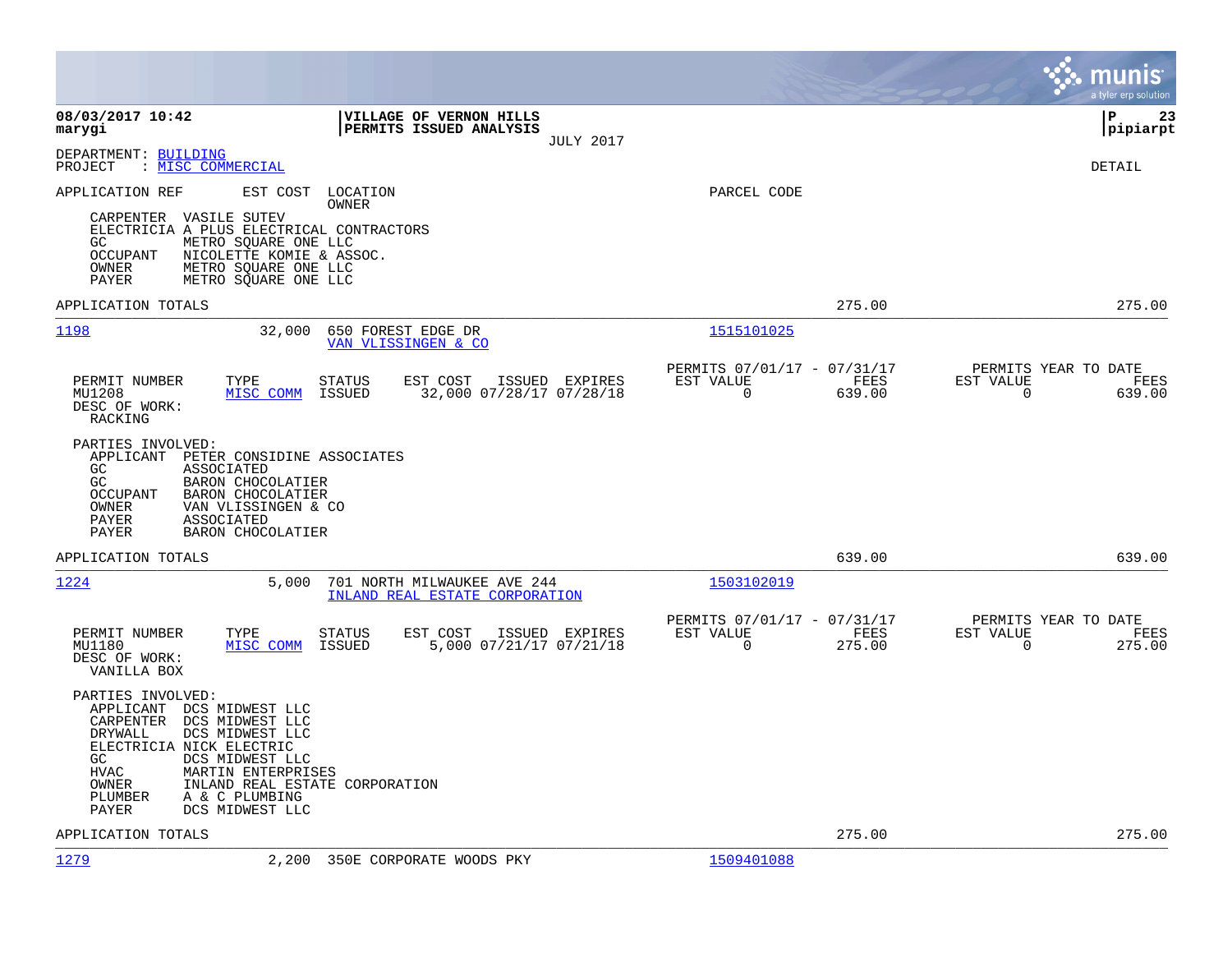|                                                                                                                                                                                    |                                                                                           |                                                         |                | munis<br>a tyler erp solution                                      |
|------------------------------------------------------------------------------------------------------------------------------------------------------------------------------------|-------------------------------------------------------------------------------------------|---------------------------------------------------------|----------------|--------------------------------------------------------------------|
| 08/03/2017 10:42<br>marygi                                                                                                                                                         | <b>VILLAGE OF VERNON HILLS</b><br>PERMITS ISSUED ANALYSIS<br>G. M. SUPPLIES, LTD          |                                                         |                | l P<br>24<br> pipiarpt                                             |
| PERMIT NUMBER<br>TYPE                                                                                                                                                              | <b>STATUS</b><br>ISSUED EXPIRES<br>EST COST<br><b>JULY 2017</b>                           | PERMITS 07/01/17 - 07/31/17<br>EST VALUE                | FEES           | PERMITS YEAR TO DATE<br>EST VALUE<br>FEES                          |
| DEPARTMENT: BUILDING<br>: MISC COMMERCIAL<br>PROJECT                                                                                                                               |                                                                                           |                                                         |                | DETAIL                                                             |
| APPLICATION REF                                                                                                                                                                    | EST COST<br>LOCATION                                                                      | PARCEL CODE                                             |                |                                                                    |
| MU1173<br>MISC COMM<br>DESC OF WORK:<br>RPZ DOMESTIC BACKFLOW                                                                                                                      | OWNER<br>VOIDED<br>2,200 07/20/17 07/26/17                                                | 0                                                       | .00            | $\mathbf 0$<br>.00                                                 |
| PARTIES INVOLVED:<br>APPLICANT<br>BODY PLUMBING INC<br>GC.<br>BODY PLUMBING INC<br>OWNER<br>G. M. SUPPLIES, LTD<br>BODY PLUMBING INC<br>PLUMBER<br>PAYER<br>BODY PLUMBING INC      |                                                                                           |                                                         |                |                                                                    |
| APPLICATION TOTALS                                                                                                                                                                 |                                                                                           |                                                         | .00            | .00                                                                |
| 1282                                                                                                                                                                               | 350E CORPORATE WOODS PKY<br>3,800<br>G. M. SUPPLIES, LTD                                  | 1509401088                                              |                |                                                                    |
| PERMIT NUMBER<br>TYPE<br>MU1175<br>MISC COMM<br>DESC OF WORK:<br>REPLACE THE 2" RPZ DOMESTIC                                                                                       | EST COST<br>ISSUED EXPIRES<br><b>STATUS</b><br>ISSUED<br>3,800 07/21/17 07/21/18          | PERMITS 07/01/17 - 07/31/17<br>EST VALUE<br>$\mathbf 0$ | FEES<br>75.00  | PERMITS YEAR TO DATE<br>EST VALUE<br>FEES<br>$\mathbf 0$<br>75.00  |
| PARTIES INVOLVED:<br>APPLICANT BLUE WHALE PLUMBING & SEWER<br>GC<br>OWNER<br>G. M. SUPPLIES, LTD<br>PLUMBER<br>PAYER                                                               | BLUE WHALE PLUMBING & SEWER<br>BLUE WHALE PLUMBING & SEWER<br>BLUE WHALE PLUMBING & SEWER |                                                         |                |                                                                    |
| APPLICATION TOTALS                                                                                                                                                                 |                                                                                           |                                                         | 75.00          | 75.00                                                              |
| 618                                                                                                                                                                                | 37,000<br>720 CORPORATE WOODS PKY<br>VAN VLISSINGEN & CO                                  | 1509401058                                              |                |                                                                    |
| PERMIT NUMBER<br>TYPE<br>MISC COMM<br>MU1131<br>DESC OF WORK:<br>RACKING                                                                                                           | STATUS<br>EST COST<br>ISSUED EXPIRES<br>37,000 07/13/17 07/13/18<br>ISSUED                | PERMITS 07/01/17 - 07/31/17<br>EST VALUE<br>$\Omega$    | FEES<br>689.00 | PERMITS YEAR TO DATE<br>EST VALUE<br>FEES<br>$\mathbf 0$<br>689.00 |
| PARTIES INVOLVED:<br>APPLICANT<br>NATIONAL LIFT TRUCK<br>NATIONAL LIFT TRUCK<br>GC.<br>OCCUPANT<br>ETI SOLID STATE<br>OWNER<br>VAN VLISSINGEN & CO<br>PAYER<br>NATIONAL LIFT TRUCK |                                                                                           |                                                         |                |                                                                    |
| APPLICATION TOTALS                                                                                                                                                                 |                                                                                           |                                                         | 689.00         | 689.00                                                             |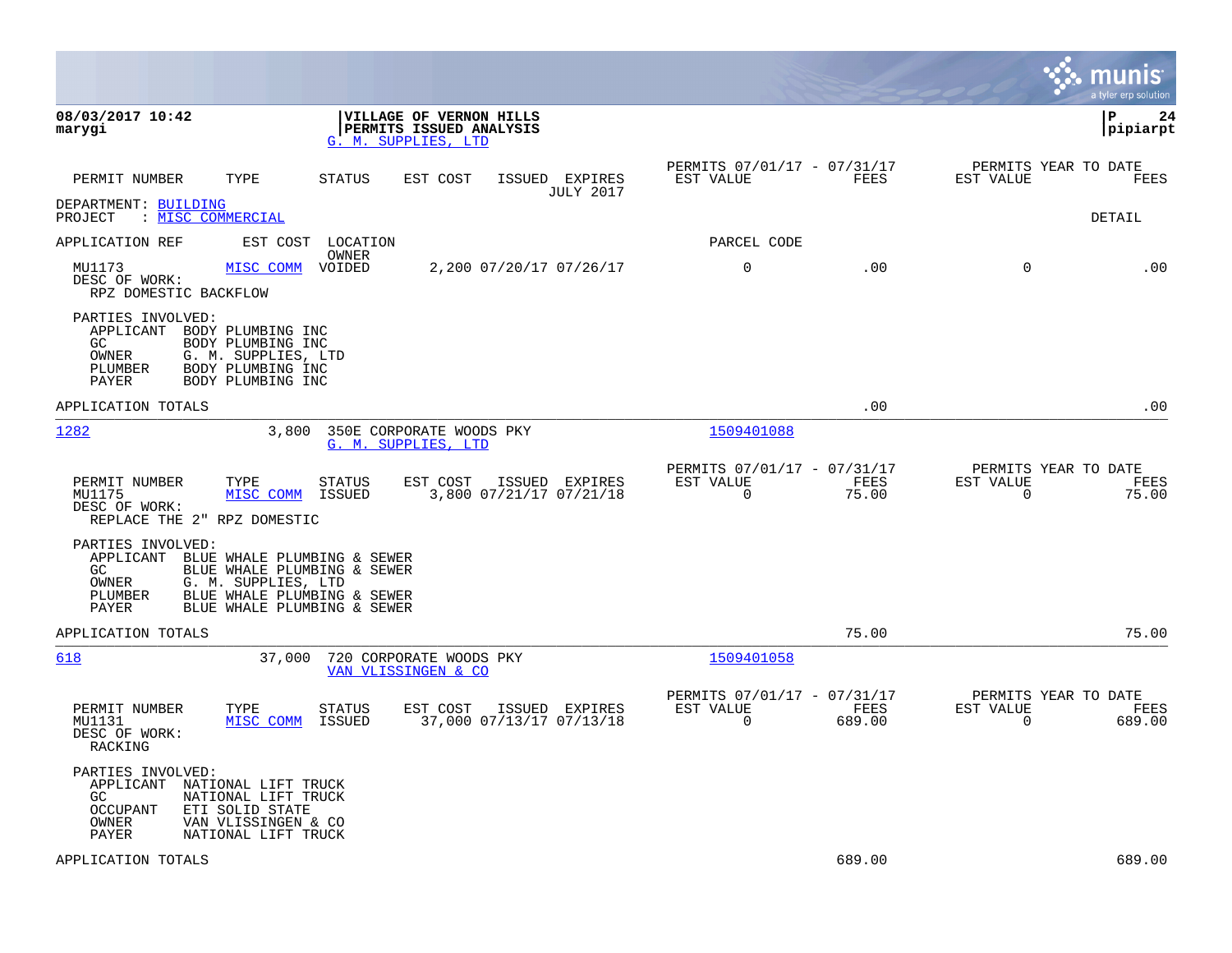|                                                                               |                                                                                                                    |                                |                                                    |                  |                                                         |                    |                       | <b>munis</b><br>a tyler erp solution   |
|-------------------------------------------------------------------------------|--------------------------------------------------------------------------------------------------------------------|--------------------------------|----------------------------------------------------|------------------|---------------------------------------------------------|--------------------|-----------------------|----------------------------------------|
| 08/03/2017 10:42<br>marygi                                                    |                                                                                                                    |                                | VILLAGE OF VERNON HILLS<br>PERMITS ISSUED ANALYSIS | <b>JULY 2017</b> |                                                         |                    |                       | 25<br>${\bf P}$<br> pipiarpt           |
| DEPARTMENT: BUILDING<br>PROJECT                                               | : MISC COMMERCIAL                                                                                                  |                                |                                                    |                  |                                                         |                    |                       | DETAIL                                 |
| APPLICATION REF                                                               | EST COST                                                                                                           | LOCATION<br>OWNER              |                                                    |                  | PARCEL CODE                                             |                    |                       |                                        |
| 864                                                                           | 10,000                                                                                                             | 326 HAWTHORN CTR<br>CENTENNIAL |                                                    |                  | 1133401086                                              |                    |                       |                                        |
| PERMIT NUMBER<br>MU1107<br>DESC OF WORK:<br>ADD 2 PEDICURE CHAIRS             | TYPE<br>MISC COMM                                                                                                  | STATUS<br><b>ISSUED</b>        | EST COST<br>ISSUED<br>10,000 07/10/17 07/10/18     | EXPIRES          | PERMITS 07/01/17 - 07/31/17<br>EST VALUE<br>$\mathbf 0$ | FEES<br>300.00     | EST VALUE<br>$\Omega$ | PERMITS YEAR TO DATE<br>FEES<br>300.00 |
| PARTIES INVOLVED:<br>APPLICANT<br>GC<br>OCCUPANT<br>OWNER<br>PLUMBER<br>PAYER | LEE NAILS<br>ELECTRICIA HIGHLAND PARK ELECTRIC<br>LEE NAILS<br>LEE NAILS<br>CENTENNIAL<br>MV PLUMBING<br>LEE NAILS |                                |                                                    |                  |                                                         |                    |                       |                                        |
| APPLICATION TOTALS<br>PROJECT TOTALS                                          |                                                                                                                    |                                |                                                    |                  | 0                                                       | 300.00<br>3,470.44 | $\Omega$              | 300.00<br>3,470.44                     |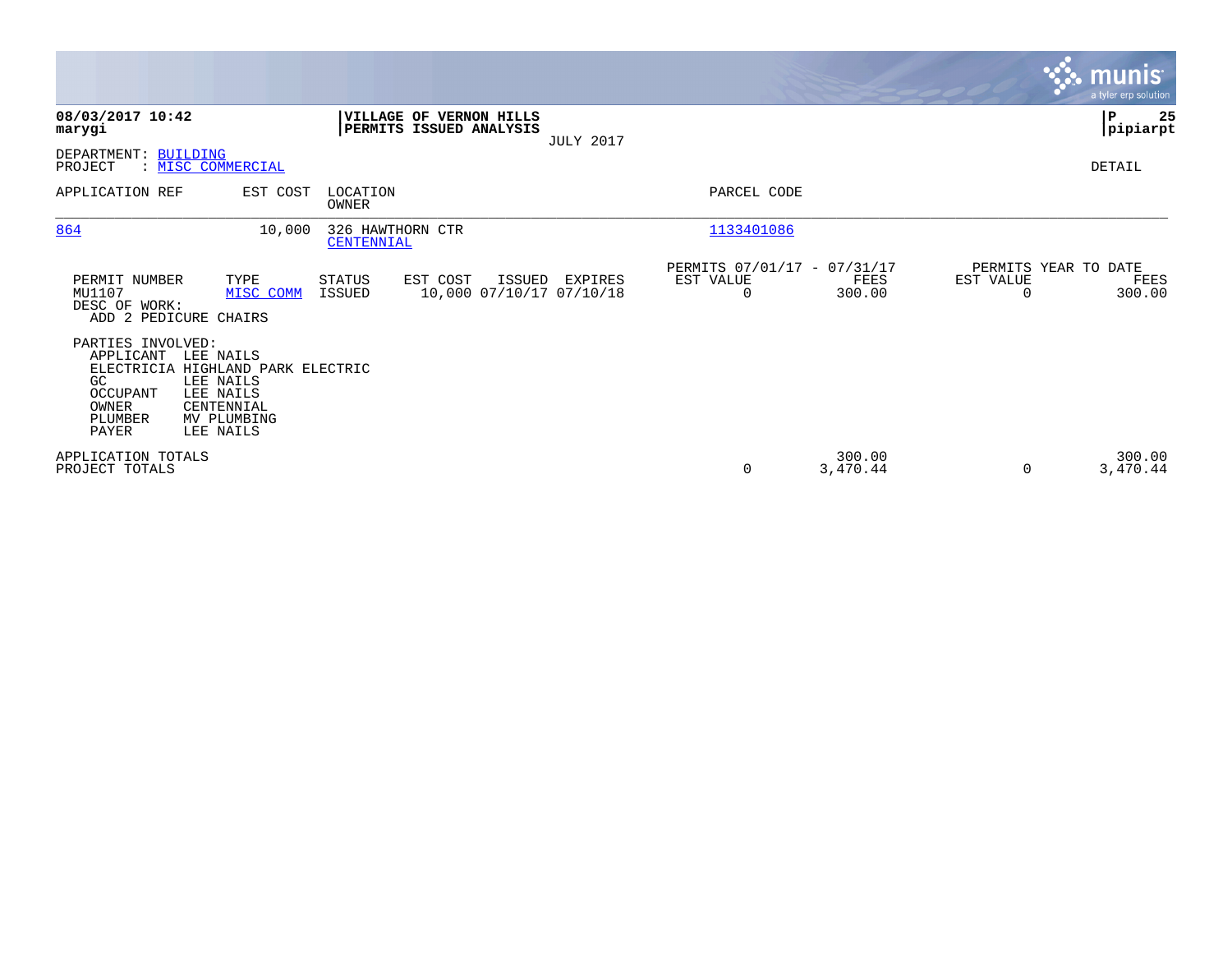|                                                                                                                                                |                        |                          |                                                           |                  |                                                      |                |                                               | <b>munis</b><br>a tyler erp solution |
|------------------------------------------------------------------------------------------------------------------------------------------------|------------------------|--------------------------|-----------------------------------------------------------|------------------|------------------------------------------------------|----------------|-----------------------------------------------|--------------------------------------|
| 08/03/2017 10:42<br>marygi                                                                                                                     |                        |                          | <b>VILLAGE OF VERNON HILLS</b><br>PERMITS ISSUED ANALYSIS | <b>JULY 2017</b> |                                                      |                |                                               | P<br>26<br> pipiarpt                 |
| DEPARTMENT: BUILDING<br>PROJECT                                                                                                                | : MIS ELEC RESIDENTIAL |                          |                                                           |                  |                                                      |                |                                               | DETAIL                               |
| APPLICATION REF                                                                                                                                | EST COST               | LOCATION<br><b>OWNER</b> |                                                           |                  | PARCEL CODE                                          |                |                                               |                                      |
| 189                                                                                                                                            | 5,000                  | <b>MARTINEZ</b>          | 1831N ROYAL BIRKDALE DR                                   |                  | 1129402022                                           |                |                                               |                                      |
| PERMIT NUMBER<br>MU250<br>DESC OF WORK:<br><b>GENERATOR</b>                                                                                    | TYPE<br>ELEC RES       | STATUS<br>ISSUED         | EST COST<br>ISSUED<br>5,000 07/20/17 07/20/18             | EXPIRES          | PERMITS 07/01/17 - 07/31/17<br>EST VALUE<br>$\Omega$ | FEES<br>50.00  | PERMITS YEAR TO DATE<br>EST VALUE<br>$\Omega$ | FEES<br>50.00                        |
| PARTIES INVOLVED:<br>APPLICANT<br>MARTINEZ<br>ELECTRICIA AC-DC ELECTRIC<br>ELECTRICIA DORIS MARTINEZ<br>OWNER<br>MARTINEZ<br>PAYER<br>MARTINEZ |                        |                          |                                                           |                  |                                                      |                |                                               |                                      |
| APPLICATION TOTALS<br>PROJECT TOTALS                                                                                                           |                        |                          |                                                           |                  | 0                                                    | 50.00<br>50.00 | $\Omega$                                      | 50.00<br>50.00                       |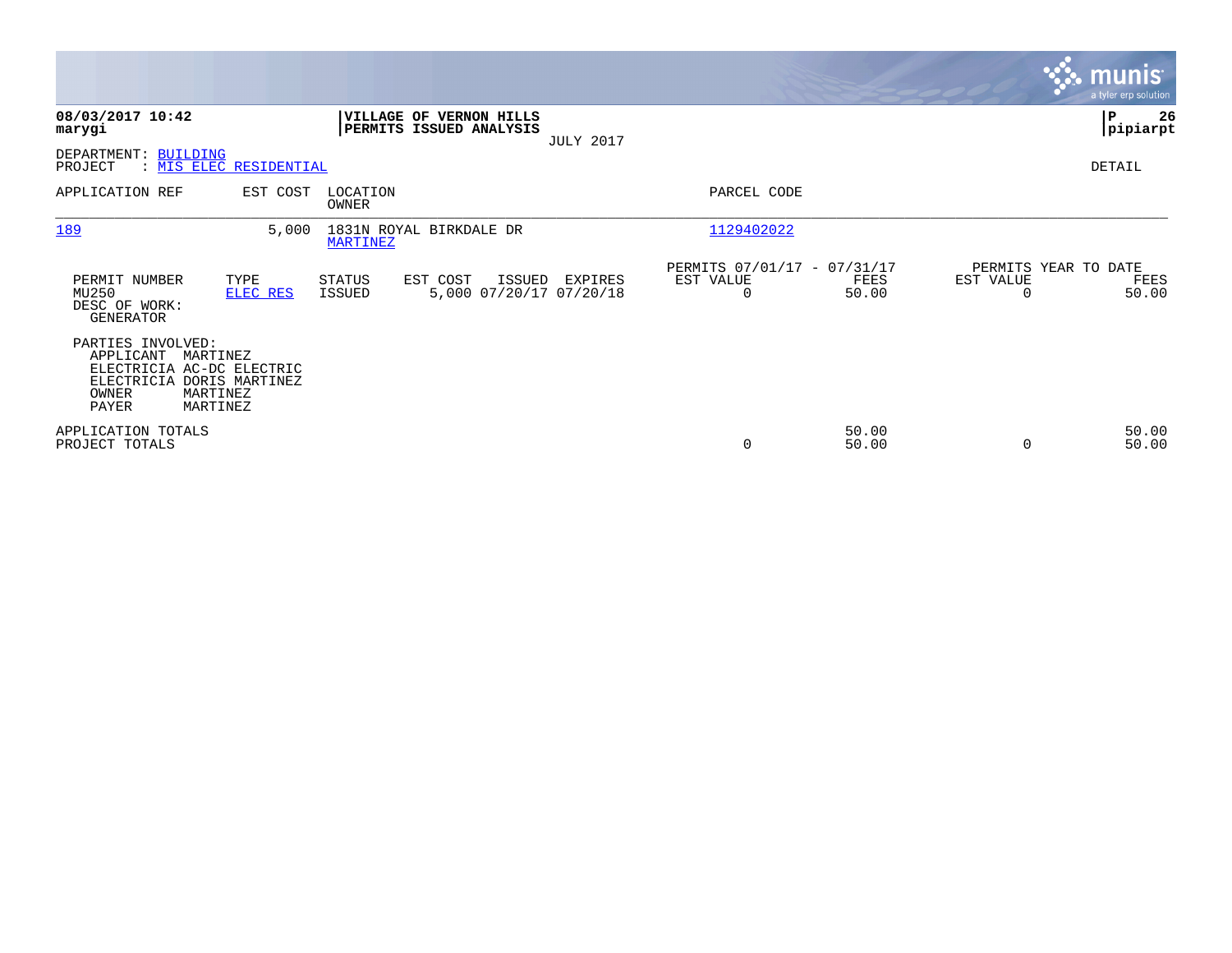|                                                                                                                                                                                                                       |                                                                                                                                                                                        |                                                                           | munis<br>a tyler erp solution                                      |
|-----------------------------------------------------------------------------------------------------------------------------------------------------------------------------------------------------------------------|----------------------------------------------------------------------------------------------------------------------------------------------------------------------------------------|---------------------------------------------------------------------------|--------------------------------------------------------------------|
| 08/03/2017 10:42<br>marygi                                                                                                                                                                                            | VILLAGE OF VERNON HILLS<br>PERMITS ISSUED ANALYSIS                                                                                                                                     |                                                                           | ΙP<br>27<br>pipiarpt                                               |
| DEPARTMENT: BUILDING<br>: <u>MISC RESIDENTIAL</u><br>PROJECT                                                                                                                                                          | <b>JULY 2017</b>                                                                                                                                                                       |                                                                           | DETAIL                                                             |
| APPLICATION REF<br>EST COST                                                                                                                                                                                           | LOCATION<br>OWNER                                                                                                                                                                      | PARCEL CODE                                                               |                                                                    |
| 1052                                                                                                                                                                                                                  | 67,000<br>1634 LAKE CHARLES DR<br>YIHONG OIU & YI GAO                                                                                                                                  | 1128302035                                                                |                                                                    |
| TYPE<br>PERMIT NUMBER<br>MISC RES<br>MU1139<br>DESC OF WORK:<br>BASEMENT: FULL BATH & WET BAR: 4 FIXTURES                                                                                                             | <b>STATUS</b><br>EST COST<br>ISSUED EXPIRES<br>67,000 07/14/17 07/18/18<br><b>ISSUED</b>                                                                                               | PERMITS 07/01/17 - 07/31/17<br>FEES<br>EST VALUE<br>$\mathbf 0$<br>670.00 | PERMITS YEAR TO DATE<br>FEES<br>EST VALUE<br>$\mathbf 0$<br>670.00 |
| PARTIES INVOLVED:<br>APPLICANT<br>CARPENTER<br>DRYWALL<br>ELECTRICIA KJM ELECTRIC<br>GC<br><b>HVAC</b><br>MODERN AIR SOLUTIONS<br>INSULATOR<br>OWNER<br>YIHONG OIU & YI GAO<br>JTECH PLUMBING INC<br>PLUMBER<br>PAYER | MATRIX BASEMENT SYSTEMS INC<br>MATRIX BASEMENT SYSTEMS INC<br>MATRIX BASEMENT SYSTEMS INC<br>MATRIX BASEMENT SYSTEMS INC<br>MATRIX BASEMENT SYSTEMS INC<br>MATRIX BASEMENT SYSTEMS INC |                                                                           |                                                                    |
| APPLICATION TOTALS                                                                                                                                                                                                    |                                                                                                                                                                                        | 670.00                                                                    | 670.00                                                             |
| 1116                                                                                                                                                                                                                  | 17,925<br>712 NORTH LAKESIDE DR<br>ANDREW & KAREN FISH SCHURDER                                                                                                                        | 1508104008                                                                |                                                                    |
| PERMIT NUMBER<br>TYPE<br>MISC RES<br>MU1089<br>DESC OF WORK:<br>REMODEL BATHROOM (SAME FIXTURE COUNT)                                                                                                                 | <b>STATUS</b><br>EST COST<br>ISSUED EXPIRES<br>17,925 07/05/17 07/13/18<br><b>ISSUED</b>                                                                                               | PERMITS 07/01/17 - 07/31/17<br>EST VALUE<br>FEES<br>$\mathbf 0$<br>179.25 | PERMITS YEAR TO DATE<br>EST VALUE<br>FEES<br>$\mathbf 0$<br>179.25 |
| PARTIES INVOLVED:<br>APPLICANT<br>CARPENTER HOME IMPROVEMENT DESIGN BUILD<br>CONCRETE<br>ELECTRICIA GPEC<br>GC<br>OWNER<br>PLUMBER<br>MKC PLUMBING<br>PAYER                                                           | HOME IMPROVEMENT DESIGN BUILD<br>HOME IMPROVEMENT DESIGN BUILD<br>HOME IMPROVEMENT DESIGN BUILD<br>ANDREW & KAREN FISH SCHURDER<br>HOME IMPROVEMENT DESIGN BUILD                       |                                                                           |                                                                    |
| APPLICATION TOTALS                                                                                                                                                                                                    |                                                                                                                                                                                        | 179.25                                                                    | 179.25                                                             |
| 1164                                                                                                                                                                                                                  | 29,742 318 CONGRESSIONAL CT<br>DAVID L & LINDA M VAN LEWEN, TRUSTEES                                                                                                                   | 1132209013                                                                |                                                                    |
| PERMIT NUMBER<br>TYPE<br>MU1177<br>MISC RES<br>DESC OF WORK:                                                                                                                                                          | <b>STATUS</b><br>EST COST<br>ISSUED EXPIRES<br>29,742 07/21/17 07/21/18<br><b>ISSUED</b>                                                                                               | PERMITS 07/01/17 - 07/31/17<br>EST VALUE<br>FEES<br>0<br>297.42           | PERMITS YEAR TO DATE<br>EST VALUE<br>FEES<br>297.42<br>0           |

**Contract**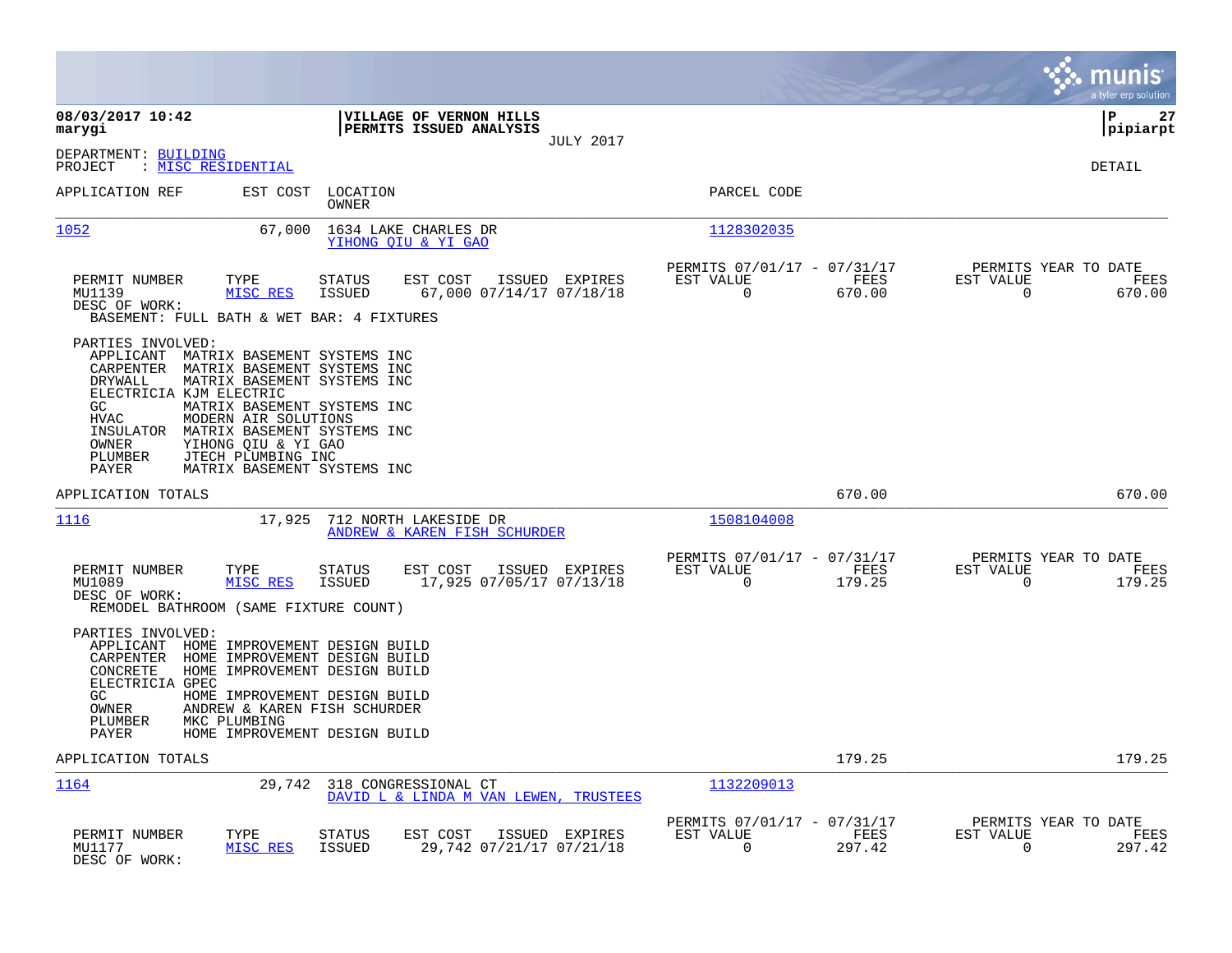|                                                                                                                                                                                                                                                                                                                          |                                                                | munis<br>a tyler erp solution                                  |
|--------------------------------------------------------------------------------------------------------------------------------------------------------------------------------------------------------------------------------------------------------------------------------------------------------------------------|----------------------------------------------------------------|----------------------------------------------------------------|
| 08/03/2017 10:42<br>VILLAGE OF VERNON HILLS<br>PERMITS ISSUED ANALYSIS<br>marygi<br>BASEMENT REMODEL                                                                                                                                                                                                                     |                                                                | $\mathbf P$<br>28<br> pipiarpt                                 |
| <b>JULY 2017</b>                                                                                                                                                                                                                                                                                                         |                                                                |                                                                |
| DEPARTMENT: BUILDING<br>PROJECT<br>: MISC RESIDENTIAL                                                                                                                                                                                                                                                                    |                                                                | DETAIL                                                         |
| APPLICATION REF<br>EST COST<br>LOCATION<br>OWNER<br>PARTIES INVOLVED:<br>CARPENTER ANTHONY VINCENT CONSTRUCTION<br>ELECTRICIA FELLER ELECTRIC<br>GC<br>ANTHONY VINCENT CONSTRUCTION<br>DAVID L & LINDA M VAN LEWEN, TRUSTEES<br><b>OWNER</b><br>PLUMBER<br>NEW CENTURY PLUMBING<br>PAYER<br>ANTHONY VINCENT CONSTRUCTION | PARCEL CODE                                                    |                                                                |
| APPLICATION TOTALS                                                                                                                                                                                                                                                                                                       | 297.42                                                         | 297.42                                                         |
| 1229<br>2,500<br>511 SYCAMORE ST<br>S BOBBA J MACHANA                                                                                                                                                                                                                                                                    | 1132108002                                                     |                                                                |
| PERMIT NUMBER<br>TYPE<br>EST COST<br>STATUS<br>ISSUED EXPIRES<br>2,500 07/24/17 07/24/18<br>ISSUED<br>MU1184<br>MISC RES<br>DESC OF WORK:<br>CONVERTING A LOFT INTO A BEDROOM                                                                                                                                            | PERMITS 07/01/17 - 07/31/17<br>EST VALUE<br>FEES<br>0<br>50.00 | PERMITS YEAR TO DATE<br>EST VALUE<br>FEES<br>50.00<br>$\Omega$ |
| PARTIES INVOLVED:<br>APPLICANT<br>S BOBBA J MACHANA<br>S BOBBA J MACHANA<br>CARPENTER<br>DRYWALL<br>S BOBBA J MACHANA<br>GC<br>S BOBBA J MACHANA<br>OWNER<br>S BOBBA J MACHANA                                                                                                                                           |                                                                |                                                                |
| APPLICATION TOTALS<br>PROJECT TOTALS                                                                                                                                                                                                                                                                                     | 50.00<br>0<br>1,196.67                                         | 50.00<br>1,196.67<br>$\Omega$                                  |

 $\mathcal{L}^{\text{max}}$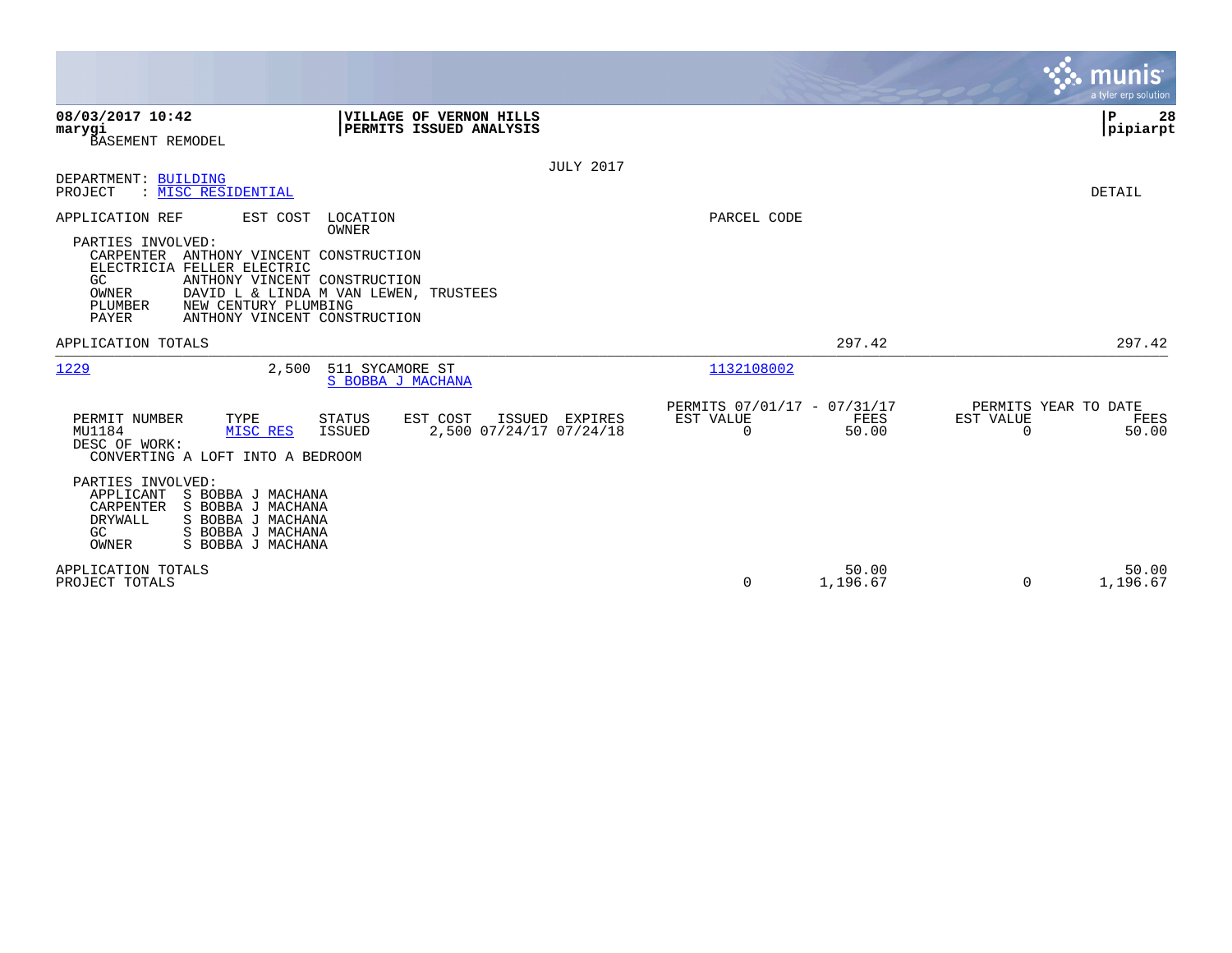|                                                                         |                                                                                                |                                                                         |                  |                                                         |                  |                                                  | munis<br>a tyler erp solution |
|-------------------------------------------------------------------------|------------------------------------------------------------------------------------------------|-------------------------------------------------------------------------|------------------|---------------------------------------------------------|------------------|--------------------------------------------------|-------------------------------|
| 08/03/2017 10:42<br>marygi                                              |                                                                                                | VILLAGE OF VERNON HILLS<br>PERMITS ISSUED ANALYSIS                      | <b>JULY 2017</b> |                                                         |                  |                                                  | lР<br>29<br> pipiarpt         |
| DEPARTMENT: BUILDING<br>PROJECT<br>: PARKING LOT                        |                                                                                                |                                                                         |                  |                                                         |                  |                                                  | DETAIL                        |
| APPLICATION REF                                                         | EST COST                                                                                       | LOCATION<br>OWNER                                                       |                  | PARCEL CODE                                             |                  |                                                  |                               |
| 1089                                                                    | 160,000                                                                                        | 860 NORTH LAKESIDE DR<br><b>CHRISTINE DIERBECK</b>                      |                  | 8888888888                                              |                  |                                                  |                               |
| PERMIT NUMBER<br>MU1138<br>DESC OF WORK:<br>PARKING LOT                 | TYPE<br>PKG LOT                                                                                | <b>STATUS</b><br>EST COST<br><b>ISSUED</b><br>160,000 07/14/17 07/14/18 | ISSUED EXPIRES   | PERMITS 07/01/17 - 07/31/17<br>EST VALUE<br>$\mathbf 0$ | FEES<br>2,000.00 | PERMITS YEAR TO DATE<br>EST VALUE<br>$\mathbf 0$ | FEES<br>2,000.00              |
| PARTIES INVOLVED:<br>APPLICANT<br>GC<br>OWNER                           | MANCILLA CONTRACTORS<br>MANCILLA CONTRACTORS<br>CHRISTINE DIERBECK                             |                                                                         |                  |                                                         |                  |                                                  |                               |
| APPLICATION TOTALS                                                      |                                                                                                |                                                                         |                  |                                                         | 2,000.00         |                                                  | 2,000.00                      |
| 1109                                                                    | 33,100                                                                                         | 1155 MUSEUM BLVD<br><b>MUSEUM GARDENS IL LLC</b>                        |                  | 1133406003                                              |                  |                                                  |                               |
| PERMIT NUMBER<br>MU1106<br>DESC OF WORK:<br>PARKING LOT                 | TYPE<br>PKG LOT                                                                                | <b>STATUS</b><br>EST COST<br>ISSUED<br>33,100 07/10/17 07/10/18         | ISSUED EXPIRES   | PERMITS 07/01/17 - 07/31/17<br>EST VALUE<br>$\Omega$    | FEES<br>466.00   | PERMITS YEAR TO DATE<br>EST VALUE<br>$\Omega$    | FEES<br>466.00                |
| PARTIES INVOLVED:<br>APPLICANT<br>GC<br>OWNER                           | BRASCO INC<br>BRASCO INC<br>MUSEUM GARDENS IL LLC                                              |                                                                         |                  |                                                         |                  |                                                  |                               |
| APPLICATION TOTALS                                                      |                                                                                                |                                                                         |                  |                                                         | 466.00           |                                                  | 466.00                        |
| 1122                                                                    | 20,000                                                                                         | 700 CORPORATE WOODS PKY<br>VAN VLISSINGEN & CO                          |                  | 1509401055                                              |                  |                                                  |                               |
| PERMIT NUMBER<br>MU1081<br>DESC OF WORK:<br>PATCH AND SEALCOAT: 700-740 | TYPE<br>PKG LOT                                                                                | <b>STATUS</b><br>EST COST<br>20,000 07/03/17 07/03/18<br>ISSUED         | ISSUED EXPIRES   | PERMITS 07/01/17 - 07/31/17<br>EST VALUE<br>$\mathbf 0$ | FEES<br>384.00   | PERMITS YEAR TO DATE<br>EST VALUE<br>$\mathbf 0$ | FEES<br>384.00                |
| PARTIES INVOLVED:<br>APPLICANT<br>GC<br>OWNER<br>PAYER                  | CHADWICK CONSTRUCTION<br>CHADWICK CONSTRUCTION<br>VAN VLISSINGEN & CO<br>CHADWICK CONSTRUCTION |                                                                         |                  |                                                         |                  |                                                  |                               |
| APPLICATION TOTALS                                                      |                                                                                                |                                                                         |                  |                                                         | 384.00           |                                                  | 384.00                        |
| 1208                                                                    | 4,450                                                                                          | TOWN CENTER<br>VHTC LOT 10 LLC                                          |                  | 1515313003                                              |                  |                                                  |                               |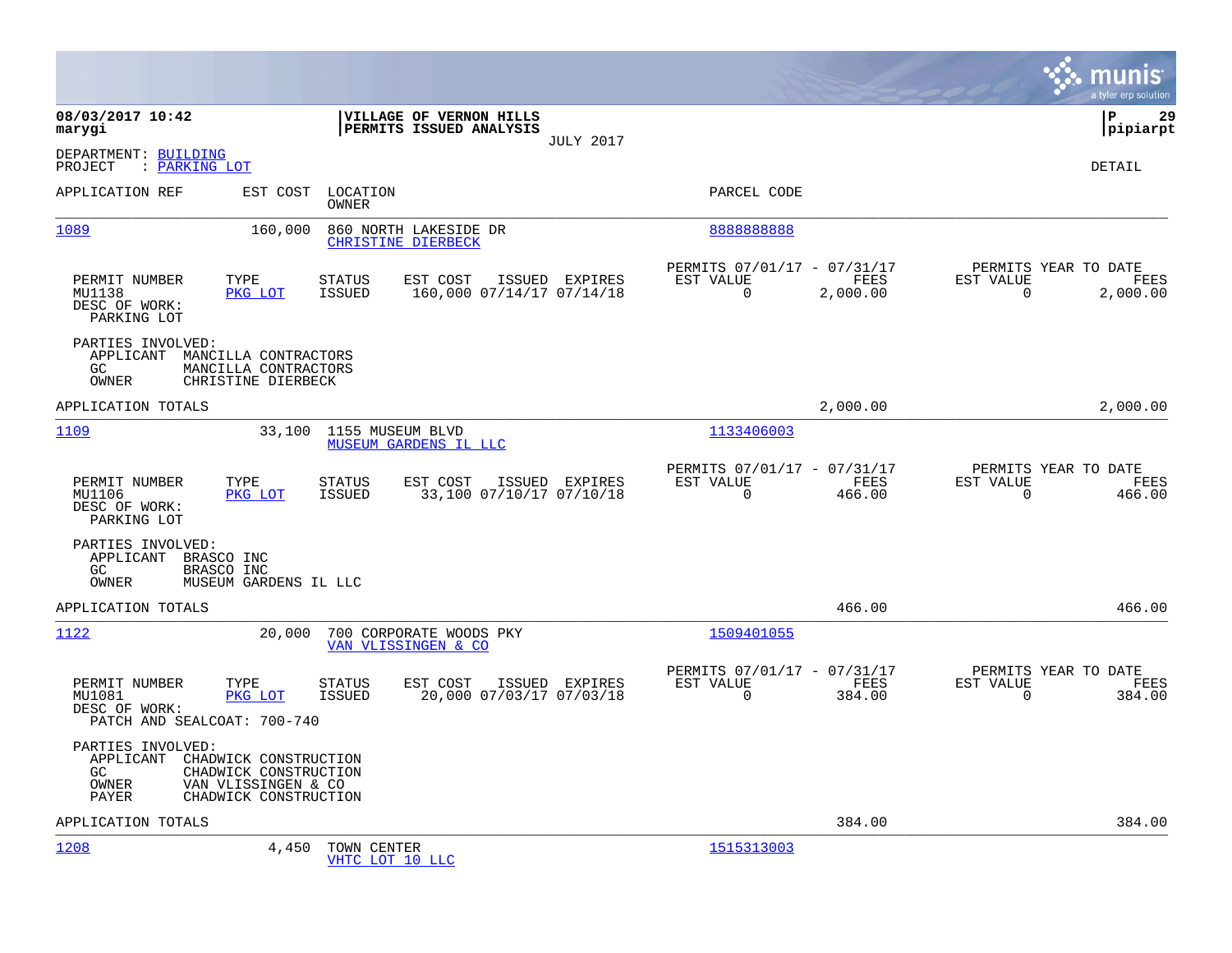|                                                                                                                                                           |                                                                                   |                                                         |                    | munis<br>a tyler erp solution                                      |
|-----------------------------------------------------------------------------------------------------------------------------------------------------------|-----------------------------------------------------------------------------------|---------------------------------------------------------|--------------------|--------------------------------------------------------------------|
| 08/03/2017 10:42<br>marygi                                                                                                                                | VILLAGE OF VERNON HILLS<br>PERMITS ISSUED ANALYSIS                                |                                                         |                    | ΙP<br>30<br> pipiarpt                                              |
| PERMIT NUMBER<br>TYPE                                                                                                                                     | <b>STATUS</b><br>EST COST<br>ISSUED EXPIRES<br><b>JULY 2017</b>                   | PERMITS 07/01/17 - 07/31/17<br>EST VALUE                | FEES               | PERMITS YEAR TO DATE<br>EST VALUE<br>FEES                          |
| DEPARTMENT: BUILDING<br>: PARKING LOT<br>PROJECT                                                                                                          |                                                                                   |                                                         |                    | <b>DETAIL</b>                                                      |
| APPLICATION REF                                                                                                                                           | EST COST LOCATION                                                                 | PARCEL CODE                                             |                    |                                                                    |
| MU1103<br>PKG LOT<br>DESC OF WORK:<br>SEALCOAT/RE-STRIPING PARKING LOT                                                                                    | OWNER<br><b>ISSUED</b><br>4,450 07/07/17 07/07/18                                 | 0                                                       | .00                | $\mathbf 0$<br>.00                                                 |
| PARTIES INVOLVED:<br>APPLICANT<br>INLAND REAL ESTATE CORPORATION<br>GC.<br>BRASCO INC<br>GC<br>INLAND REAL ESTATE CORPORATION<br>OWNER<br>VHTC LOT 10 LLC |                                                                                   |                                                         |                    |                                                                    |
| APPLICATION TOTALS                                                                                                                                        |                                                                                   |                                                         | .00                | .00                                                                |
| 1243<br>36,000                                                                                                                                            | 700 NORTH MILWAUKEE AVE<br>HAWTHORN HILLS SOUARE 1687 LLC                         | 1504201051                                              |                    |                                                                    |
| PERMIT NUMBER<br>TYPE<br>MU1135<br>PKG LOT<br>DESC OF WORK:<br>STRIPPING ONLY                                                                             | EST COST<br><b>STATUS</b><br>ISSUED EXPIRES<br>36,000 07/14/17 07/14/18<br>ISSUED | PERMITS 07/01/17 - 07/31/17<br>EST VALUE<br>$\Omega$    | <b>FEES</b><br>.00 | PERMITS YEAR TO DATE<br>EST VALUE<br>FEES<br>$\mathbf 0$<br>.00    |
| PARTIES INVOLVED:<br>APPLICANT ACE OF SPRAY LLC<br>GC<br>ACE OF SPRAY LLC<br>HAWTHORN HILLS SOUARE 1687 LLC<br>OWNER                                      |                                                                                   |                                                         |                    |                                                                    |
| APPLICATION TOTALS                                                                                                                                        |                                                                                   |                                                         | .00                | .00                                                                |
| 1258<br>5,930                                                                                                                                             | 6 EAST PHILLIP RD<br>VERNON HILLS ACC LLC                                         | 1504107007                                              |                    |                                                                    |
| PERMIT NUMBER<br>TYPE<br>MU1192<br>PKG LOT<br>DESC OF WORK:<br>PARKING LOT                                                                                | <b>STATUS</b><br>EST COST<br>ISSUED EXPIRES<br>ISSUED<br>5,930 07/26/17 07/26/18  | PERMITS 07/01/17 - 07/31/17<br>EST VALUE<br>$\mathbf 0$ | FEES<br>237.00     | PERMITS YEAR TO DATE<br>EST VALUE<br>FEES<br>$\mathbf 0$<br>237.00 |
| PARTIES INVOLVED:<br>APPLICANT ROSE PAVING<br>ROSE PAVING<br>GC.<br>OWNER<br>VERNON HILLS ACC LLC<br>PAYER<br>ROSE PAVING                                 |                                                                                   |                                                         |                    |                                                                    |
| APPLICATION TOTALS                                                                                                                                        |                                                                                   |                                                         | 237.00             | 237.00                                                             |
| <u> 1269</u><br>5,210                                                                                                                                     | 860S MILWAUKEE AVE<br>AMERICAN NAT'L BANK & TRUST CO/CHICAGO                      | 1515200079                                              |                    |                                                                    |
|                                                                                                                                                           |                                                                                   | PERMITS 07/01/17 - 07/31/17                             |                    | PERMITS YEAR TO DATE                                               |

 $\bullet$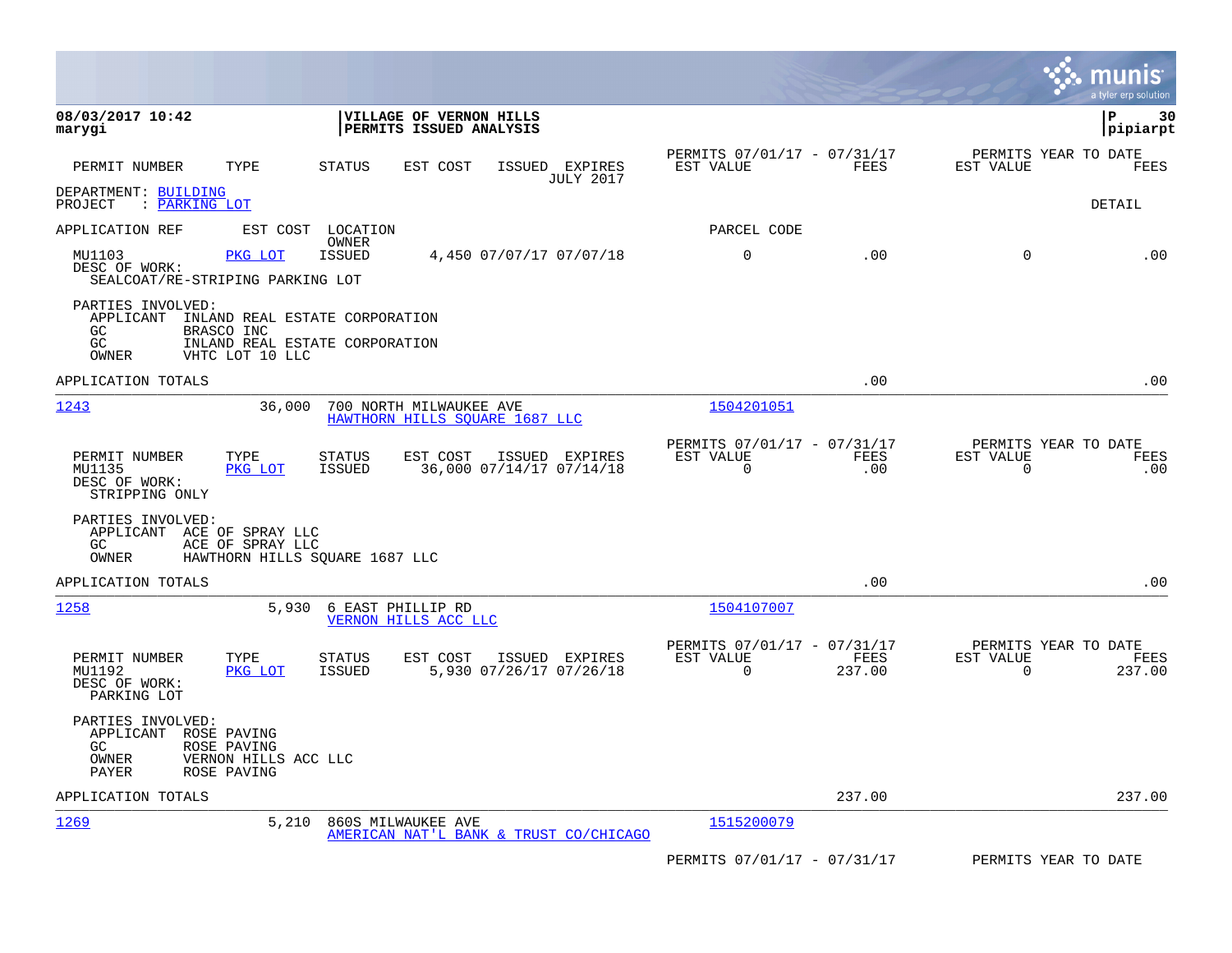|                                                                                                                                                        |                                             |                                                         |                    |                                                  | munis<br>a tyler erp solution  |
|--------------------------------------------------------------------------------------------------------------------------------------------------------|---------------------------------------------|---------------------------------------------------------|--------------------|--------------------------------------------------|--------------------------------|
| 08/03/2017 10:42<br>VILLAGE OF VERNON HILLS<br>PERMITS ISSUED ANALYSIS<br>marygi<br>PERMIT NUMBER<br>TYPE<br><b>STATUS</b><br>EST COST                 | ISSUED EXPIRES<br><b>JULY 2017</b>          | EST VALUE                                               | <b>FEES</b>        | EST VALUE                                        | l P<br>31<br> pipiarpt<br>FEES |
| DEPARTMENT: BUILDING<br>: PARKING LOT<br>PROJECT                                                                                                       |                                             |                                                         |                    |                                                  | <b>DETAIL</b>                  |
| APPLICATION REF<br>EST COST<br>LOCATION                                                                                                                |                                             | PARCEL CODE                                             |                    |                                                  |                                |
| OWNER<br><b>ISSUED</b><br>MU1162<br>PKG LOT<br>DESC OF WORK:<br>SEALCOAT/STRIPE                                                                        | 5,210 07/19/17 07/19/18                     | $\mathbf 0$                                             | .00                | $\Omega$                                         | .00                            |
| PARTIES INVOLVED:<br>APPLICANT HARD SURFACE SOLUTIONS<br>GC.<br>HARD SURFACE SOLUTIONS<br>OWNER<br>AMERICAN NAT'L BANK & TRUST CO/CHICAGO              |                                             |                                                         |                    |                                                  |                                |
| APPLICATION TOTALS                                                                                                                                     |                                             |                                                         | .00                |                                                  | .00                            |
| 1301<br>5,200<br>220 NORTH FAIRWAY DR<br><b>WINIX AMERICA</b>                                                                                          |                                             | 1504303168                                              |                    |                                                  |                                |
| EST COST<br>PERMIT NUMBER<br>TYPE<br><b>STATUS</b><br>MU1191<br><b>ISSUED</b><br>PKG LOT<br>DESC OF WORK:<br>SEALCOAT/STRIPE                           | ISSUED EXPIRES<br>$0$ $07/25/17$ $07/25/18$ | PERMITS 07/01/17 - 07/31/17<br>EST VALUE<br>$\Omega$    | <b>FEES</b><br>.00 | PERMITS YEAR TO DATE<br>EST VALUE<br>$\Omega$    | FEES<br>.00                    |
| PARTIES INVOLVED:<br>APPLICANT<br>WINIX AMERICA<br>GC.<br>KAPLAN PAVING<br><b>OCCUPANT</b><br>WINIX AMERICA<br>OWNER<br>WINIX AMERICA                  |                                             |                                                         |                    |                                                  |                                |
| APPLICATION TOTALS                                                                                                                                     |                                             |                                                         | .00                |                                                  | .00                            |
| 1304<br>520<br>1250 SOUTH MILWAUKEE AVE<br>PNC BANK                                                                                                    |                                             | 1515410005                                              |                    |                                                  |                                |
| TYPE<br>EST COST<br>PERMIT NUMBER<br><b>STATUS</b><br><b>ISSUED</b><br>MU1194<br>PKG LOT<br>DESC OF WORK:<br>CRACKSEAL AND STRIPE ONLY                 | ISSUED EXPIRES<br>520 07/26/17 07/26/18     | PERMITS 07/01/17 - 07/31/17<br>EST VALUE<br>$\mathbf 0$ | <b>FEES</b><br>.00 | PERMITS YEAR TO DATE<br>EST VALUE<br>$\mathbf 0$ | FEES<br>.00                    |
| PARTIES INVOLVED:<br>APPLICANT<br>PROFESSIONAL PAVING & CONCRETE<br>PROFESSIONAL PAVING & CONCRETE<br>GC.<br>OCCUPANT<br>PNC BANK<br>PNC BANK<br>OWNER |                                             |                                                         |                    |                                                  |                                |
| APPLICATION TOTALS<br>PROJECT TOTALS                                                                                                                   |                                             | $\Omega$                                                | .00<br>3,087.00    | $\Omega$                                         | .00<br>3,087.00                |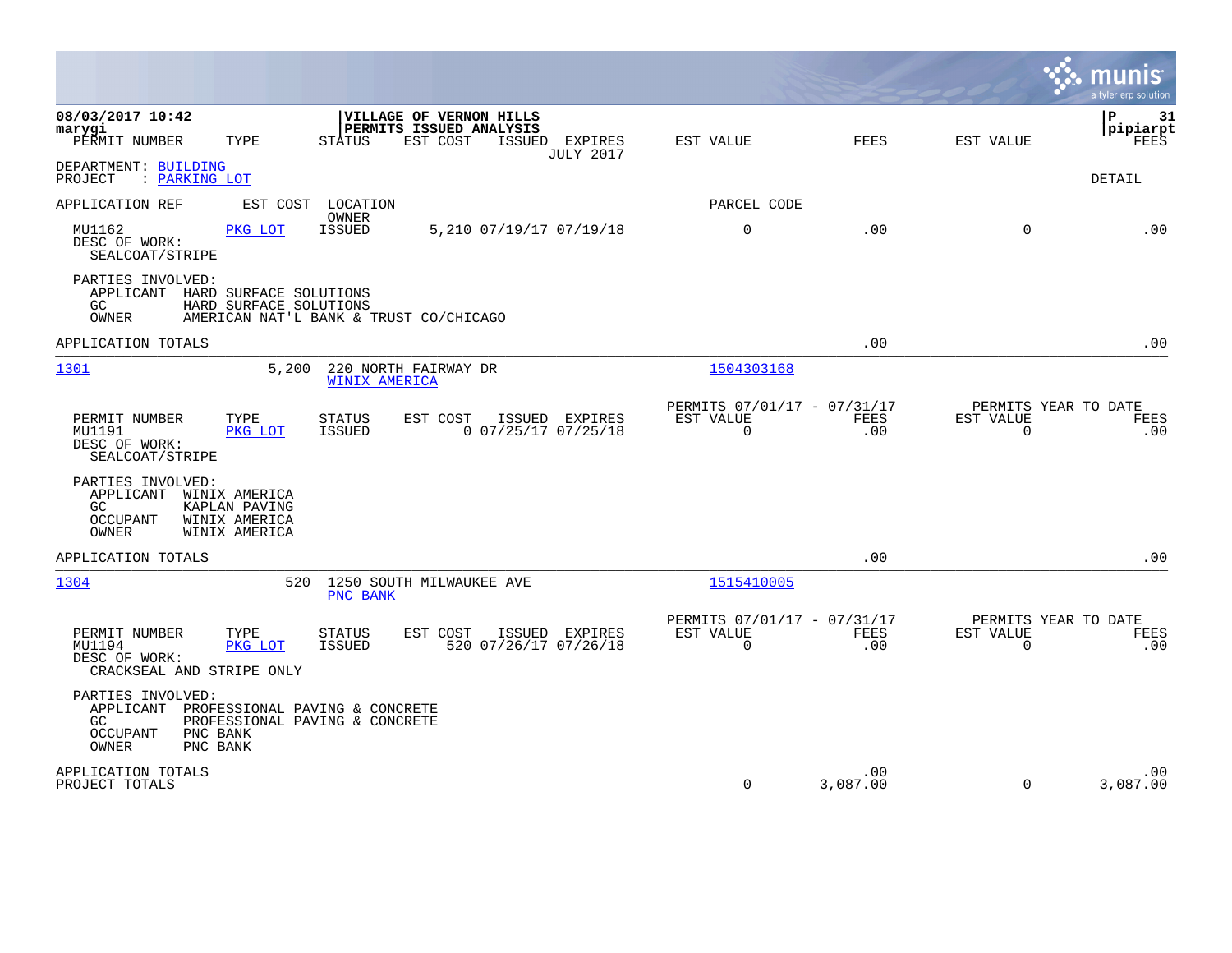|                                                                                                                                                                                             |                                                                                  |                                                                             | munis<br>a tyler erp solution                                     |
|---------------------------------------------------------------------------------------------------------------------------------------------------------------------------------------------|----------------------------------------------------------------------------------|-----------------------------------------------------------------------------|-------------------------------------------------------------------|
| 08/03/2017 10:42<br>marygi                                                                                                                                                                  | VILLAGE OF VERNON HILLS<br>PERMITS ISSUED ANALYSIS<br><b>JULY 2017</b>           |                                                                             | 32<br>l P<br> pipiarpt                                            |
| DEPARTMENT: BUILDING<br>PROJECT<br>: <u>PATIO</u>                                                                                                                                           |                                                                                  |                                                                             | DETAIL                                                            |
| APPLICATION REF<br>EST COST                                                                                                                                                                 | LOCATION<br>OWNER                                                                | PARCEL CODE                                                                 |                                                                   |
| 1012<br>5,000                                                                                                                                                                               | 104 SOUTH DEERPATH DR<br>CHERILYN R RECHNER, TRUSTEE                             | 1509101011                                                                  |                                                                   |
| TYPE<br>PERMIT NUMBER<br>MU1155<br><b>FENCE</b><br>DESC OF WORK:<br>PATIO                                                                                                                   | <b>STATUS</b><br>EST COST<br>ISSUED EXPIRES<br>COMPLT<br>5,000 07/18/17 07/26/18 | PERMITS 07/01/17 - 07/31/17<br>FEES<br>EST VALUE<br>$\overline{0}$<br>50.00 | PERMITS YEAR TO DATE<br>EST VALUE<br>FEES<br>$\mathbf 0$<br>50.00 |
| PARTIES INVOLVED:<br>APPLICANT<br>3D BRICK PAVING INC<br>FENCE<br>3D BRICK PAVING INC<br>GC.<br>3D BRICK PAVING INC<br>CHERILYN R RECHNER, TRUSTEE<br>OWNER<br>3D BRICK PAVING INC<br>PAYER |                                                                                  |                                                                             |                                                                   |
| APPLICATION TOTALS                                                                                                                                                                          |                                                                                  | 50.00                                                                       | 50.00                                                             |
| 1093<br>11,816                                                                                                                                                                              | 305 APOLLO CT<br>JAMES & JULIE DONOFRIO                                          | 1505427008                                                                  |                                                                   |
| PERMIT NUMBER<br>TYPE<br>MU1120<br><b>PATIO</b><br>DESC OF WORK:<br>PATIO, STOOP, FIREPIT, GAS LINE                                                                                         | EST COST<br>ISSUED EXPIRES<br>STATUS<br>11,816 07/11/17 08/03/18<br>COMPLT       | PERMITS 07/01/17 - 07/31/17<br>EST VALUE<br>FEES<br>$\mathbf 0$<br>118.16   | PERMITS YEAR TO DATE<br>EST VALUE<br>FEES<br>0<br>118.16          |
| PARTIES INVOLVED:<br>APPLICANT<br>3D BRICK PAVING INC<br>GC<br>3D BRICK PAVING INC<br>JAMES & JULIE DONOFRIO<br>GC<br>OWNER<br>JAMES & JULIE DONOFRIO<br>PLUMBER<br>CHICAGO GAS LINES       |                                                                                  |                                                                             |                                                                   |
| APPLICATION TOTALS                                                                                                                                                                          |                                                                                  | 118.16                                                                      | 118.16                                                            |
| 1112<br>6,500                                                                                                                                                                               | 321 DANBURY DR<br>PATRICK & MEGHAN L MUNOZ, JR                                   | 1508221002                                                                  |                                                                   |
| PERMIT NUMBER<br>TYPE<br>MU1090<br><b>PATIO</b><br>DESC OF WORK:<br>PATIO                                                                                                                   | ISSUED EXPIRES<br><b>STATUS</b><br>EST COST<br>6,500 07/06/17 07/18/18<br>COMPLT | PERMITS 07/01/17 - 07/31/17<br>EST VALUE<br>FEES<br>0<br>65.00              | PERMITS YEAR TO DATE<br>EST VALUE<br>FEES<br>65.00<br>0           |
| PARTIES INVOLVED:<br>APPLICANT<br>JK COMPANY<br>GC.<br>JK COMPANY<br>OWNER<br>PATRICK & MEGHAN L MUNOZ, JR                                                                                  |                                                                                  |                                                                             |                                                                   |
| APPLICATION TOTALS                                                                                                                                                                          |                                                                                  | 65.00                                                                       | 65.00                                                             |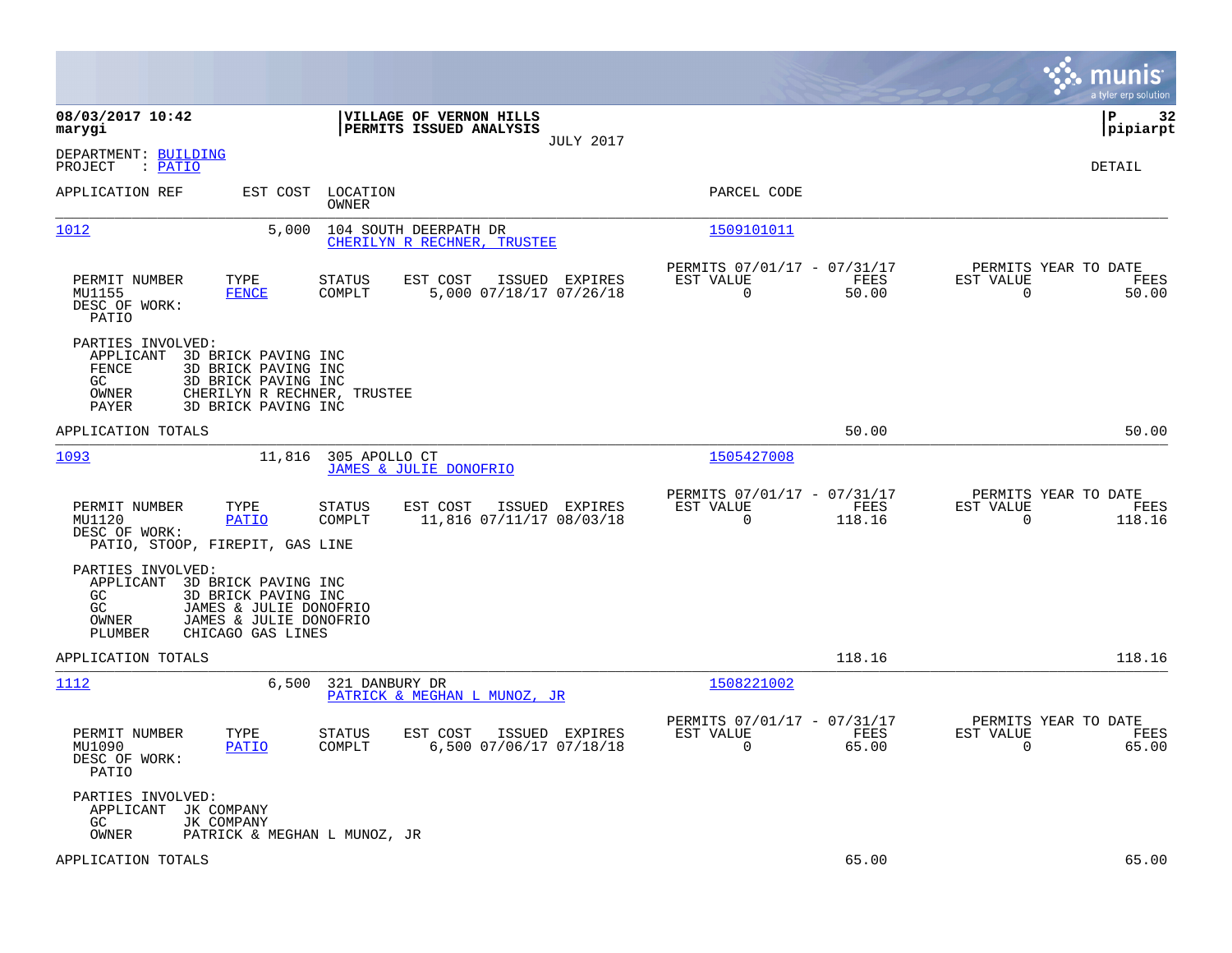|                                                                                                                                                                                                                      | munis<br>a tyler erp solution                                                                                                                 |
|----------------------------------------------------------------------------------------------------------------------------------------------------------------------------------------------------------------------|-----------------------------------------------------------------------------------------------------------------------------------------------|
| 08/03/2017 10:42<br>VILLAGE OF VERNON HILLS<br>PERMITS ISSUED ANALYSIS<br>marygi<br><b>JULY 2017</b>                                                                                                                 | l P<br>-33<br> pipiarpt                                                                                                                       |
| DEPARTMENT: BUILDING<br>: PATIO<br>PROJECT                                                                                                                                                                           | DETAIL                                                                                                                                        |
| APPLICATION REF<br>EST COST<br>LOCATION<br>OWNER                                                                                                                                                                     | PARCEL CODE                                                                                                                                   |
| 1123<br>9,130<br>1027 WEST ROYAL OAK DR<br>NICK SKALA                                                                                                                                                                | 1507209009                                                                                                                                    |
| PERMIT NUMBER<br>TYPE<br><b>STATUS</b><br>EST COST<br>ISSUED EXPIRES<br>9,130 07/06/17 07/06/18<br>MU1092<br>PATIO<br><b>ISSUED</b><br>DESC OF WORK:<br>PATIO, FIRE PIT & SEAT WALL                                  | PERMITS 07/01/17 - 07/31/17<br>PERMITS YEAR TO DATE<br>FEES<br>EST VALUE<br>EST VALUE<br>FEES<br>$\mathbf 0$<br>$\mathbf 0$<br>91.30<br>91.30 |
| PARTIES INVOLVED:<br>APPLICANT JOE AND TONY LANDSCAPING<br>GC.<br>JOE AND TONY LANDSCAPING<br>OWNER<br>NICK SKALA                                                                                                    |                                                                                                                                               |
| APPLICATION TOTALS                                                                                                                                                                                                   | 91.30<br>91.30                                                                                                                                |
| 1172<br>16,000<br>831 CREEK BEND DR<br>HOWARD & DEBRA BAKER                                                                                                                                                          | 1516102004                                                                                                                                    |
| PERMIT NUMBER<br>TYPE<br>EST COST<br>ISSUED EXPIRES<br>STATUS<br><b>ISSUED</b><br>16,000 07/31/17 08/02/18<br>MU1209<br><b>PATIO</b><br>DESC OF WORK:<br>BRICK PAVER PATIO                                           | PERMITS 07/01/17 - 07/31/17<br>PERMITS YEAR TO DATE<br>EST VALUE<br>FEES<br>EST VALUE<br>FEES<br>$\Omega$<br>160.00<br>$\mathbf 0$<br>160.00  |
| PARTIES INVOLVED:<br>APPLICANT D & D LANDSCAPE AND SPRINKJLER SERVICES<br>GC.<br>D & D LANDSCAPE AND SPRINKJLER SERVICES<br><b>OWNER</b><br>HOWARD & DEBRA BAKER<br>PAYER<br>D & D LANDSCAPE AND SPRINKJLER SERVICES |                                                                                                                                               |
| APPLICATION TOTALS                                                                                                                                                                                                   | 160.00<br>160.00                                                                                                                              |
| 1174<br>2,800<br>208 APRIL AVE<br><b>MICHAEL MASON</b>                                                                                                                                                               | 1505421005                                                                                                                                    |
| PERMIT NUMBER<br>TYPE<br><b>STATUS</b><br>EST COST<br>ISSUED EXPIRES<br><b>ISSUED</b><br>2,800 07/31/17 07/31/18<br>MU1211<br><b>PATIO</b><br>DESC OF WORK:<br>BRICK PAVER PATIO                                     | PERMITS 07/01/17 - 07/31/17<br>PERMITS YEAR TO DATE<br>EST VALUE<br>EST VALUE<br>FEES<br>FEES<br>0<br>50.00<br>$\mathbf 0$<br>50.00           |
| PARTIES INVOLVED:<br>APPLICANT MICHAEL MASON<br>GC<br><b>MATA MASONRY</b><br>GC<br>MICHAEL MASON<br>MICHAEL MASON<br>OWNER<br>PAYER<br>MICHAEL MASON                                                                 |                                                                                                                                               |
| APPLICATION TOTALS                                                                                                                                                                                                   | 50.00<br>50.00                                                                                                                                |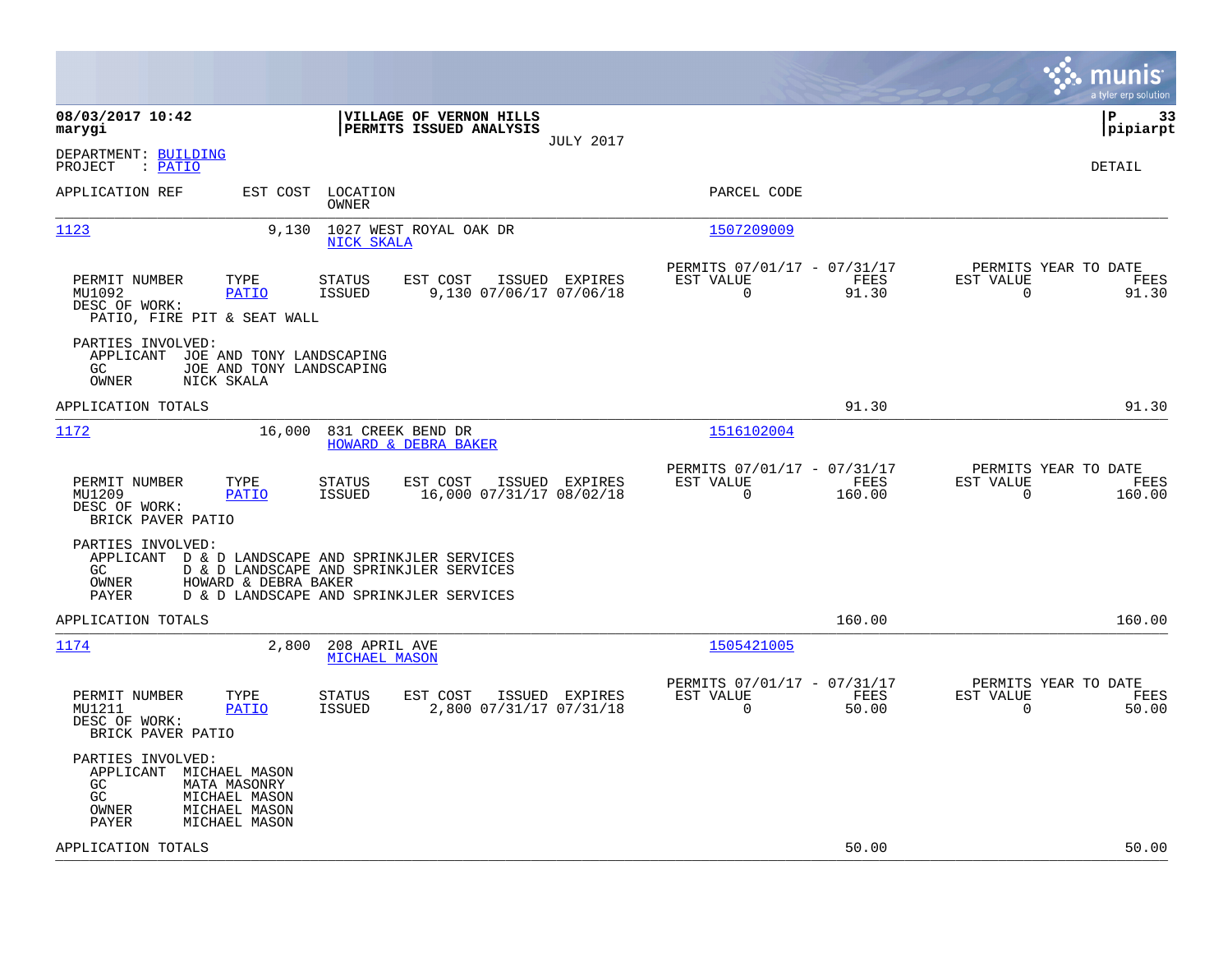|                                                                                                                                                                                                                   |                                                                       | munis<br>a tyler erp solution                                  |
|-------------------------------------------------------------------------------------------------------------------------------------------------------------------------------------------------------------------|-----------------------------------------------------------------------|----------------------------------------------------------------|
| 08/03/2017 10:42<br>VILLAGE OF VERNON HILLS<br>marygi<br>PERMITS ISSUED ANALYSIS<br><u> 1199</u><br>7,400<br>504 SUPERIOR ST<br>JOSEPH & SUSAN TOWNSEND                                                           | 1509306005                                                            | ΙP<br>-34<br>$ $ pipiarpt                                      |
| PERMIT NUMBER<br>TYPE<br>STATUS<br>EST COST<br>ISSUED EXPIRES<br><b>JULY 2017</b>                                                                                                                                 | PERMITS 07/01/17 - 07/31/17<br>FEES<br>EST VALUE                      | PERMITS YEAR TO DATE<br>EST VALUE<br>FEES                      |
| DEPARTMENT: BUILDING<br>PROJECT<br>: <u>PATIO</u>                                                                                                                                                                 |                                                                       | DETAIL                                                         |
| APPLICATION REF<br>EST COST<br>LOCATION<br>OWNER                                                                                                                                                                  | PARCEL CODE                                                           |                                                                |
| MU1154<br>COMPLT<br>7,400 07/18/17 08/02/18<br>PATIO<br>DESC OF WORK:<br>PATIO                                                                                                                                    | $\mathbf 0$<br>74.00                                                  | $\Omega$<br>74.00                                              |
| PARTIES INVOLVED:<br>APPLICANT GE CONGRETE<br>GC.<br>GE CONGRETE<br>OWNER<br>JOSEPH & SUSAN TOWNSEND<br>PAYER<br>GE CONGRETE                                                                                      |                                                                       |                                                                |
| APPLICATION TOTALS                                                                                                                                                                                                | 74.00                                                                 | 74.00                                                          |
| 1225<br>17 HARBOR CT<br>8,000<br>DONALD R & JOYETTA COLEMAN                                                                                                                                                       | 1504303054                                                            |                                                                |
| EST COST<br>PERMIT NUMBER<br>TYPE<br>STATUS<br>ISSUED EXPIRES<br>MU1185<br><b>PATIO</b><br><b>ISSUED</b><br>8,000 07/24/17 07/24/18<br>DESC OF WORK:<br>PATIO AND WALKWAY                                         | PERMITS 07/01/17 - 07/31/17<br>EST VALUE<br>FEES<br>$\Omega$<br>80.00 | PERMITS YEAR TO DATE<br>EST VALUE<br>FEES<br>80.00<br>$\Omega$ |
| PARTIES INVOLVED:<br>APPLICANT<br>DONALD R & JOYETTA COLEMAN<br>CONCRETE<br>RAS CONCRETE<br>GC<br>DONALD R & JOYETTA COLEMAN<br>DONALD R & JOYETTA COLEMAN<br>OWNER<br><b>PAYER</b><br>DONALD R & JOYETTA COLEMAN |                                                                       |                                                                |
| APPLICATION TOTALS                                                                                                                                                                                                | 80.00                                                                 | 80.00                                                          |
| 1228<br>1,700<br>56 MONTEREY DR<br><b>JASON A SMITH</b>                                                                                                                                                           | 1508202017                                                            |                                                                |
| PERMIT NUMBER<br>TYPE<br>STATUS<br>EST COST<br>ISSUED EXPIRES<br>1,700 07/17/17 07/17/18<br>MU1149<br>PATIO<br>ISSUED<br>DESC OF WORK:<br>PATIO - REMOVE DECK                                                     | PERMITS 07/01/17 - 07/31/17<br>EST VALUE<br>FEES<br>$\Omega$<br>50.00 | PERMITS YEAR TO DATE<br>EST VALUE<br>FEES<br>$\Omega$<br>50.00 |
| PARTIES INVOLVED:<br>APPLICANT<br>JASON A SMITH<br>GC<br><b>JASON A SMITH</b><br><b>JASON A SMITH</b><br>OWNER<br><b>JASON A SMITH</b><br><b>PAYER</b>                                                            |                                                                       |                                                                |
| APPLICATION TOTALS                                                                                                                                                                                                | 50.00                                                                 | 50.00                                                          |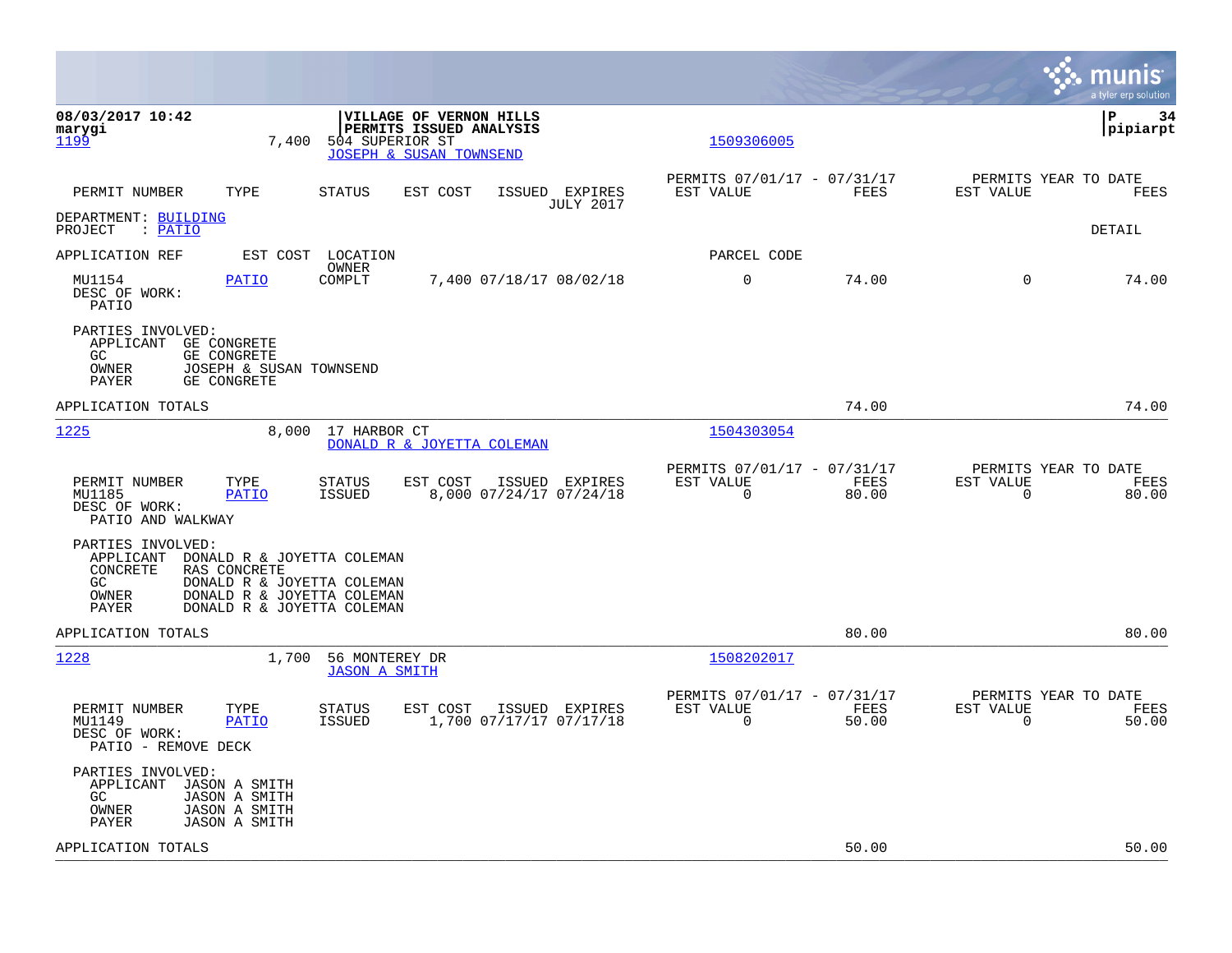|                                                      |                                                                               |                                       |                                                    |                     |                             |                                          |                 |                                   | <b>munis</b><br>a tyler erp solution |
|------------------------------------------------------|-------------------------------------------------------------------------------|---------------------------------------|----------------------------------------------------|---------------------|-----------------------------|------------------------------------------|-----------------|-----------------------------------|--------------------------------------|
| 08/03/2017 10:42<br>marygi<br>1248                   | 1,000                                                                         | <b>VILLAGE OF</b><br>107 ANNAPOLIS DR | PERMITS ISSUED ANALYSIS<br>BRIAN & REBECCA O'DETTE | <b>VERNON HILLS</b> |                             | 1504310007                               |                 |                                   | 35<br>IΡ<br> pipiarpt                |
| PERMIT NUMBER                                        | TYPE                                                                          | STATUS                                | EST COST                                           | ISSUED              | EXPIRES<br><b>JULY 2017</b> | PERMITS 07/01/17 - 07/31/17<br>EST VALUE | FEES            | PERMITS YEAR TO DATE<br>EST VALUE | FEES                                 |
| DEPARTMENT: BUILDING<br>: PATIO<br>PROJECT           |                                                                               |                                       |                                                    |                     |                             |                                          |                 |                                   | DETAIL                               |
| APPLICATION REF                                      | EST COST                                                                      | LOCATION<br>OWNER                     |                                                    |                     |                             | PARCEL CODE                              |                 |                                   |                                      |
| MU1203<br>DESC OF WORK:<br>PATIO                     | PATIO                                                                         | ISSUED                                |                                                    |                     | 1,000 07/28/17 07/28/18     | 0                                        | 30.00           | 0                                 | 30.00                                |
| PARTIES INVOLVED:<br>APPLICANT<br><b>GC</b><br>OWNER | BRIAN & REBECCA O'DETTE<br>BRIAN & REBECCA O'DETTE<br>BRIAN & REBECCA O'DETTE |                                       |                                                    |                     |                             |                                          |                 |                                   |                                      |
| APPLICATION TOTALS<br>PROJECT TOTALS                 |                                                                               |                                       |                                                    |                     |                             | $\mathbf 0$                              | 30.00<br>768.46 | $\Omega$                          | 30.00<br>768.46                      |

**The State**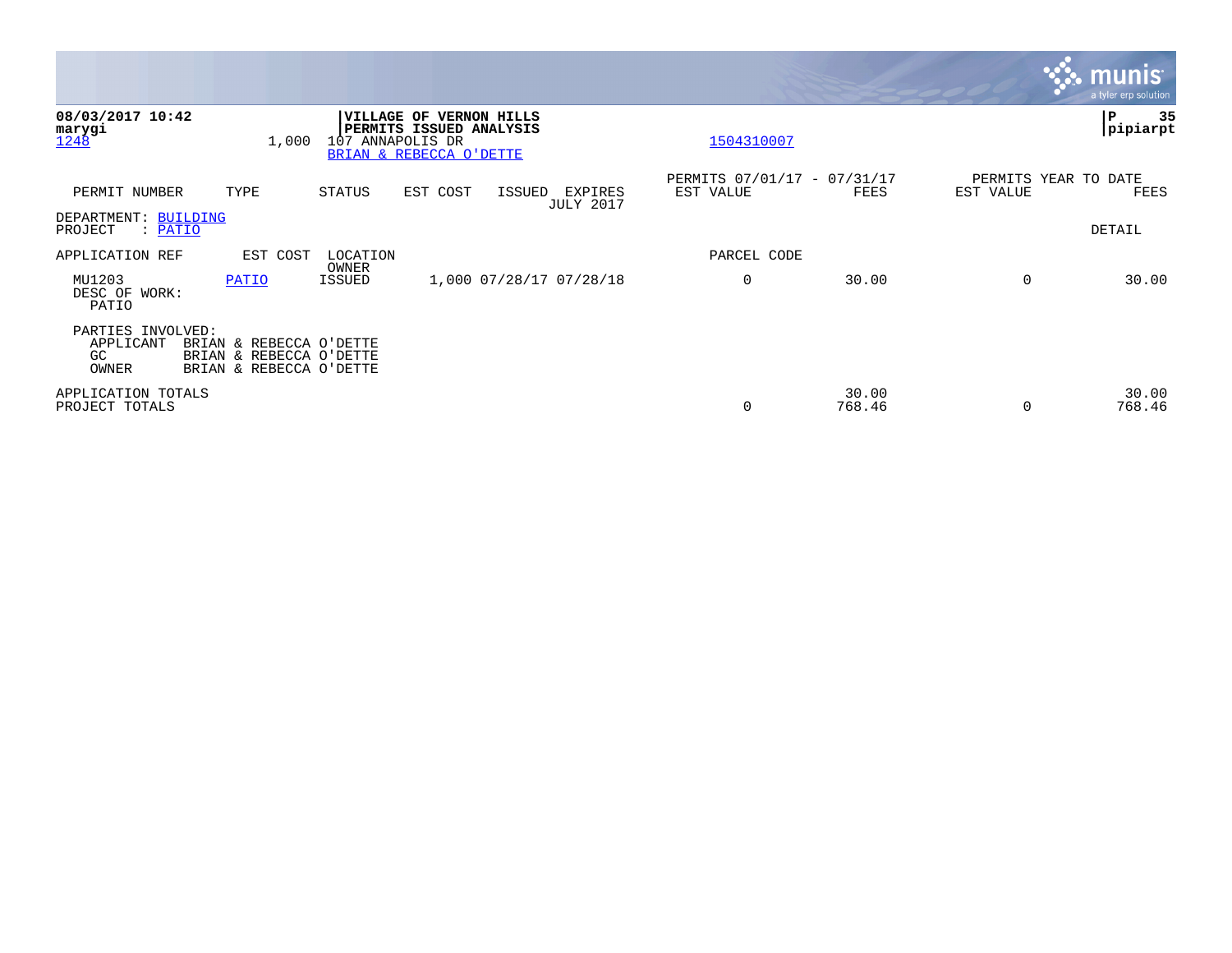|                                                                                                                                                                                        |                                                                       |                  |                                                         |                 |                                               | munis<br>a tyler erp solution |
|----------------------------------------------------------------------------------------------------------------------------------------------------------------------------------------|-----------------------------------------------------------------------|------------------|---------------------------------------------------------|-----------------|-----------------------------------------------|-------------------------------|
| 08/03/2017 10:42<br>marygi                                                                                                                                                             | VILLAGE OF VERNON HILLS<br>PERMITS ISSUED ANALYSIS                    | <b>JULY 2017</b> |                                                         |                 |                                               | P<br>36<br> pipiarpt          |
| DEPARTMENT: BUILDING<br>: SIDEWALK<br>PROJECT                                                                                                                                          |                                                                       |                  |                                                         |                 |                                               | <b>DETAIL</b>                 |
| APPLICATION REF<br>EST COST                                                                                                                                                            | LOCATION<br>OWNER                                                     |                  | PARCEL CODE                                             |                 |                                               |                               |
| 1162<br>2,664                                                                                                                                                                          | 368 LASALLE ST<br>FRANK R MURACA                                      |                  | 1509302037                                              |                 |                                               |                               |
| TYPE<br>PERMIT NUMBER<br>MU1123<br><b>SIDEWALK</b><br>DESC OF WORK:<br>SIDEWALK/STOOP                                                                                                  | EST COST<br><b>STATUS</b><br><b>ISSUED</b><br>2,664 07/12/17 07/12/18 | ISSUED EXPIRES   | PERMITS 07/01/17 - 07/31/17<br>EST VALUE<br>$\mathbf 0$ | FEES<br>50.00   | PERMITS YEAR TO DATE<br>EST VALUE<br>$\Omega$ | FEES<br>50.00                 |
| PARTIES INVOLVED:<br>APPLICANT<br>DAVE'S CONCRETE<br>CONCRETE<br>DAVE'S CONCRETE<br>GC<br>DAVE'S CONCRETE<br>FRANK R MURACA<br>OWNER<br>PAYER<br>DAVE'S CONCRETE                       |                                                                       |                  |                                                         |                 |                                               |                               |
| APPLICATION TOTALS                                                                                                                                                                     |                                                                       |                  |                                                         | 50.00           |                                               | 50.00                         |
| 1230<br>3,975                                                                                                                                                                          | 117 SOUTH DEERPATH DR<br>ROBERT & DIANE LOGAN                         |                  | 1509103025                                              |                 |                                               |                               |
| PERMIT NUMBER<br>TYPE<br>MU1188<br><b>SIDEWALK</b><br>DESC OF WORK:<br>FRONT STEPS                                                                                                     | <b>STATUS</b><br>EST COST<br>3,975 07/25/17 07/25/18<br><b>ISSUED</b> | ISSUED EXPIRES   | PERMITS 07/01/17 - 07/31/17<br>EST VALUE<br>$\mathbf 0$ | FEES<br>50.00   | PERMITS YEAR TO DATE<br>EST VALUE<br>$\Omega$ | FEES<br>50.00                 |
| PARTIES INVOLVED:<br>APPLICANT<br>ROBERT & DIANE LOGAN<br>CONCRETE<br>LUDWIG CONCRETE<br>ROBERT & DIANE LOGAN<br>GC.<br>OWNER<br>ROBERT & DIANE LOGAN<br>PAYER<br>ROBERT & DIANE LOGAN |                                                                       |                  |                                                         |                 |                                               |                               |
| APPLICATION TOTALS<br>PROJECT TOTALS                                                                                                                                                   |                                                                       |                  | 0                                                       | 50.00<br>100.00 | $\Omega$                                      | 50.00<br>100.00               |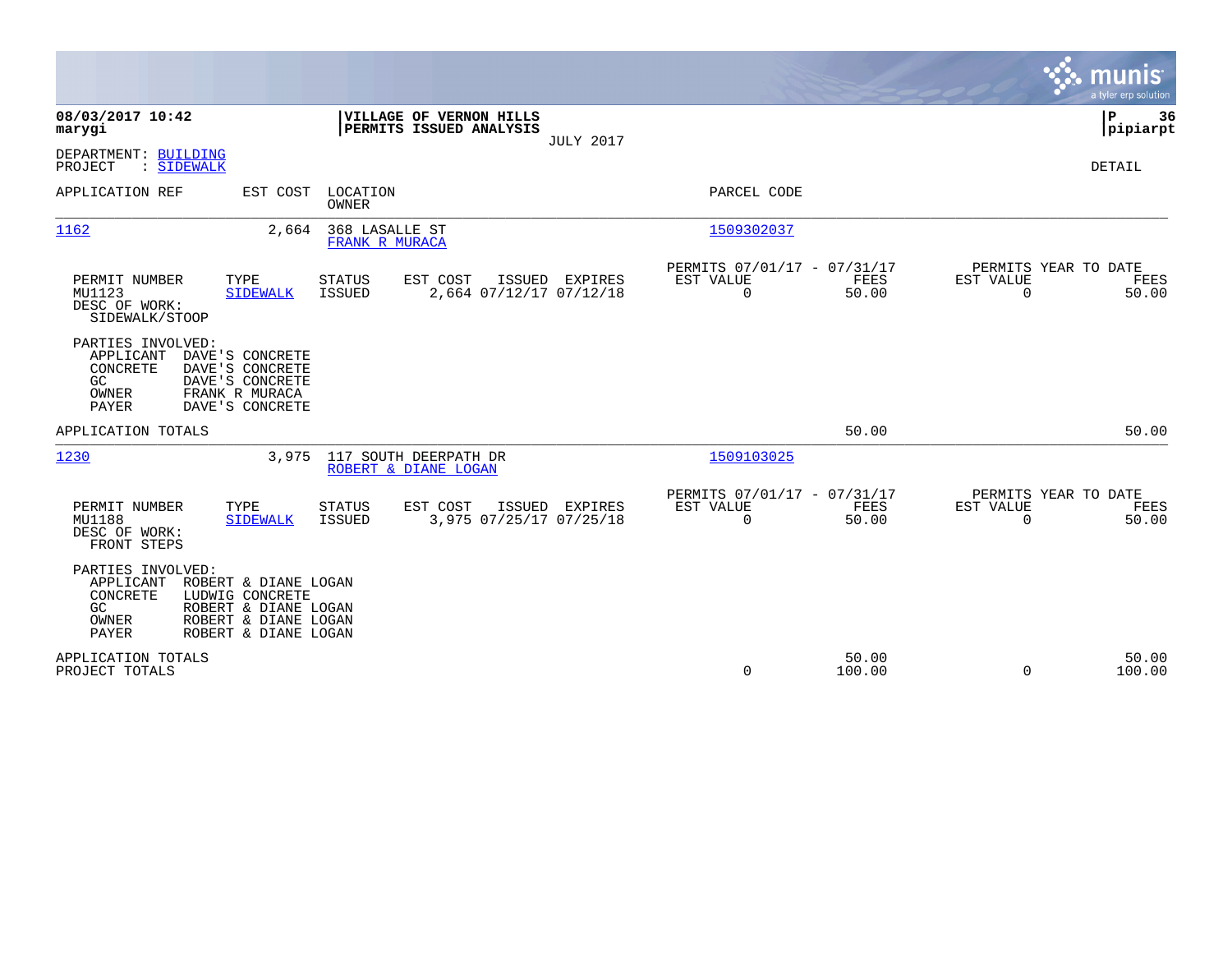|                                                                                          |                                                                                                                                       |                                                        |                                                                          | munis<br>a tyler erp solution                                        |
|------------------------------------------------------------------------------------------|---------------------------------------------------------------------------------------------------------------------------------------|--------------------------------------------------------|--------------------------------------------------------------------------|----------------------------------------------------------------------|
| 08/03/2017 10:42<br>marygi                                                               |                                                                                                                                       | VILLAGE OF VERNON HILLS<br>PERMITS ISSUED ANALYSIS     |                                                                          | 37<br>l P<br> pipiarpt                                               |
| DEPARTMENT: BUILDING<br>: REROOF<br>PROJECT                                              |                                                                                                                                       | <b>JULY 2017</b>                                       |                                                                          | DETAIL                                                               |
| APPLICATION REF                                                                          | EST COST LOCATION<br>OWNER                                                                                                            |                                                        | PARCEL CODE                                                              |                                                                      |
| 1189                                                                                     | 10,240                                                                                                                                | 642 SYCAMORE ST<br>STEVEN H & WENDY L GIOVANETTO       | 1132107007                                                               |                                                                      |
| PERMIT NUMBER<br>TYPE<br>MU1085<br>DESC OF WORK:<br>REROOF                               | <b>STATUS</b><br><b>REROOF</b><br>COMPLT                                                                                              | EST COST<br>ISSUED EXPIRES<br>10,240 07/05/17 08/02/18 | PERMITS 07/01/17 - 07/31/17<br>EST VALUE<br>FEES<br>102.40<br>$\Omega$   | PERMITS YEAR TO DATE<br>EST VALUE<br>FEES<br>$\Omega$<br>102.40      |
| PARTIES INVOLVED:<br>APPLICANT<br>GC.<br>OWNER<br>PAYER<br><b>ROOFER</b>                 | ABOVE PAR CONSTRUCTION<br>ABOVE PAR CONSTRUCTION<br>STEVEN H & WENDY L GIOVANETTO<br>ABOVE PAR CONSTRUCTION<br>ABOVE PAR CONSTRUCTION |                                                        |                                                                          |                                                                      |
| APPLICATION TOTALS                                                                       |                                                                                                                                       |                                                        | 102.40                                                                   | 102.40                                                               |
| 1190                                                                                     | 6,900                                                                                                                                 | 110 ALEXANDRIA DR<br>BARRY P & DIANE P HARTMAN         | 1505405051                                                               |                                                                      |
| TYPE<br>PERMIT NUMBER<br>MU1087<br>DESC OF WORK:<br><b>REROOF</b>                        | <b>STATUS</b><br><b>REROOF</b><br>ISSUED                                                                                              | EST COST<br>ISSUED EXPIRES<br>6,900 07/05/17 07/05/18  | PERMITS 07/01/17 - 07/31/17<br>EST VALUE<br>FEES<br>$\mathbf 0$<br>69.00 | PERMITS YEAR TO DATE<br>EST VALUE<br>FEES<br>$\overline{0}$<br>69.00 |
| PARTIES INVOLVED:<br>APPLICANT A & D EXTERIORS<br>GC<br>OWNER<br>PAYER<br><b>ROOFER</b>  | A & D EXTERIORS<br>BARRY P & DIANE P HARTMAN<br>A & D EXTERIORS<br>A & D EXTERIORS                                                    |                                                        |                                                                          |                                                                      |
| APPLICATION TOTALS                                                                       |                                                                                                                                       |                                                        | 69.00                                                                    | 69.00                                                                |
| 1196                                                                                     | 21,043                                                                                                                                | 188 SOUTHFIELD DR<br>MANJULA CHINNA NAGAPPA            | 1506401005                                                               |                                                                      |
| PERMIT NUMBER<br>TYPE<br>MU1096<br>DESC OF WORK:<br>REROOF & SIDDING                     | STATUS<br><b>ISSUED</b><br><b>REROOF</b>                                                                                              | EST COST<br>ISSUED EXPIRES<br>21,043 07/06/17 07/06/18 | PERMITS 07/01/17 - 07/31/17<br>EST VALUE<br>FEES<br>0<br>210.43          | PERMITS YEAR TO DATE<br>EST VALUE<br>FEES<br>0<br>210.43             |
| PARTIES INVOLVED:<br>APPLICANT OHS CONSTRUCTION<br>GC<br>OWNER<br>PAYER<br><b>ROOFER</b> | OHS CONSTRUCTION<br>MANJULA CHINNA NAGAPPA<br>OHS CONSTRUCTION<br>OHS CONSTRUCTION                                                    |                                                        |                                                                          |                                                                      |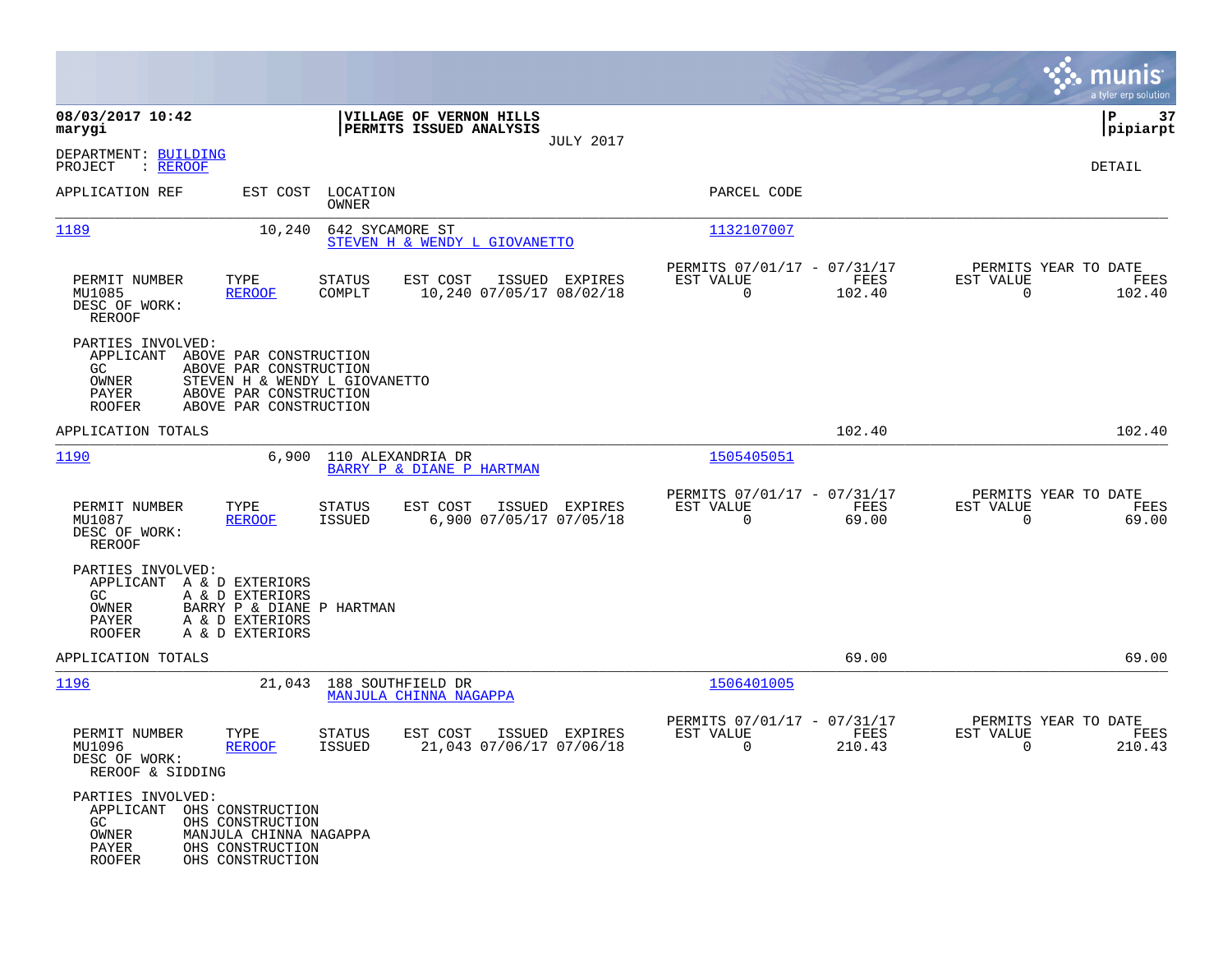|                                                                                                                                                                                                                               |                                                                                   |                                                                           | munis<br>a tyler erp solution                                      |
|-------------------------------------------------------------------------------------------------------------------------------------------------------------------------------------------------------------------------------|-----------------------------------------------------------------------------------|---------------------------------------------------------------------------|--------------------------------------------------------------------|
| 08/03/2017 10:42<br>marygi                                                                                                                                                                                                    | VILLAGE OF VERNON HILLS<br>PERMITS ISSUED ANALYSIS<br><b>JULY 2017</b>            |                                                                           | ΙP<br>38<br> pipiarpt                                              |
| DEPARTMENT: BUILDING<br>PROJECT<br>: <u>REROOF</u>                                                                                                                                                                            |                                                                                   |                                                                           | DETAIL                                                             |
| APPLICATION REF<br>EST COST                                                                                                                                                                                                   | LOCATION<br>OWNER                                                                 | PARCEL CODE                                                               |                                                                    |
| APPLICATION TOTALS                                                                                                                                                                                                            |                                                                                   | 210.43                                                                    | 210.43                                                             |
| 1202<br>34,060                                                                                                                                                                                                                | 2382 SARAZEN DR<br>SAM & LAI SCHEUNG WONG                                         | 1129201056                                                                |                                                                    |
| PERMIT NUMBER<br>TYPE<br>MU1098<br><b>REROOF</b><br>DESC OF WORK:<br><b>REROOF</b>                                                                                                                                            | STATUS<br>EST COST<br>ISSUED EXPIRES<br><b>ISSUED</b><br>34,060 07/07/17 07/07/18 | PERMITS 07/01/17 - 07/31/17<br>EST VALUE<br>FEES<br>$\mathbf 0$<br>340.60 | PERMITS YEAR TO DATE<br>EST VALUE<br>FEES<br>$\mathbf 0$<br>340.60 |
| PARTIES INVOLVED:<br>APPLICANT<br>POWER HOME REMODELING GROUP<br>GC<br>POWER HOME REMODELING GROUP<br>SAM & LAI SCHEUNG WONG<br>OWNER<br>PAYER<br>POWER HOME REMODELING GROUP<br><b>ROOFER</b><br>POWER HOME REMODELING GROUP |                                                                                   |                                                                           |                                                                    |
| APPLICATION TOTALS                                                                                                                                                                                                            |                                                                                   | 340.60                                                                    | 340.60                                                             |
| 1210<br>9,000                                                                                                                                                                                                                 | 1069 WEST ROYAL OAK DR<br>JAMES J & GABRIEL H BARNES                              | 1507209006                                                                |                                                                    |
| PERMIT NUMBER<br>TYPE<br>MU1104<br><b>REROOF</b><br>DESC OF WORK:<br>REROOF                                                                                                                                                   | STATUS<br>EST COST<br>ISSUED EXPIRES<br>9,000 07/07/17 07/17/18<br>COMPLT         | PERMITS 07/01/17 - 07/31/17<br>FEES<br>EST VALUE<br>$\mathbf 0$<br>90.00  | PERMITS YEAR TO DATE<br>EST VALUE<br>FEES<br>$\mathbf 0$<br>90.00  |
| PARTIES INVOLVED:<br>APPLICANT<br>KIM'S ROOFING<br>GC.<br>KIM'S ROOFING<br>OWNER<br>JAMES J & GABRIEL H BARNES<br>PAYER<br>KIM'S ROOFING<br>KIM'S ROOFING<br><b>ROOFER</b>                                                    |                                                                                   |                                                                           |                                                                    |
| APPLICATION TOTALS                                                                                                                                                                                                            |                                                                                   | 90.00                                                                     | 90.00                                                              |
| 1218<br>17,000                                                                                                                                                                                                                | 289 HUNTER CT<br>PRASAD K & SHARAVANTHI K RAO                                     | 1506405019                                                                |                                                                    |
| PERMIT NUMBER<br>TYPE<br>MU1111<br>REROOF<br>DESC OF WORK:<br>REROOF & SIDING                                                                                                                                                 | STATUS<br>EST COST ISSUED EXPIRES<br>17,000 07/10/17 07/10/18<br>ISSUED           | PERMITS 07/01/17 - 07/31/17<br>EST VALUE<br>FEES<br>$\Omega$<br>170.00    | PERMITS YEAR TO DATE<br>EST VALUE<br>FEES<br>$\Omega$<br>170.00    |
| PARTIES INVOLVED:<br>APPLICANT MORNING DEW EXTERIOR INC<br>GC<br>JOHN MASINI<br>$\rm GC$<br>MORNING DEW EXTERIOR INC                                                                                                          |                                                                                   |                                                                           |                                                                    |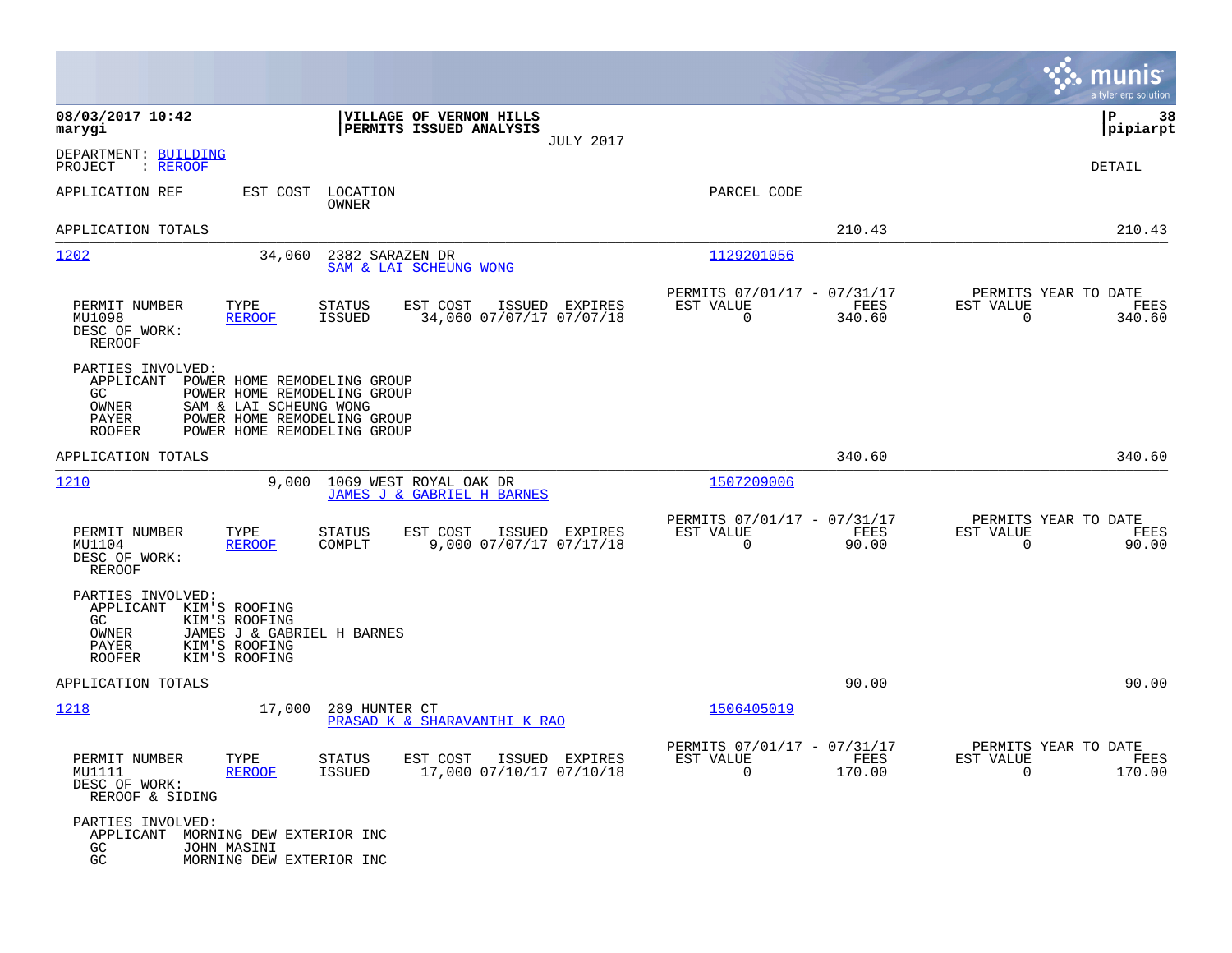|                                                                                                                                                                                                                                                                 |                                                                                  | munis<br>a tyler erp solution                                      |
|-----------------------------------------------------------------------------------------------------------------------------------------------------------------------------------------------------------------------------------------------------------------|----------------------------------------------------------------------------------|--------------------------------------------------------------------|
| 08/03/2017 10:42<br>VILLAGE OF VERNON HILLS<br>PERMITS ISSUED ANALYSIS<br>marygi<br><b>JULY 2017</b>                                                                                                                                                            |                                                                                  | lР<br>39<br> pipiarpt                                              |
| DEPARTMENT: BUILDING<br>PROJECT<br>: <u>REROOF</u>                                                                                                                                                                                                              |                                                                                  | <b>DETAIL</b>                                                      |
| APPLICATION REF<br>EST COST LOCATION<br>OWNER                                                                                                                                                                                                                   | PARCEL CODE                                                                      |                                                                    |
| OWNER<br>PRASAD K & SHARAVANTHI K RAO<br><b>PAYER</b><br>MORNING DEW EXTERIOR INC<br>MORNING DEW EXTERIOR INC<br><b>ROOFER</b>                                                                                                                                  |                                                                                  |                                                                    |
| APPLICATION TOTALS                                                                                                                                                                                                                                              | 170.00                                                                           | 170.00                                                             |
| <u> 1221</u><br>7N WHITE BARN RD<br>11,500<br><b>DUSTON FINLEY</b>                                                                                                                                                                                              | 1508217004                                                                       |                                                                    |
| TYPE<br><b>STATUS</b><br>EST COST<br>ISSUED EXPIRES<br>PERMIT NUMBER<br><b>REROOF</b><br>COMPLT<br>11,500 07/10/17 07/10/18<br>MU1114<br>DESC OF WORK:<br><b>REROOF</b>                                                                                         | PERMITS 07/01/17 - 07/31/17<br>EST VALUE<br><b>FEES</b><br>$\mathbf 0$<br>115.00 | PERMITS YEAR TO DATE<br>EST VALUE<br>FEES<br>$\mathbf 0$<br>115.00 |
| PARTIES INVOLVED:<br>APPLICANT<br>BENJAMIN BROTHERS CONSTRUCTION<br>GC.<br>BENJAMIN BROTHERS CONSTRUCTION<br>OWNER<br><b>DUSTON FINLEY</b><br>PAYER<br>BENJAMIN BROTHERS CONSTRUCTION<br>BENJAMIN BROTHERS CONSTRUCTION<br><b>ROOFER</b>                        |                                                                                  |                                                                    |
| APPLICATION TOTALS                                                                                                                                                                                                                                              | 115.00                                                                           | 115.00                                                             |
| 1237<br>9,050<br>125 MARIMAC LN<br><b>JASON &amp; SYBIL FOWLER</b>                                                                                                                                                                                              | 1508209011                                                                       |                                                                    |
| PERMIT NUMBER<br>TYPE<br>STATUS<br>EST COST<br>ISSUED EXPIRES<br>MU1129<br><b>REROOF</b><br><b>ISSUED</b><br>9,050 07/13/17 07/13/18<br>DESC OF WORK:<br><b>REROOF</b>                                                                                          | PERMITS 07/01/17 - 07/31/17<br>EST VALUE<br>FEES<br>90.50<br>$\mathbf 0$         | PERMITS YEAR TO DATE<br>EST VALUE<br>FEES<br>90.50<br>$\mathbf 0$  |
| PARTIES INVOLVED:<br>APPLICANT<br>COUNTRYSIDE ROOFING SIDING & WINDOWS<br>GC<br>COUNTRYSIDE ROOFING SIDING & WINDOWS<br>JASON & SYBIL FOWLER<br>OWNER<br>COUNTRYSIDE ROOFING SIDING & WINDOWS<br>PAYER<br>COUNTRYSIDE ROOFING SIDING & WINDOWS<br><b>ROOFER</b> |                                                                                  |                                                                    |
| APPLICATION TOTALS                                                                                                                                                                                                                                              | 90.50                                                                            | 90.50                                                              |
| 1245<br>32,000<br>5 LEXINGTON DR<br>DEBBIE & ROBERT S GASSMAN                                                                                                                                                                                                   | 1504101050                                                                       |                                                                    |
| PERMIT NUMBER<br>TYPE<br><b>STATUS</b><br>EST COST<br>ISSUED EXPIRES<br>32,000 07/14/17 07/14/18<br>MU1137<br><b>REROOF</b><br><b>ISSUED</b><br>DESC OF WORK:<br>REROOF & SIDING                                                                                | PERMITS 07/01/17 - 07/31/17<br>EST VALUE<br>FEES<br>$\Omega$<br>320.00           | PERMITS YEAR TO DATE<br>EST VALUE<br>FEES<br>$\mathbf 0$<br>320.00 |

PARTIES INVOLVED: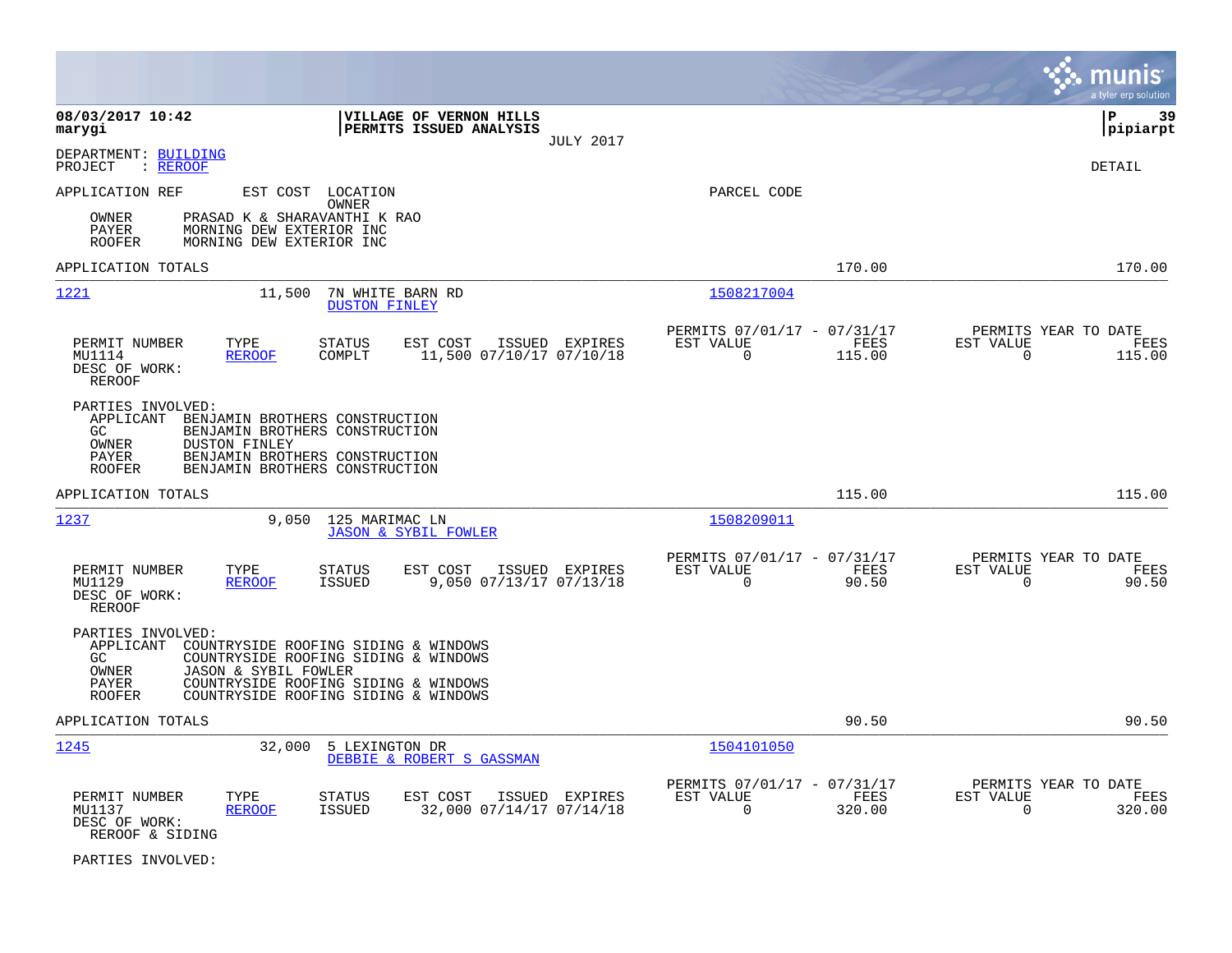|                                                                                                                                                                                                                                                |                                                                           | munis<br>a tyler erp solution                                      |
|------------------------------------------------------------------------------------------------------------------------------------------------------------------------------------------------------------------------------------------------|---------------------------------------------------------------------------|--------------------------------------------------------------------|
| 08/03/2017 10:42<br>VILLAGE OF VERNON HILLS<br>PERMITS ISSUED ANALYSIS<br>marygi<br><b>JULY 2017</b>                                                                                                                                           |                                                                           | İР<br>40<br> pipiarpt                                              |
| DEPARTMENT: BUILDING<br>PROJECT<br>: REROOF                                                                                                                                                                                                    |                                                                           | DETAIL                                                             |
| APPLICATION REF<br>EST COST<br>LOCATION<br>OWNER                                                                                                                                                                                               | PARCEL CODE                                                               |                                                                    |
| 123 EXTERIORS<br>APPLICANT<br>GC<br>123 EXTERIORS<br>OWNER<br>DEBBIE & ROBERT S GASSMAN<br><b>PAYER</b><br>123 EXTERIORS<br><b>ROOFER</b><br>123 EXTERIORS                                                                                     |                                                                           |                                                                    |
| APPLICATION TOTALS                                                                                                                                                                                                                             | 320.00                                                                    | 320.00                                                             |
| 1249<br>17,821<br>604 QUAKER RIDGE CT<br>RODNEY D & GINA M DAVIS                                                                                                                                                                               | 1132107020                                                                |                                                                    |
| PERMIT NUMBER<br>TYPE<br><b>STATUS</b><br>EST COST<br>ISSUED EXPIRES<br>17,821 07/17/17 07/24/18<br>MU1144<br><b>REROOF</b><br>COMPLT<br>DESC OF WORK:<br><b>REROOF</b>                                                                        | PERMITS 07/01/17 - 07/31/17<br>EST VALUE<br>FEES<br>$\mathbf 0$<br>178.21 | PERMITS YEAR TO DATE<br>EST VALUE<br>FEES<br>$\mathbf 0$<br>178.21 |
| PARTIES INVOLVED:<br>APPLICANT<br><b>JARVIS EXTERIORS</b><br><b>JARVIS EXTERIORS</b><br>GC<br>OWNER<br>RODNEY D & GINA M DAVIS<br>PAYER<br><b>JARVIS EXTERIORS</b><br><b>ROOFER</b><br><b>JARVIS EXTERIORS</b>                                 |                                                                           |                                                                    |
| APPLICATION TOTALS                                                                                                                                                                                                                             | 178.21                                                                    | 178.21                                                             |
| 1253<br>6,100<br>4 MONTEBELLO DR<br>JEREMY LYONS & SHEELA PRASAD                                                                                                                                                                               | 1505416005                                                                |                                                                    |
| PERMIT NUMBER<br>TYPE<br><b>STATUS</b><br>EST COST<br>ISSUED EXPIRES<br>MU1150<br>COMPLT<br>6,100 07/17/17 08/03/18<br><b>REROOF</b><br>DESC OF WORK:<br><b>REROOF</b>                                                                         | PERMITS 07/01/17 - 07/31/17<br>EST VALUE<br>FEES<br>$\mathbf 0$<br>61.00  | PERMITS YEAR TO DATE<br>EST VALUE<br>FEES<br>$\Omega$<br>61.00     |
| PARTIES INVOLVED:<br>APPLICANT<br>ORIGINAL HOME IMPROVEMENT<br>ORIGINAL HOME IMPROVEMENT<br>GC<br>OWNER<br>JEREMY LYONS & SHEELA PRASAD<br>OWNER<br>LUEKEN<br>ORIGINAL HOME IMPROVEMENT<br>PAYER<br><b>ROOFER</b><br>ORIGINAL HOME IMPROVEMENT |                                                                           |                                                                    |
| APPLICATION TOTALS                                                                                                                                                                                                                             | 61.00                                                                     | 61.00                                                              |
| 1254<br>26,000<br>125 MIDWAY LN<br>YUHUA FAN & LIFENG ZHANG                                                                                                                                                                                    | 1509102031                                                                |                                                                    |
| PERMIT NUMBER<br>TYPE<br><b>STATUS</b><br>EST COST<br>ISSUED EXPIRES<br>MU1152<br><b>REROOF</b><br><b>ISSUED</b><br>26,000 07/17/17 07/17/18<br>DESC OF WORK:                                                                                  | PERMITS 07/01/17 - 07/31/17<br>EST VALUE<br>FEES<br>0<br>260.00           | PERMITS YEAR TO DATE<br>EST VALUE<br>FEES<br>$\mathbf 0$<br>260.00 |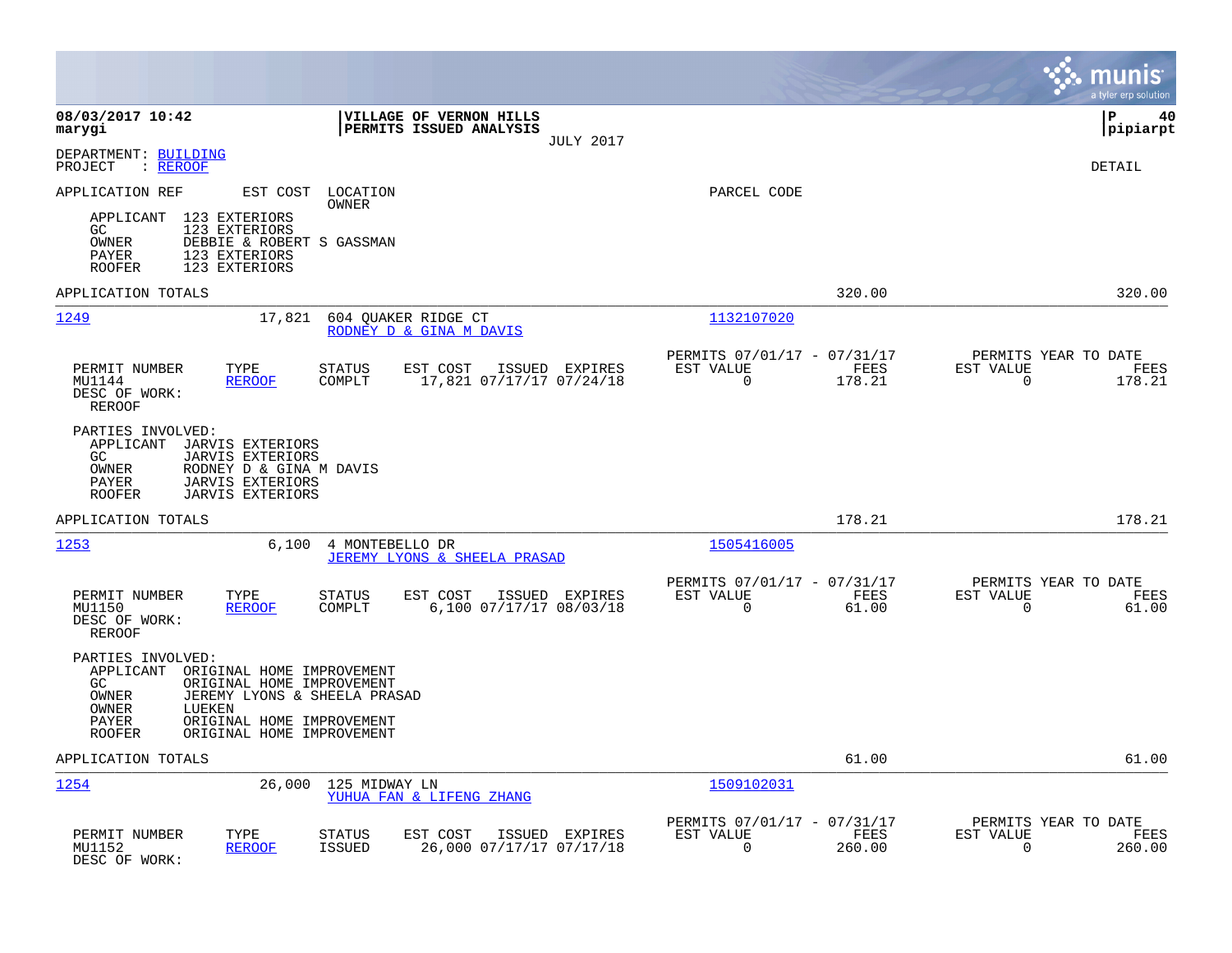|                                                                                                                                                                                                                                                              |                                                                        | munis<br>a tyler erp solution                                   |
|--------------------------------------------------------------------------------------------------------------------------------------------------------------------------------------------------------------------------------------------------------------|------------------------------------------------------------------------|-----------------------------------------------------------------|
| 08/03/2017 10:42<br>VILLAGE OF VERNON HILLS<br>marygi<br>PERMITS ISSUED ANALYSIS<br><b>REROOF</b>                                                                                                                                                            |                                                                        | ∣P<br>41<br> pipiarpt                                           |
| <b>JULY 2017</b><br>DEPARTMENT: BUILDING<br>PROJECT<br>: REROOF                                                                                                                                                                                              |                                                                        | DETAIL                                                          |
| APPLICATION REF<br>EST COST LOCATION<br>OWNER<br>PARTIES INVOLVED:<br>APPLICANT 123 EXTERIORS<br>GC<br>123 EXTERIORS<br>OWNER<br>YUHUA FAN & LIFENG ZHANG<br>PAYER<br>123 EXTERIORS<br>123 EXTERIORS<br><b>ROOFER</b>                                        | PARCEL CODE                                                            |                                                                 |
| APPLICATION TOTALS                                                                                                                                                                                                                                           | 260.00                                                                 | 260.00                                                          |
| 1262<br>16,800<br>290 CENTER DR<br><b>ALISA BURKEY</b>                                                                                                                                                                                                       | 1133302019                                                             |                                                                 |
| ISSUED EXPIRES<br>PERMIT NUMBER<br>TYPE<br><b>STATUS</b><br>EST COST<br>MU1156<br><b>REROOF</b><br>ISSUED<br>16,800 07/18/17 07/18/18<br>DESC OF WORK:<br>REROOF                                                                                             | PERMITS 07/01/17 - 07/31/17<br>EST VALUE<br>FEES<br>$\Omega$<br>168.00 | PERMITS YEAR TO DATE<br>EST VALUE<br>FEES<br>$\Omega$<br>168.00 |
| PARTIES INVOLVED:<br>APPLICANT A-1 SECURITY ROOFING<br>GC.<br>A-1 SECURITY ROOFING<br>OWNER<br>ALISA BURKEY<br><b>ROOFER</b><br>A-1 SECURITY ROOFING                                                                                                         |                                                                        |                                                                 |
| APPLICATION TOTALS                                                                                                                                                                                                                                           | 168.00                                                                 | 168.00                                                          |
| 1264<br>42,490<br>100 CORPORATE WOODS PKY<br>PEARL ORIGINAL LTD                                                                                                                                                                                              | 1516204007                                                             |                                                                 |
| PERMIT NUMBER<br>TYPE<br><b>STATUS</b><br>EST COST<br>ISSUED EXPIRES<br><b>REROOF</b><br><b>ISSUED</b><br>42,490 07/18/17 07/18/18<br>MU1158<br>DESC OF WORK:<br>REROOF                                                                                      | PERMITS 07/01/17 - 07/31/17<br>EST VALUE<br>FEES<br>$\Omega$<br>424.90 | PERMITS YEAR TO DATE<br>EST VALUE<br>FEES<br>$\Omega$<br>424.90 |
| PARTIES INVOLVED:<br>APPLICANT<br>TOTAL CONSTRUCTION CONCEPTS<br>GC<br>TOTAL CONSTRUCTION CONCEPTS<br><b>OCCUPANT</b><br>KOTO DESIGNS<br>OWNER<br>PEARL ORIGINAL LTD<br>PAYER<br>TOTAL CONSTRUCTION CONCEPTS<br><b>ROOFER</b><br>TOTAL CONSTRUCTION CONCEPTS |                                                                        |                                                                 |
| APPLICATION TOTALS                                                                                                                                                                                                                                           | 424.90                                                                 | 424.90                                                          |
| 1265<br>6,685<br>282 DANBURY DR<br>DANIEL W BECK                                                                                                                                                                                                             | 1508220026                                                             |                                                                 |
| PERMIT NUMBER<br>TYPE<br><b>STATUS</b><br>EST COST<br>ISSUED<br>EXPIRES                                                                                                                                                                                      | PERMITS 07/01/17 - 07/31/17<br>EST VALUE<br>FEES                       | PERMITS YEAR TO DATE<br>EST VALUE<br>FEES                       |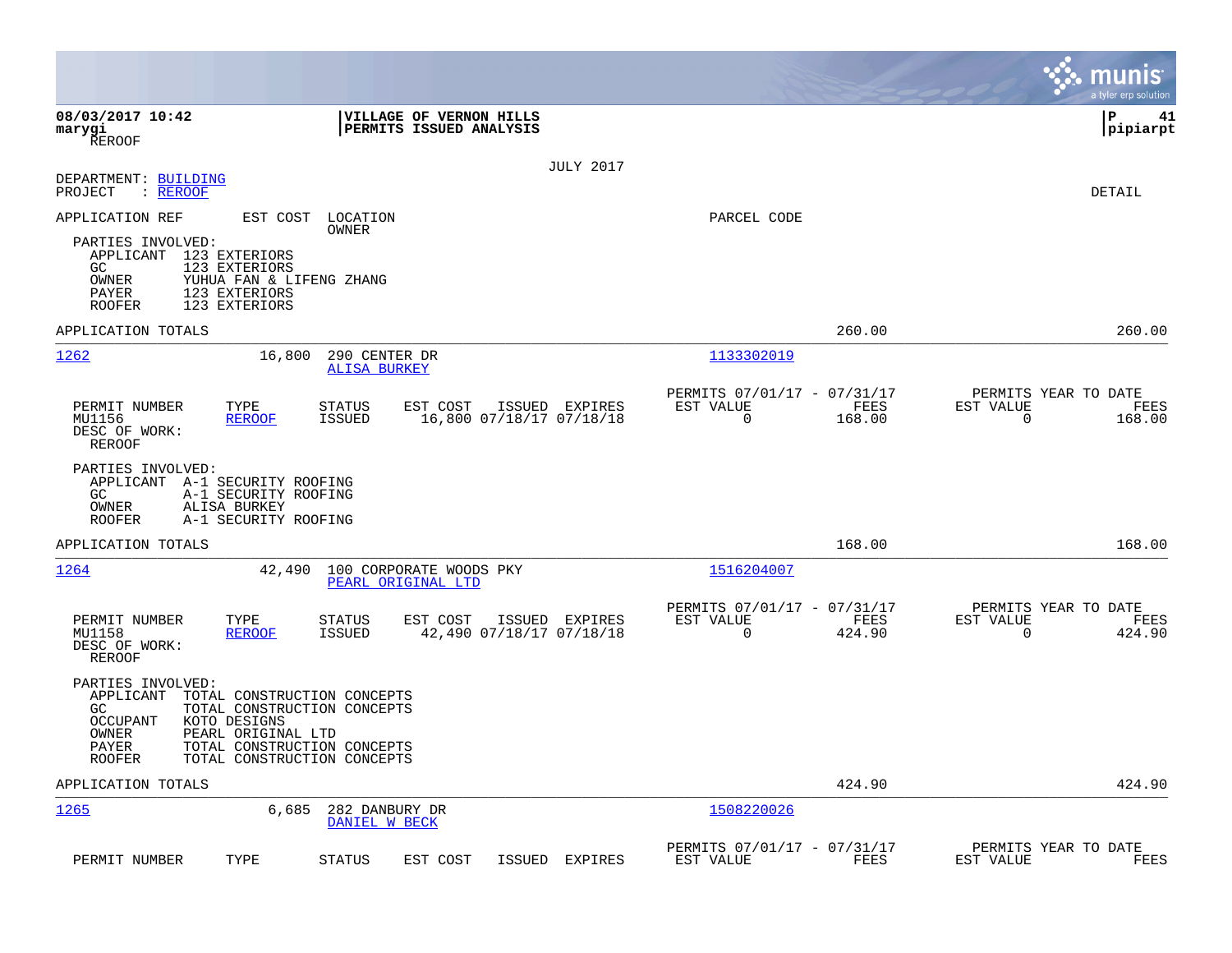|                                                                                                                                                                                                                    |                                                                           | munis<br>a tyler erp solution                                      |
|--------------------------------------------------------------------------------------------------------------------------------------------------------------------------------------------------------------------|---------------------------------------------------------------------------|--------------------------------------------------------------------|
| 08/03/2017 10:42<br>VILLAGE OF VERNON HILLS<br>PERMITS ISSUED ANALYSIS<br>marygi<br><b>JULY 2017</b>                                                                                                               |                                                                           | lР<br>42<br> pipiarpt                                              |
| DEPARTMENT: BUILDING<br>PROJECT<br>: <u>REROOF</u>                                                                                                                                                                 |                                                                           | DETAIL                                                             |
| APPLICATION REF<br>EST COST LOCATION<br>OWNER                                                                                                                                                                      | PARCEL CODE                                                               |                                                                    |
| <b>ISSUED</b><br>MU1159<br><b>REROOF</b><br>6,685 07/18/17 07/18/18<br>DESC OF WORK:<br>REROOF                                                                                                                     | $\mathbf 0$<br>66.85                                                      | $\Omega$<br>66.85                                                  |
| PARTIES INVOLVED:<br>APPLICANT TOTAL CONSTRUCTION CONCEPTS<br>GC.<br>TOTAL CONSTRUCTION CONCEPTS<br>OWNER<br>DANIEL W BECK<br>TOTAL CONSTRUCTION CONCEPTS<br>PAYER<br>TOTAL CONSTRUCTION CONCEPTS<br><b>ROOFER</b> |                                                                           |                                                                    |
| APPLICATION TOTALS                                                                                                                                                                                                 | 66.85                                                                     | 66.85                                                              |
| 1272<br>13,000 1788 SAINT ANDREW DR<br><b>B XU P GU</b>                                                                                                                                                            | 1129311006                                                                |                                                                    |
| EST COST<br>PERMIT NUMBER<br>TYPE<br><b>STATUS</b><br>ISSUED EXPIRES<br>13,000 07/19/17 07/19/18<br>MU1167<br><b>REROOF</b><br><b>ISSUED</b><br>DESC OF WORK:<br><b>REROOF</b>                                     | PERMITS 07/01/17 - 07/31/17<br>FEES<br>EST VALUE<br>$\mathbf 0$<br>130.00 | PERMITS YEAR TO DATE<br>EST VALUE<br>FEES<br>0<br>130.00           |
| PARTIES INVOLVED:<br>APPLICANT INNOVATIVE HOME CONCEPTS<br>GC<br>INNOVATIVE HOME CONCEPTS<br>OWNER<br>B XU P GU<br>PAYER<br>INNOVATIVE HOME CONCEPTS<br><b>ROOFER</b><br>INNOVATIVE HOME CONCEPTS                  |                                                                           |                                                                    |
| APPLICATION TOTALS                                                                                                                                                                                                 | 130.00                                                                    | 130.00                                                             |
| 1277<br>249 SHEFFIELD LN<br>26,827<br>GLENN G & MAUREEN D PECHT                                                                                                                                                    | 1508409003                                                                |                                                                    |
| PERMIT NUMBER<br>TYPE<br>EST COST<br><b>STATUS</b><br>ISSUED EXPIRES<br><b>REROOF</b><br>26,827 07/20/17 07/20/18<br>MU1170<br>ISSUED<br>DESC OF WORK:<br>REROOF & SIDING                                          | PERMITS 07/01/17 - 07/31/17<br>EST VALUE<br>FEES<br>0<br>268.27           | PERMITS YEAR TO DATE<br>EST VALUE<br>FEES<br>$\mathbf 0$<br>268.27 |
| PARTIES INVOLVED:<br>APPLICANT<br>SWISHER EXTERIORS, INC<br>GC.<br>SWISHER EXTERIORS, INC<br>GLENN G & MAUREEN D PECHT<br>OWNER<br>SWISHER EXTERIORS, INC<br>PAYER<br><b>ROOFER</b><br>SWISHER EXTERIORS, INC      |                                                                           |                                                                    |
| APPLICATION TOTALS                                                                                                                                                                                                 | 268.27                                                                    | 268.27                                                             |
| 1280<br>12,300<br>210 CRABTREE LN<br>WALTER & NANCY GRUBER                                                                                                                                                         | 1504308008                                                                |                                                                    |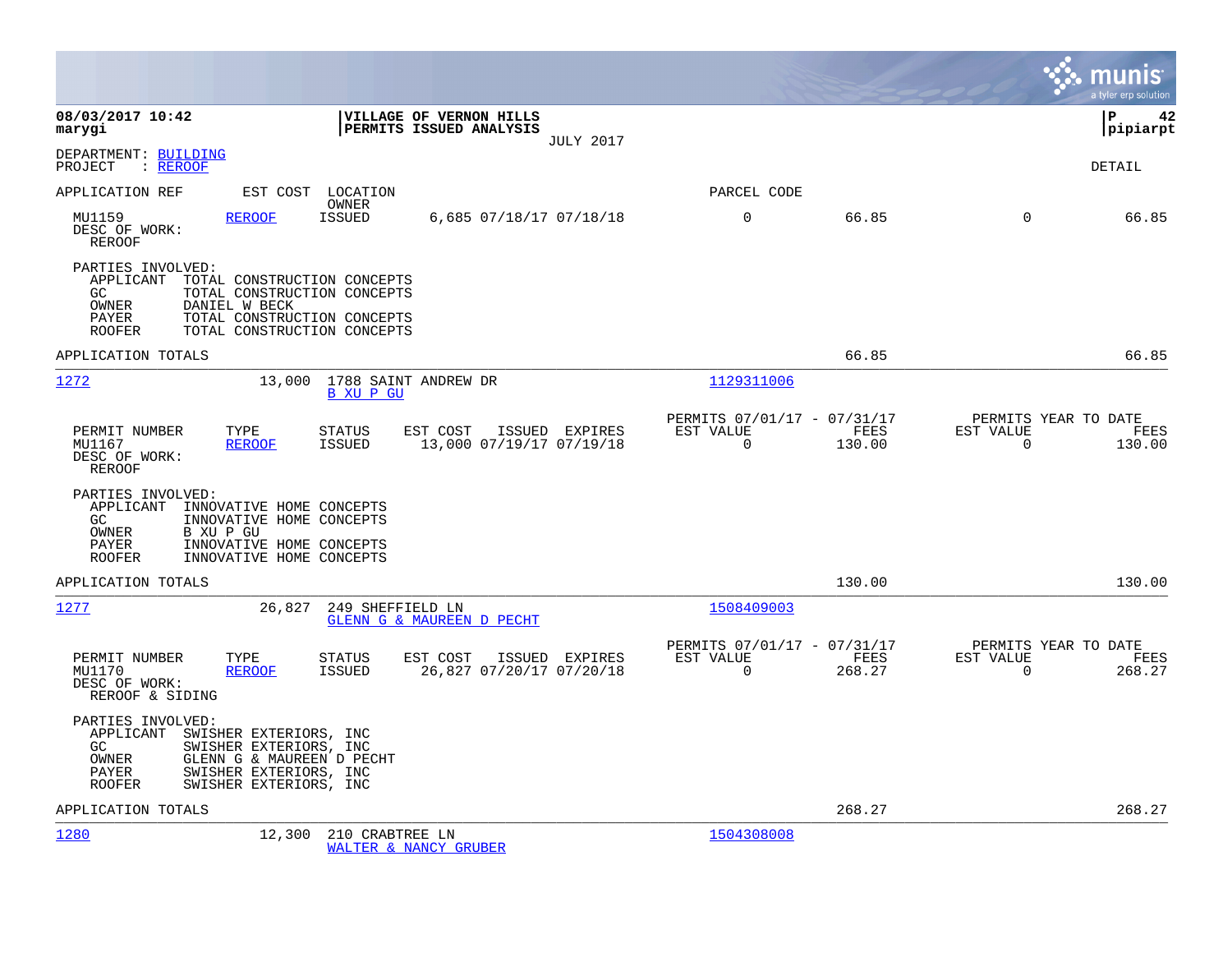|                                                                                                                                                                       |                                                                                                  |                                                    |                                    |                                                         |                |                                                  | munis<br>a tyler erp solution |
|-----------------------------------------------------------------------------------------------------------------------------------------------------------------------|--------------------------------------------------------------------------------------------------|----------------------------------------------------|------------------------------------|---------------------------------------------------------|----------------|--------------------------------------------------|-------------------------------|
| 08/03/2017 10:42<br>marygi                                                                                                                                            |                                                                                                  | VILLAGE OF VERNON HILLS<br>PERMITS ISSUED ANALYSIS |                                    |                                                         |                |                                                  | lР<br>43<br>pipiarpt          |
| PERMIT NUMBER<br>TYPE                                                                                                                                                 | <b>STATUS</b>                                                                                    | EST COST                                           | ISSUED EXPIRES<br><b>JULY 2017</b> | PERMITS 07/01/17 - 07/31/17<br>EST VALUE                | <b>FEES</b>    | PERMITS YEAR TO DATE<br>EST VALUE                | FEES                          |
| DEPARTMENT: BUILDING<br>: REROOF<br>PROJECT                                                                                                                           |                                                                                                  |                                                    |                                    |                                                         |                |                                                  | DETAIL                        |
| APPLICATION REF                                                                                                                                                       | EST COST<br>LOCATION<br>OWNER                                                                    |                                                    |                                    | PARCEL CODE                                             |                |                                                  |                               |
| MU1174<br><b>REROOF</b><br>DESC OF WORK:<br>REROOF AND SIDING                                                                                                         | <b>ISSUED</b>                                                                                    | 12,300 07/20/17 07/20/18                           |                                    | 0                                                       | 123.00         | $\Omega$                                         | 123.00                        |
| PARTIES INVOLVED:<br>APPLICANT AC GENERAL REMODELING<br>CARPENTER<br>GC<br>OWNER<br>PAYER<br>BM CONSTRUCTION<br><b>ROOFER</b>                                         | AC GENERAL REMODELING<br>AC GENERAL REMODELING<br>WALTER & NANCY GRUBER<br>AC GENERAL REMODELING |                                                    |                                    |                                                         |                |                                                  |                               |
| APPLICATION TOTALS                                                                                                                                                    |                                                                                                  |                                                    |                                    |                                                         | 123.00         |                                                  | 123.00                        |
| 1289                                                                                                                                                                  | 12,218                                                                                           | 16 NORTH FIORE PKY<br>L AUGSBURGER D KURTZ         |                                    | 1506407033                                              |                |                                                  |                               |
| PERMIT NUMBER<br>TYPE<br>MU1179<br><b>REROOF</b><br>DESC OF WORK:<br>REROOF & SIDING                                                                                  | STATUS<br><b>ISSUED</b>                                                                          | EST COST<br>12,218 07/21/17 07/21/18               | ISSUED EXPIRES                     | PERMITS 07/01/17 - 07/31/17<br>EST VALUE<br>$\mathbf 0$ | FEES<br>122.18 | PERMITS YEAR TO DATE<br>EST VALUE<br>$\mathbf 0$ | FEES<br>122.18                |
| PARTIES INVOLVED:<br>APPLICANT ALOHA CONSTRUCTION<br>GC<br>ALOHA CONSTRUCTION<br>OWNER<br>L AUGSBURGER D KURTZ<br>ALOHA CONSTRUCTION<br>PAYER<br><b>ROOFER</b>        | AEGIS CONSTRUCTION GROUP                                                                         |                                                    |                                    |                                                         |                |                                                  |                               |
| APPLICATION TOTALS                                                                                                                                                    |                                                                                                  |                                                    |                                    |                                                         | 122.18         |                                                  | 122.18                        |
| 1298                                                                                                                                                                  | 12,212                                                                                           | 1459 MAIDSTONE DR<br>KURT D & HEIDI L ERCHINGER    |                                    | 1132104056                                              |                |                                                  |                               |
| PERMIT NUMBER<br>TYPE<br>MU1187<br><b>REROOF</b><br>DESC OF WORK:<br>REROOF                                                                                           | <b>STATUS</b><br><b>ISSUED</b>                                                                   | EST COST<br>12,212 07/25/17 07/25/18               | ISSUED EXPIRES                     | PERMITS 07/01/17 - 07/31/17<br>EST VALUE<br>$\mathbf 0$ | FEES<br>122.12 | PERMITS YEAR TO DATE<br>EST VALUE<br>0           | FEES<br>122.12                |
| PARTIES INVOLVED:<br>APPLICANT<br>JARVIS EXTERIORS<br>GC<br><b>JARVIS EXTERIORS</b><br>OWNER<br><b>JARVIS EXTERIORS</b><br>PAYER<br>ROOFER<br><b>JARVIS EXTERIORS</b> | KURT D & HEIDI L ERCHINGER                                                                       |                                                    |                                    |                                                         |                |                                                  |                               |
| APPLICATION TOTALS                                                                                                                                                    |                                                                                                  |                                                    |                                    |                                                         | 122.12         |                                                  | 122.12                        |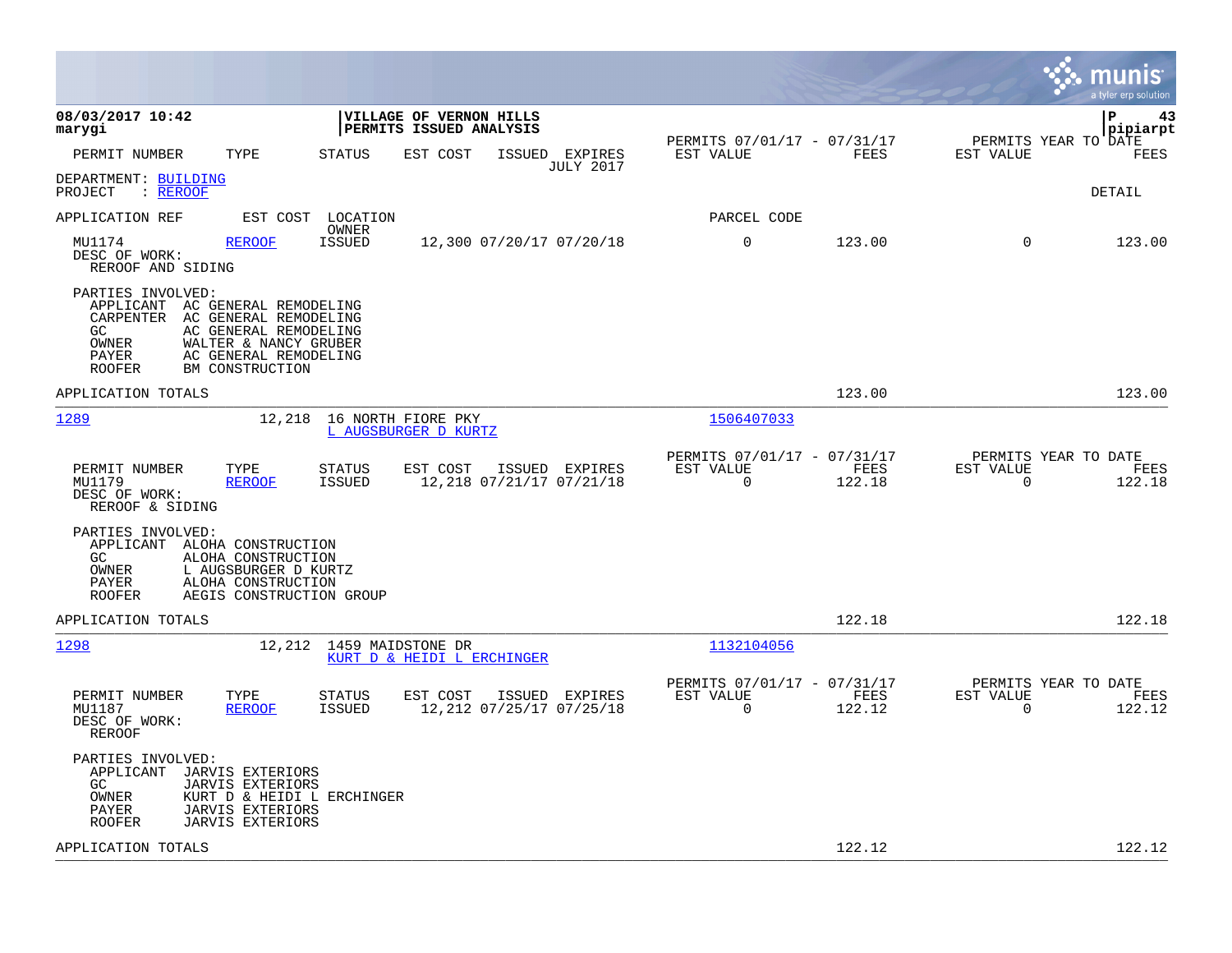|                                                                                             |                                                                                                                                 |                                                |                                                    |                                            |                                                         |                |                                                     | munis<br>a tyler erp solution |
|---------------------------------------------------------------------------------------------|---------------------------------------------------------------------------------------------------------------------------------|------------------------------------------------|----------------------------------------------------|--------------------------------------------|---------------------------------------------------------|----------------|-----------------------------------------------------|-------------------------------|
| 08/03/2017 10:42<br>marygi<br>1303                                                          |                                                                                                                                 | 10,690 1353 MAIDSTONE DR<br><b>GREGORY LIN</b> | VILLAGE OF VERNON HILLS<br>PERMITS ISSUED ANALYSIS |                                            | 1132104065                                              |                |                                                     | ∣P<br>44<br> pipiarpt         |
| PERMIT NUMBER                                                                               | TYPE                                                                                                                            | <b>STATUS</b>                                  | EST COST                                           | ISSUED EXPIRES<br><b>JULY 2017</b>         | PERMITS 07/01/17 - 07/31/17<br>EST VALUE                | FEES           | PERMITS YEAR TO DATE<br>EST VALUE                   | FEES                          |
| DEPARTMENT: BUILDING<br>PROJECT<br>: <u>REROOF</u>                                          |                                                                                                                                 |                                                |                                                    |                                            |                                                         |                |                                                     | DETAIL                        |
| APPLICATION REF                                                                             |                                                                                                                                 | EST COST LOCATION<br>OWNER                     |                                                    |                                            | PARCEL CODE                                             |                |                                                     |                               |
| MU1193<br>DESC OF WORK:<br><b>REROOF</b>                                                    | <b>REROOF</b>                                                                                                                   | <b>ISSUED</b>                                  |                                                    | 10,690 07/26/17 07/26/18                   | 0                                                       | 106.90         | $\mathbf 0$                                         | 106.90                        |
| PARTIES INVOLVED:<br>APPLICANT<br>GC.<br>OWNER<br>PAYER<br><b>ROOFER</b>                    | LEO EXTERIORS RESTORATION<br>LEO EXTERIORS RESTORATION<br>GREGORY LIN<br>LEO EXTERIORS RESTORATION<br>LEO EXTERIORS RESTORATION |                                                |                                                    |                                            |                                                         |                |                                                     |                               |
| APPLICATION TOTALS                                                                          |                                                                                                                                 |                                                |                                                    |                                            |                                                         | 106.90         |                                                     | 106.90                        |
| 1305                                                                                        | 60,000                                                                                                                          | 975 LAKEVIEW PKY                               | SUMMIT HOTEL OP LP                                 |                                            | 1133302014                                              |                |                                                     |                               |
| PERMIT NUMBER<br>MU1213<br>DESC OF WORK:<br><b>REROOF</b>                                   | TYPE<br><b>REROOF</b>                                                                                                           | <b>STATUS</b><br><b>ISSUED</b>                 | EST COST                                           | ISSUED EXPIRES<br>60,000 07/31/17 07/31/18 | PERMITS 07/01/17 - 07/31/17<br>EST VALUE<br>$\mathbf 0$ | FEES<br>600.00 | PERMITS YEAR TO DATE<br>EST VALUE<br>$\overline{0}$ | FEES<br>600.00                |
| PARTIES INVOLVED:<br>APPLICANT<br>GC.<br><b>OCCUPANT</b><br>OWNER<br>PAYER<br><b>ROOFER</b> | DWC RESTORATION<br>DWC RESTORATION<br>HOLIDAY INN EXPRESS<br>SUMMIT HOTEL OP LP<br>DWC RESTORATION<br>DWC RESTORATION           |                                                |                                                    |                                            |                                                         |                |                                                     |                               |
| APPLICATION TOTALS                                                                          |                                                                                                                                 |                                                |                                                    |                                            |                                                         | 600.00         |                                                     | 600.00                        |
| 1306                                                                                        | 18,083                                                                                                                          | 303 ANGELA CT<br><b>ALFREDO COS</b>            |                                                    |                                            | 1505419007                                              |                |                                                     |                               |
| PERMIT NUMBER<br>MU1195<br>DESC OF WORK:<br>REROOF                                          | TYPE<br><b>REROOF</b>                                                                                                           | <b>STATUS</b><br>ISSUED                        | EST COST<br>18,083 07/26/17 07/26/18               | ISSUED EXPIRES                             | PERMITS 07/01/17 - 07/31/17<br>EST VALUE<br>$\sim$ 0    | FEES<br>180.83 | PERMITS YEAR TO DATE<br>EST VALUE<br>$\overline{0}$ | FEES<br>180.83                |
| PARTIES INVOLVED:<br>APPLICANT SEARS HOME IMPROVEMENT<br>GC<br>OWNER<br>PAYER<br>ROOFER     | SEARS HOME IMPROVEMENT<br>ALFREDO COS<br>SEARS HOME IMPROVEMENT<br>STAR ROOFING                                                 |                                                |                                                    |                                            |                                                         |                |                                                     |                               |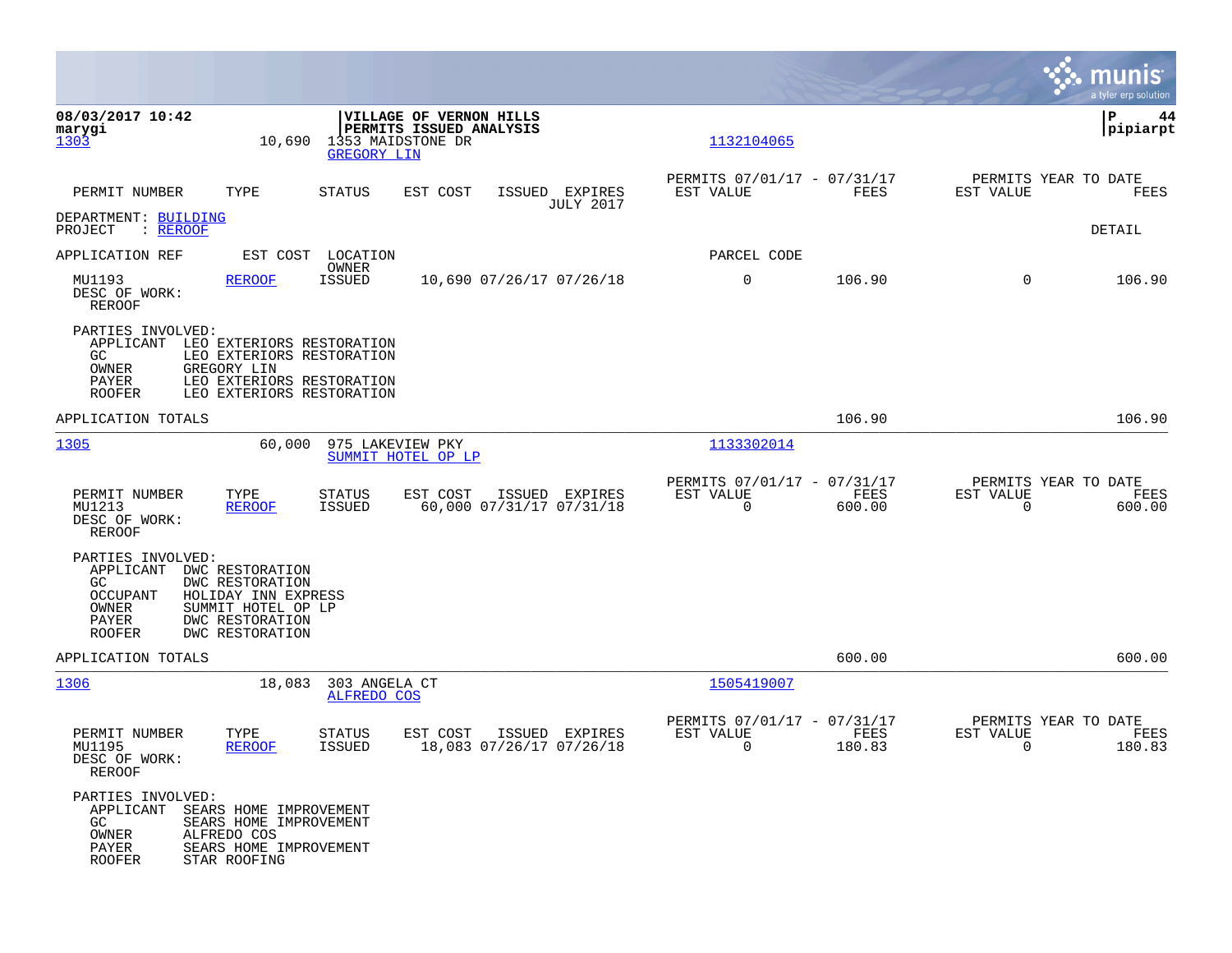|                                                                                                                                                                                                |                                                     |                                                         |                | munis<br>a tyler erp solution                    |                 |
|------------------------------------------------------------------------------------------------------------------------------------------------------------------------------------------------|-----------------------------------------------------|---------------------------------------------------------|----------------|--------------------------------------------------|-----------------|
| 08/03/2017 10:42<br>PERMITS ISSUED ANALYSIS<br>marygi                                                                                                                                          | VILLAGE OF VERNON HILLS<br><b>JULY 2017</b>         |                                                         |                | P                                                | 45<br> pipiarpt |
| DEPARTMENT: BUILDING<br>PROJECT<br>: <u>REROOF</u>                                                                                                                                             |                                                     |                                                         |                | DETAIL                                           |                 |
| APPLICATION REF<br>EST COST<br>LOCATION<br>OWNER                                                                                                                                               |                                                     | PARCEL CODE                                             |                |                                                  |                 |
| APPLICATION TOTALS                                                                                                                                                                             |                                                     |                                                         | 180.83         |                                                  | 180.83          |
| 1310<br>7,500<br>587 CENTRAL PARK PL<br>MICHAEL & VANESSA SCHENK                                                                                                                               |                                                     | 1509314003                                              |                |                                                  |                 |
| PERMIT NUMBER<br>TYPE<br>STATUS<br>EST COST<br>MU1199<br><b>ISSUED</b><br><b>REROOF</b><br>DESC OF WORK:<br>REROOF                                                                             | ISSUED EXPIRES<br>7,500 07/27/17 07/27/18           | PERMITS 07/01/17 - 07/31/17<br>EST VALUE<br>$\mathbf 0$ | FEES<br>75.00  | PERMITS YEAR TO DATE<br>EST VALUE<br>$\mathbf 0$ | FEES<br>75.00   |
| PARTIES INVOLVED:<br>APPLICANT<br>DOMAIN CORPORATION<br>GC.<br>DOMAIN CORPORATION<br>OWNER<br>MICHAEL & VANESSA SCHENK<br>PAYER<br>DOMAIN CORPORATION<br>DOMAIN CORPORATION<br><b>ROOFER</b>   |                                                     |                                                         |                |                                                  |                 |
| APPLICATION TOTALS                                                                                                                                                                             |                                                     |                                                         | 75.00          |                                                  | 75.00           |
| 1313<br>7,340<br>305 ALMOND CT<br><b>GARY L ALTERSON</b>                                                                                                                                       |                                                     | 1505419014                                              |                |                                                  |                 |
| PERMIT NUMBER<br>TYPE<br>STATUS<br>EST COST<br>MU1200<br><b>ISSUED</b><br><b>REROOF</b><br>DESC OF WORK:<br>REROOF                                                                             | ISSUED EXPIRES<br>7,340 07/27/17 07/27/18           | PERMITS 07/01/17 - 07/31/17<br>EST VALUE<br>$\mathbf 0$ | FEES<br>73.40  | PERMITS YEAR TO DATE<br>EST VALUE<br>$\mathbf 0$ | FEES<br>73.40   |
| PARTIES INVOLVED:<br>APPLICANT<br>LAKE COUNTY ROOFS INC<br>GC<br>LAKE COUNTY ROOFS INC<br>OWNER<br>GARY L ALTERSON<br>PAYER<br>LAKE COUNTY ROOFS INC<br>LAKE COUNTY ROOFS INC<br><b>ROOFER</b> |                                                     |                                                         |                |                                                  |                 |
| APPLICATION TOTALS                                                                                                                                                                             |                                                     |                                                         | 73.40          |                                                  | 73.40           |
| <u> 1315</u><br>14,000<br>1203 RIDGEWOOD CT<br>JAY & KIMBERLY JACOBY                                                                                                                           |                                                     | 1132104051                                              |                |                                                  |                 |
| PERMIT NUMBER<br>TYPE<br>STATUS<br>MU1204<br><b>REROOF</b><br>ISSUED<br>DESC OF WORK:<br>REROOF                                                                                                | EST COST ISSUED EXPIRES<br>14,000 07/28/17 07/28/18 | PERMITS 07/01/17 - 07/31/17<br>EST VALUE<br>$\Omega$    | FEES<br>140.00 | PERMITS YEAR TO DATE<br>EST VALUE<br>$\Omega$    | FEES<br>140.00  |
| PARTIES INVOLVED:<br>APPLICANT PIONEER RENOVATIONS<br>GC.<br>PIONEER RENOVATIONS<br>OWNER<br>JAY & KIMBERLY JACOBY                                                                             |                                                     |                                                         |                |                                                  |                 |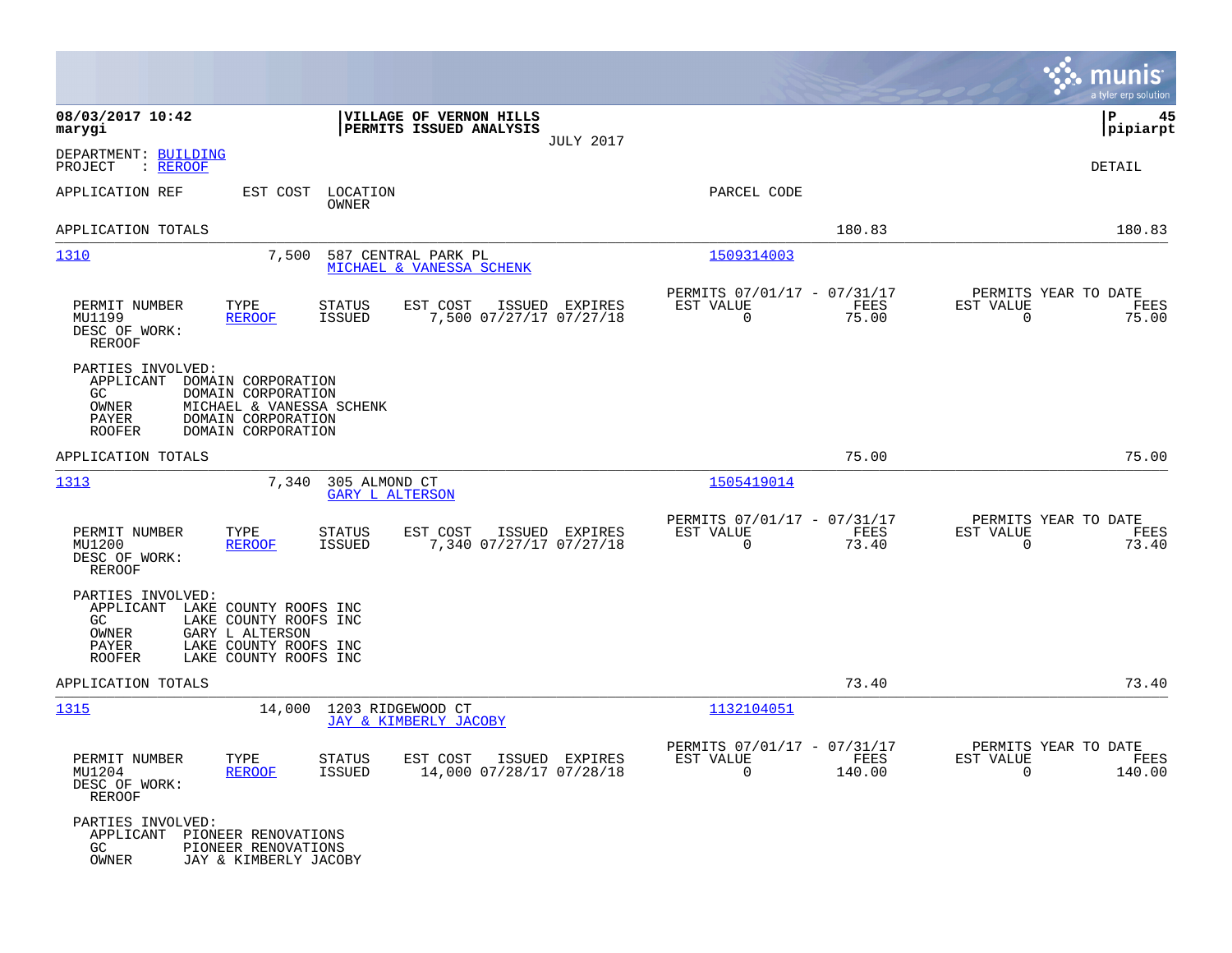|                                                                                             |                                                                                                              |                  |                                               |                   |                                   | munis <sup>®</sup><br>a tyler erp solution |
|---------------------------------------------------------------------------------------------|--------------------------------------------------------------------------------------------------------------|------------------|-----------------------------------------------|-------------------|-----------------------------------|--------------------------------------------|
| 08/03/2017 10:42<br>marygi                                                                  | VILLAGE OF VERNON HILLS<br>PERMITS ISSUED ANALYSIS                                                           | <b>JULY 2017</b> |                                               |                   |                                   | ∣₽<br>46<br> pipiarpt                      |
| DEPARTMENT: BUILDING<br>PROJECT<br>: REROOF                                                 |                                                                                                              |                  |                                               |                   |                                   | DETAIL                                     |
| APPLICATION REF<br>PAYER<br><b>ROOFER</b>                                                   | EST COST<br>LOCATION<br>OWNER<br>PIONEER RENOVATIONS<br>PIONEER RENOVATIONS                                  |                  | PARCEL CODE                                   |                   |                                   |                                            |
| APPLICATION TOTALS                                                                          |                                                                                                              |                  |                                               | 140.00            |                                   | 140.00                                     |
| 1319                                                                                        | 5,900<br>229 SOUTHFIELD DR<br><b>MARINA BEKKERMAN</b>                                                        |                  | 1506402002                                    |                   |                                   |                                            |
| TYPE<br>PERMIT NUMBER<br>MU1212<br><b>REROOF</b><br>DESC OF WORK:<br><b>REROOF</b>          | EST COST<br>STATUS<br>ISSUED<br>5,900 07/31/17 07/31/18<br>ISSUED                                            | EXPIRES          | PERMITS 07/01/17 - 07/31/17<br>EST VALUE<br>0 | FEES<br>59.00     | PERMITS YEAR TO DATE<br>EST VALUE | FEES<br>59.00                              |
| PARTIES INVOLVED:<br>APPLICANT<br>GC<br>OWNER<br>MARINA BEKKERMAN<br>PAYER<br><b>ROOFER</b> | MATRIX REAL ESTATE GROUP<br>MATRIX REAL ESTATE GROUP<br>MATRIX REAL ESTATE GROUP<br>MATRIX REAL ESTATE GROUP |                  |                                               |                   |                                   |                                            |
| APPLICATION TOTALS<br>PROJECT TOTALS                                                        |                                                                                                              |                  | 0                                             | 59.00<br>4,667.59 | $\Omega$                          | 59.00<br>4,667.59                          |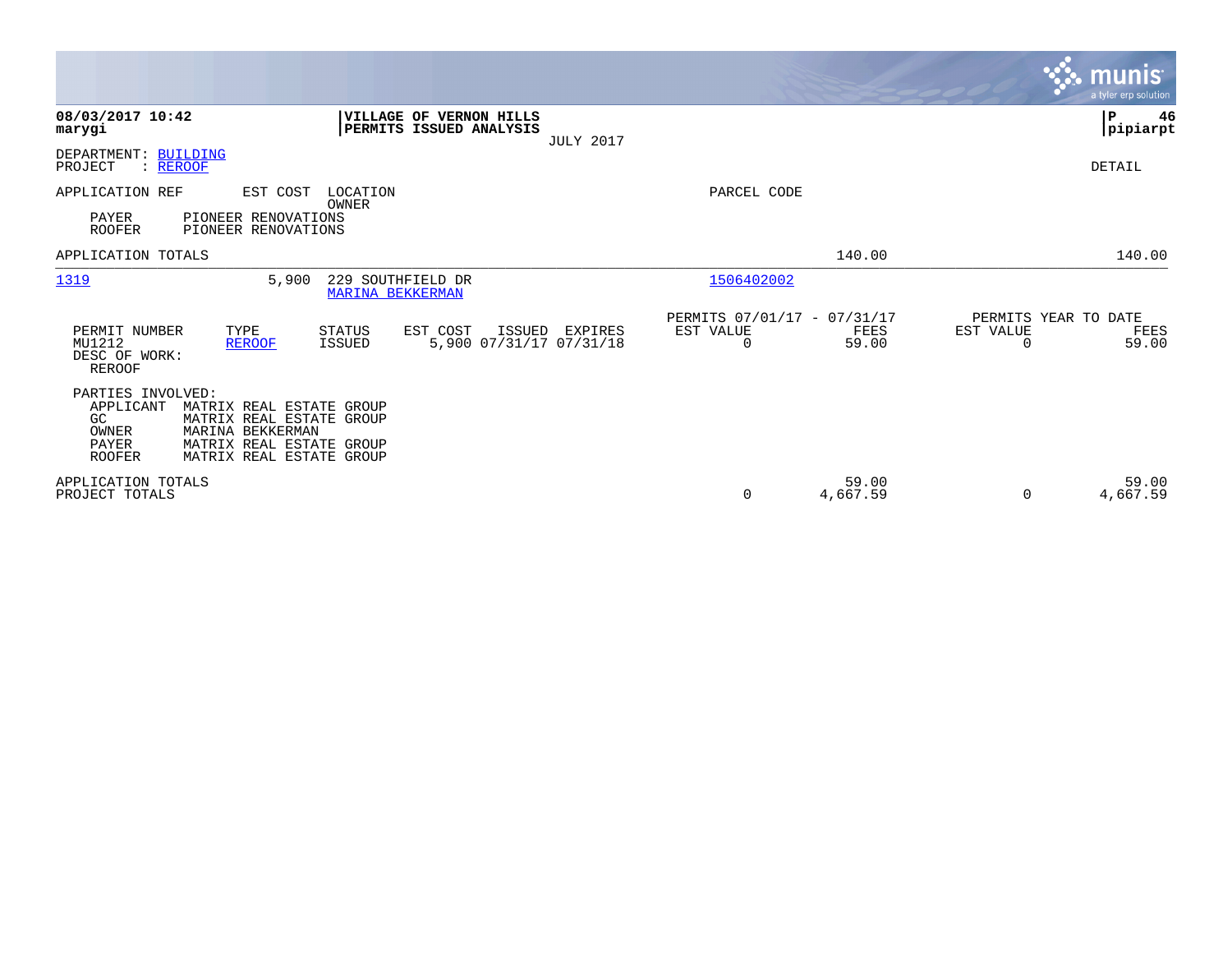|                                                                                                                                                                                                                |                                                                                                                                                              |                                                                          | munis<br>a tyler erp solution                                        |
|----------------------------------------------------------------------------------------------------------------------------------------------------------------------------------------------------------------|--------------------------------------------------------------------------------------------------------------------------------------------------------------|--------------------------------------------------------------------------|----------------------------------------------------------------------|
| 08/03/2017 10:42<br>marygi                                                                                                                                                                                     | VILLAGE OF VERNON HILLS<br>PERMITS ISSUED ANALYSIS                                                                                                           |                                                                          | P<br>47<br>$ $ pipiarpt                                              |
| DEPARTMENT: BUILDING<br>PROJECT<br>: <u>SEWER REPAIR</u>                                                                                                                                                       | <b>JULY 2017</b>                                                                                                                                             |                                                                          | DETAIL                                                               |
| APPLICATION REF                                                                                                                                                                                                | EST COST LOCATION<br>OWNER                                                                                                                                   | PARCEL CODE                                                              |                                                                      |
| 1201<br>1,891                                                                                                                                                                                                  | 1049 KINGSTON COURT<br><b>PLACEHOLDER</b>                                                                                                                    | 1132408055                                                               |                                                                      |
| TYPE<br>PERMIT NUMBER<br>MU1097<br><b>SEWER REP</b><br>DESC OF WORK:<br>SEWER REPAIR                                                                                                                           | <b>STATUS</b><br>EST COST<br>ISSUED EXPIRES<br>1,891 07/07/17 07/11/18<br>COMPLT                                                                             | PERMITS 07/01/17 - 07/31/17<br>EST VALUE<br>FEES<br>$\mathbf 0$<br>50.00 | PERMITS YEAR TO DATE<br>EST VALUE<br>FEES<br>$\overline{0}$<br>50.00 |
| PARTIES INVOLVED:<br>APPLICANT<br>DUANE BLANTON PLUMBING<br>GC.<br>DUANE BLANTON PLUMBING<br>PLACEHOLDER<br>OWNER<br>PLUMBER<br>DUANE BLANTON PLUMBING<br>PAYER<br>DUANE BLANTON PLUMBING                      |                                                                                                                                                              |                                                                          |                                                                      |
| APPLICATION TOTALS                                                                                                                                                                                             |                                                                                                                                                              | 50.00                                                                    | 50.00                                                                |
| 1242<br>2,900                                                                                                                                                                                                  | 869N CREEK BEND DR<br><b>ARLENE SCHIFF</b>                                                                                                                   | 1516102001                                                               |                                                                      |
| PERMIT NUMBER<br>TYPE<br>MU1134<br>SEWER REP<br>DESC OF WORK:<br>SEWER REPAIR                                                                                                                                  | <b>STATUS</b><br>EST COST<br>ISSUED EXPIRES<br>COMPLT<br>2,900 07/14/17 07/17/18                                                                             | PERMITS 07/01/17 - 07/31/17<br>EST VALUE<br>FEES<br>$\mathbf 0$<br>50.00 | PERMITS YEAR TO DATE<br>EST VALUE<br>FEES<br>$\overline{0}$<br>50.00 |
| PARTIES INVOLVED:<br>APPLICANT<br>GC.<br>OWNER<br>ARLENE SCHIFF<br>PLUMBER<br>PAYER                                                                                                                            | A BETTER PLUMBER & SEWER COMPANY INC<br>A BETTER PLUMBER & SEWER COMPANY INC<br>A BETTER PLUMBER & SEWER COMPANY INC<br>A BETTER PLUMBER & SEWER COMPANY INC |                                                                          |                                                                      |
| APPLICATION TOTALS                                                                                                                                                                                             |                                                                                                                                                              | 50.00                                                                    | 50.00                                                                |
| 1316                                                                                                                                                                                                           | 4,100 38 SAINT CLAIR LN<br>PAMELA ALBERICO                                                                                                                   | 1507208016                                                               |                                                                      |
| PERMIT NUMBER<br>TYPE<br>MU1206<br>SEWER REP<br>DESC OF WORK:<br>SEWER REPAIR                                                                                                                                  | EST COST<br>ISSUED EXPIRES<br><b>STATUS</b><br>4,100 07/28/17 08/03/18<br>COMPLT                                                                             | PERMITS 07/01/17 - 07/31/17<br>EST VALUE<br>FEES<br>0<br>50.00           | PERMITS YEAR TO DATE<br>EST VALUE<br>FEES<br>0<br>50.00              |
| PARTIES INVOLVED:<br>APPLICANT RAVINIA PLUMBING & HEATING<br>GC<br>RAVINIA PLUMBING & HEATING<br>OWNER<br>PAMELA ALBERICO<br>PAYER<br>RAVINIA PLUMBING & HEATING<br><b>SEWER</b><br>RAVINIA PLUMBING & HEATING |                                                                                                                                                              |                                                                          |                                                                      |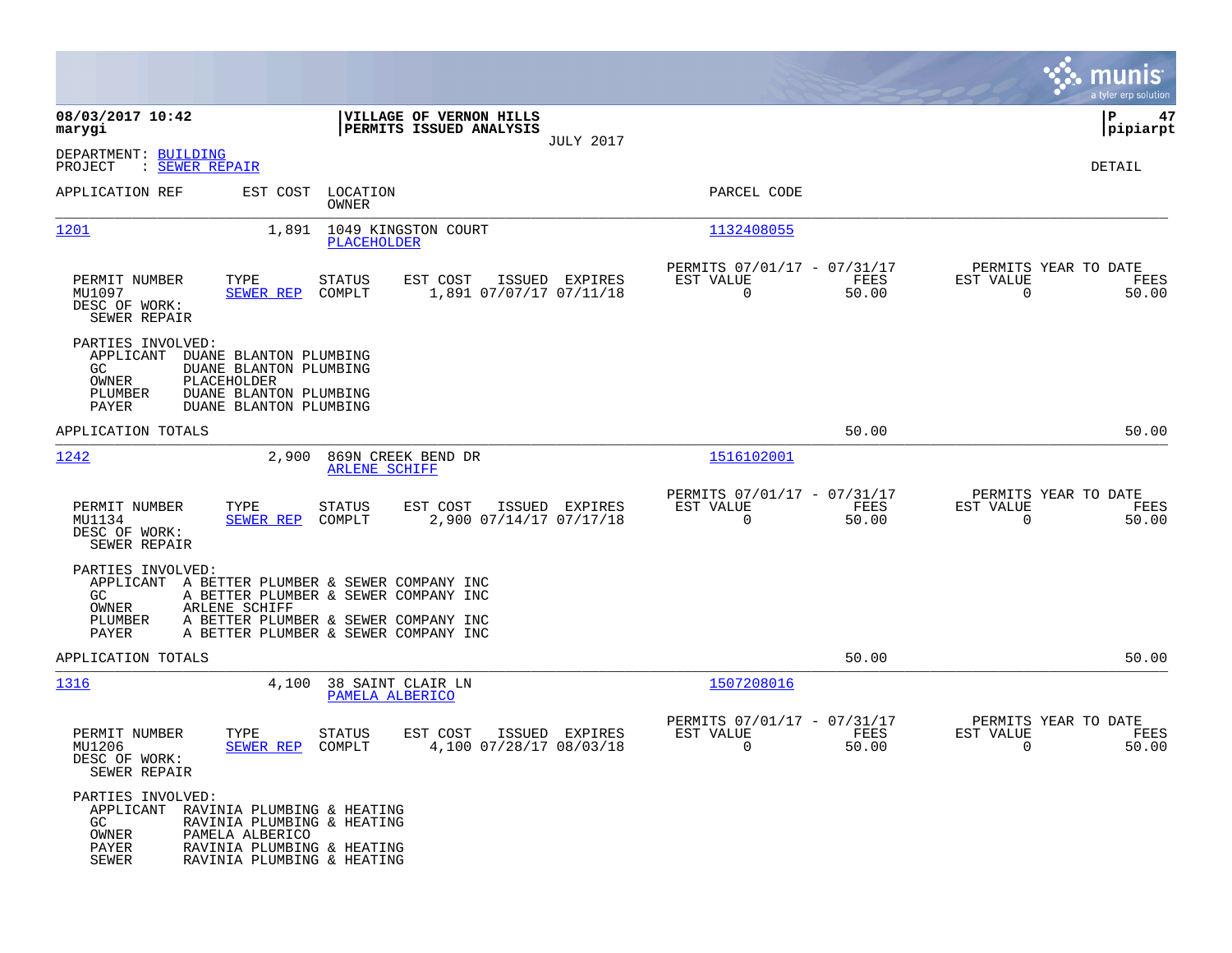|                                                   |          |                                                    |                  |             |                 |          | munis <sup>.</sup><br>a tyler erp solution |
|---------------------------------------------------|----------|----------------------------------------------------|------------------|-------------|-----------------|----------|--------------------------------------------|
| 08/03/2017 10:42<br>marygi                        |          | VILLAGE OF VERNON HILLS<br>PERMITS ISSUED ANALYSIS | <b>JULY 2017</b> |             |                 |          | 48<br>P<br> pipiarpt                       |
| DEPARTMENT: BUILDING<br>PROJECT<br>: SEWER REPAIR |          |                                                    |                  |             |                 |          | DETAIL                                     |
| APPLICATION REF                                   | EST COST | LOCATION<br>OWNER                                  |                  | PARCEL CODE |                 |          |                                            |
| APPLICATION TOTALS<br>PROJECT TOTALS              |          |                                                    |                  | 0           | 50.00<br>150.00 | $\Omega$ | 50.00<br>150.00                            |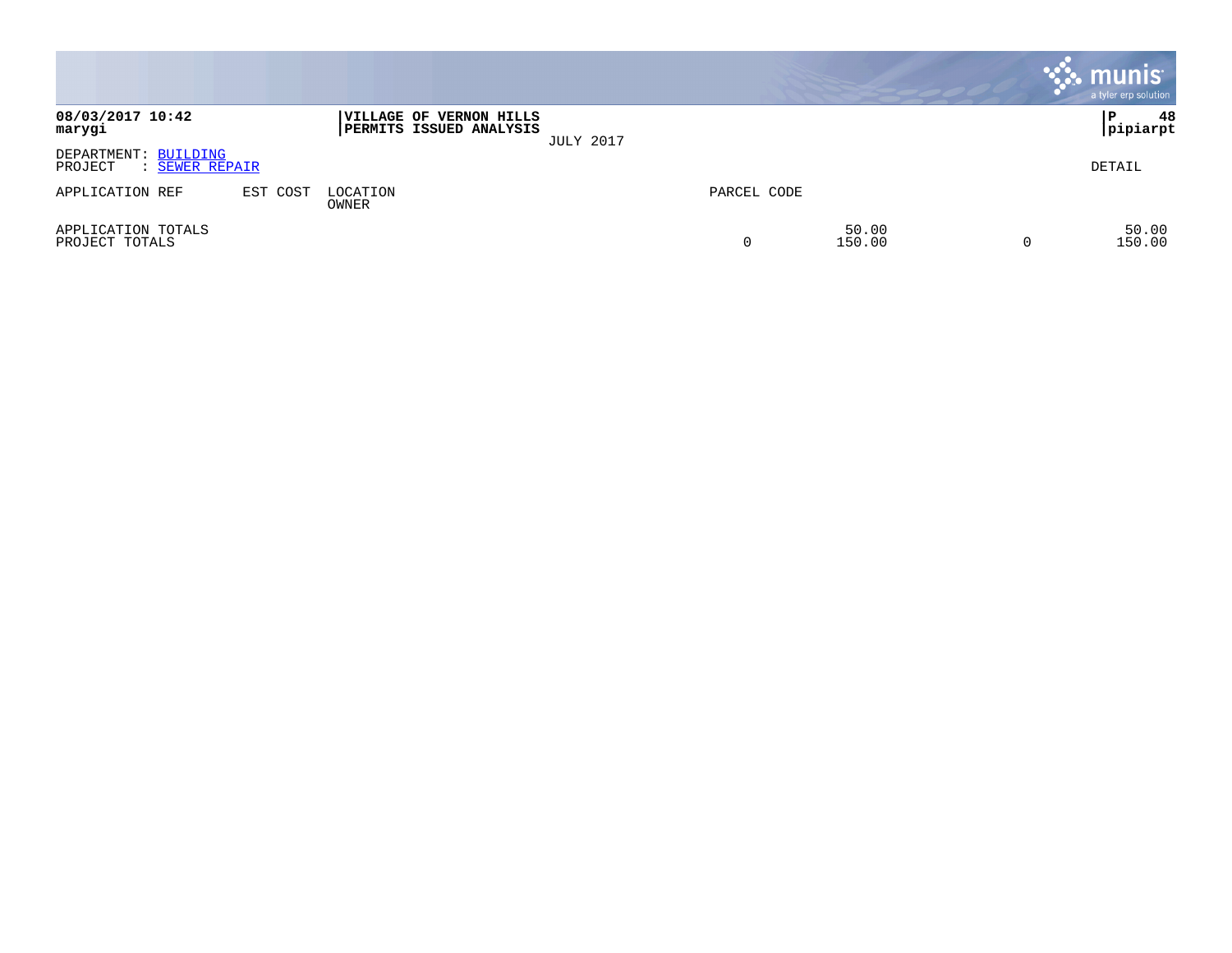|                                                                                                                                                                                                                   |                                                                                 | munis<br>a tyler erp solution                                  |
|-------------------------------------------------------------------------------------------------------------------------------------------------------------------------------------------------------------------|---------------------------------------------------------------------------------|----------------------------------------------------------------|
| 08/03/2017 10:42<br>VILLAGE OF VERNON HILLS<br>PERMITS ISSUED ANALYSIS<br>marygi<br><b>JULY 2017</b>                                                                                                              |                                                                                 | P<br>49<br> pipiarpt                                           |
| DEPARTMENT: BUILDING<br>PROJECT<br>: SHED                                                                                                                                                                         |                                                                                 | <b>DETAIL</b>                                                  |
| APPLICATION REF<br>LOCATION<br>EST COST<br>OWNER                                                                                                                                                                  | PARCEL CODE                                                                     |                                                                |
| 135 MONTCLAIR RD<br>1150<br>$\Omega$<br><b>TAMMY FIELD</b>                                                                                                                                                        | 1508412017                                                                      |                                                                |
| PERMIT NUMBER<br>TYPE<br>EST COST<br>STATUS<br>ISSUED EXPIRES<br>$0$ $07/12/17$ $07/12/18$<br>MU1127<br><b>SHED</b><br>ISSUED<br>DESC OF WORK:<br>SHED                                                            | PERMITS 07/01/17 - 07/31/17<br>EST VALUE<br>FEES<br>$\mathbf 0$<br>30.00        | PERMITS YEAR TO DATE<br>EST VALUE<br>FEES<br>$\Omega$<br>30.00 |
| PARTIES INVOLVED:<br>TAMMY FIELD<br>APPLICANT<br>GC.<br>TAMMY FIELD<br>TAMMY FIELD<br>OWNER<br>PAYER<br>TAMMY FIELD                                                                                               |                                                                                 |                                                                |
| APPLICATION TOTALS                                                                                                                                                                                                | 30.00                                                                           | 30.00                                                          |
| 2.000<br>107 ANNAPOLIS DR<br>1173<br>BRIAN & REBECCA O'DETTE                                                                                                                                                      | 1504310007                                                                      |                                                                |
| PERMIT NUMBER<br>TYPE<br>EST COST<br>ISSUED EXPIRES<br><b>STATUS</b><br>2,000 07/14/17 07/14/18<br>MU1140<br><b>SHED</b><br><b>ISSUED</b><br>DESC OF WORK:<br>SHED                                                | PERMITS 07/01/17 - 07/31/17<br><b>EST VALUE</b><br>FEES<br>$\mathbf 0$<br>50.00 | PERMITS YEAR TO DATE<br>EST VALUE<br>FEES<br>50.00<br>$\Omega$ |
| PARTIES INVOLVED:<br>APPLICANT<br>BRIAN & REBECCA O'DETTE<br>CARPENTER<br>BRIAN & REBECCA O'DETTE<br>GC<br>BRIAN & REBECCA O'DETTE<br>OWNER<br>BRIAN & REBECCA O'DETTE<br><b>PAYER</b><br>BRIAN & REBECCA O'DETTE |                                                                                 |                                                                |
| APPLICATION TOTALS<br>PROJECT TOTALS                                                                                                                                                                              | 50.00<br>0<br>80.00                                                             | 50.00<br>80.00<br>$\Omega$                                     |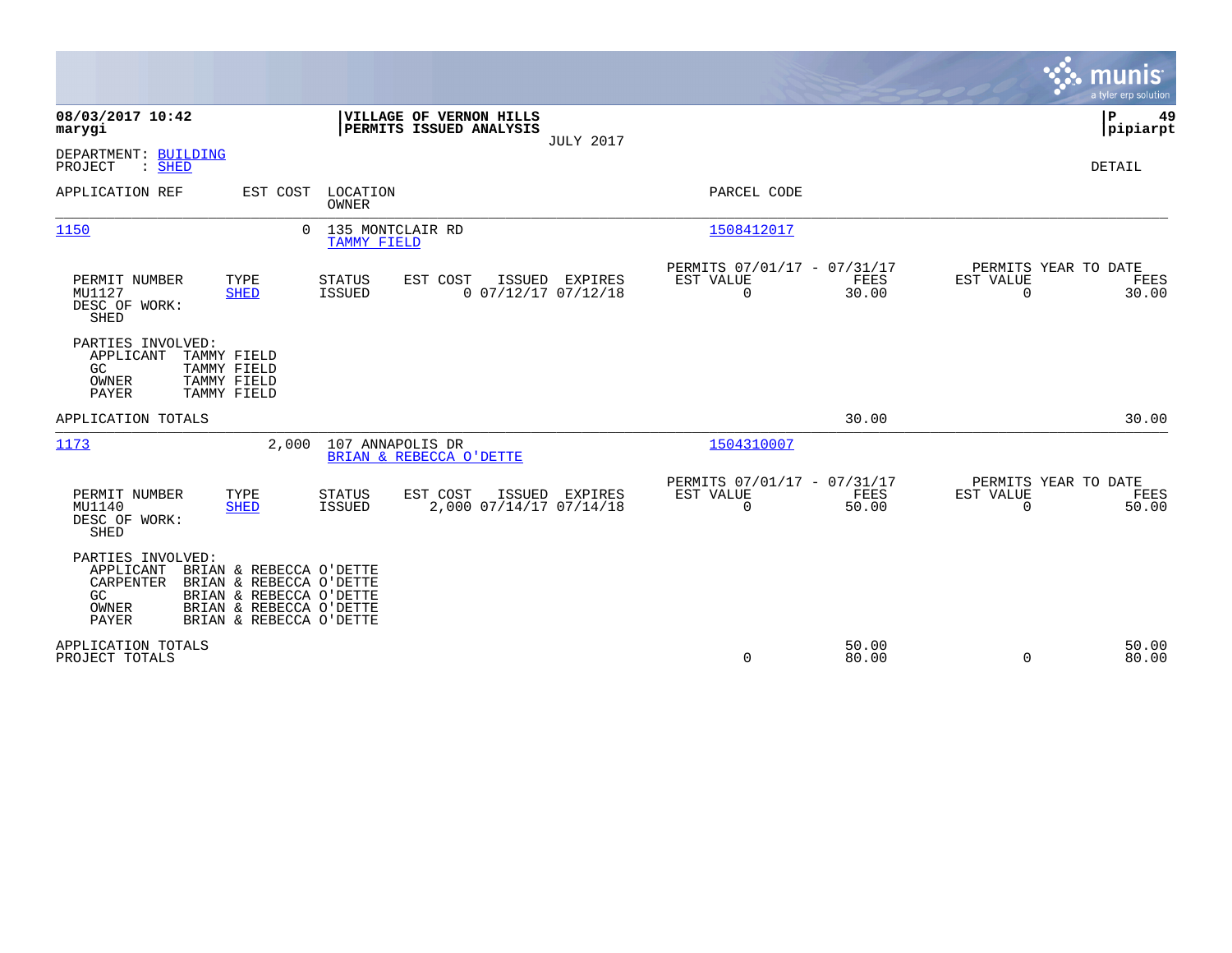|                                                                                                                                                                                                                                                                                          |                                                                        | munis<br>a tyler erp solution                                   |
|------------------------------------------------------------------------------------------------------------------------------------------------------------------------------------------------------------------------------------------------------------------------------------------|------------------------------------------------------------------------|-----------------------------------------------------------------|
| 08/03/2017 10:42<br>VILLAGE OF VERNON HILLS<br>marygi<br>PERMITS ISSUED ANALYSIS<br><b>JULY 2017</b>                                                                                                                                                                                     |                                                                        | l P<br>50<br> pipiarpt                                          |
| DEPARTMENT: BUILDING<br>: SIDING<br>PROJECT                                                                                                                                                                                                                                              |                                                                        | DETAIL                                                          |
| LOCATION<br>APPLICATION REF<br>EST COST<br>OWNER                                                                                                                                                                                                                                         | PARCEL CODE                                                            |                                                                 |
| 1182<br>11,318<br>208 EAST LAKESIDE DR<br>SCOTT J & KIMBERLY AM EICHAKER                                                                                                                                                                                                                 | 1508106028                                                             |                                                                 |
| PERMIT NUMBER<br>TYPE<br><b>STATUS</b><br>EST COST<br>ISSUED EXPIRES<br>MU1082<br><b>SIDING</b><br><b>ISSUED</b><br>11,318 07/03/17 07/03/18<br>DESC OF WORK:<br>SIDING                                                                                                                  | PERMITS 07/01/17 - 07/31/17<br>EST VALUE<br>FEES<br>$\Omega$<br>113.18 | PERMITS YEAR TO DATE<br>EST VALUE<br>FEES<br>113.18<br>0        |
| PARTIES INVOLVED:<br>APPLICANT<br>WINDY CITY ROOFING & SIDING CONTRACTORS<br>GC.<br>WINDY CITY ROOFING & SIDING CONTRACTORS<br>OWNER<br>SCOTT J & KIMBERLY AM EICHAKER<br>PAYER<br>WINDY CITY ROOFING & SIDING CONTRACTORS                                                               |                                                                        |                                                                 |
| APPLICATION TOTALS                                                                                                                                                                                                                                                                       | 113.18                                                                 | 113.18                                                          |
| 1191<br>34,175<br>22 MONTGOMERY LN<br><b>MAZHAR &amp; SEEMA HUSAIN</b>                                                                                                                                                                                                                   | 1505415016                                                             |                                                                 |
| EST COST<br>PERMIT NUMBER<br>TYPE<br>STATUS<br>ISSUED EXPIRES<br>MU1088<br>SIDING<br><b>ISSUED</b><br>34,175 07/05/17 07/05/18<br>DESC OF WORK:<br>SIDING - 27 SQUARES OF SIDING                                                                                                         | PERMITS 07/01/17 - 07/31/17<br>EST VALUE<br>FEES<br>$\Omega$<br>341.75 | PERMITS YEAR TO DATE<br>EST VALUE<br>FEES<br>341.75<br>$\Omega$ |
| PARTIES INVOLVED:<br>APPLICANT<br>POWER HOME REMODELING GROUP<br>GC.<br>POWER HOME REMODELING GROUP<br>OWNER<br>MAZHAR & SEEMA HUSAIN<br>PAYER<br>POWER HOME REMODELING GROUP                                                                                                            |                                                                        |                                                                 |
| APPLICATION TOTALS                                                                                                                                                                                                                                                                       | 341.75                                                                 | 341.75                                                          |
| 1194<br>20,407<br>348 RICHARD CT<br>FEDERAL NATIONAL MORTGAGE ASSOCIATION                                                                                                                                                                                                                | 1508108078                                                             |                                                                 |
| PERMIT NUMBER<br>TYPE<br>STATUS<br>EST COST<br>ISSUED EXPIRES<br>20,407 07/06/17 07/17/18<br>MU1095<br>SIDING<br>COMPLT<br>DESC OF WORK:<br>SIDING                                                                                                                                       | PERMITS 07/01/17 - 07/31/17<br>EST VALUE<br>FEES<br>$\Omega$<br>204.07 | PERMITS YEAR TO DATE<br>EST VALUE<br>FEES<br>$\Omega$<br>204.07 |
| PARTIES INVOLVED:<br>APPLICANT<br>WINDY CITY ROOFING & SIDING CONTRACTORS<br>WINDY CITY ROOFING & SIDING CONTRACTORS<br>CARPENTER<br>GC<br>WINDY CITY ROOFING & SIDING CONTRACTORS<br>FEDERAL NATIONAL MORTGAGE ASSOCIATION<br>OWNER<br>WINDY CITY ROOFING & SIDING CONTRACTORS<br>PAYER |                                                                        |                                                                 |
| APPLICATION TOTALS                                                                                                                                                                                                                                                                       | 204.07                                                                 | 204.07                                                          |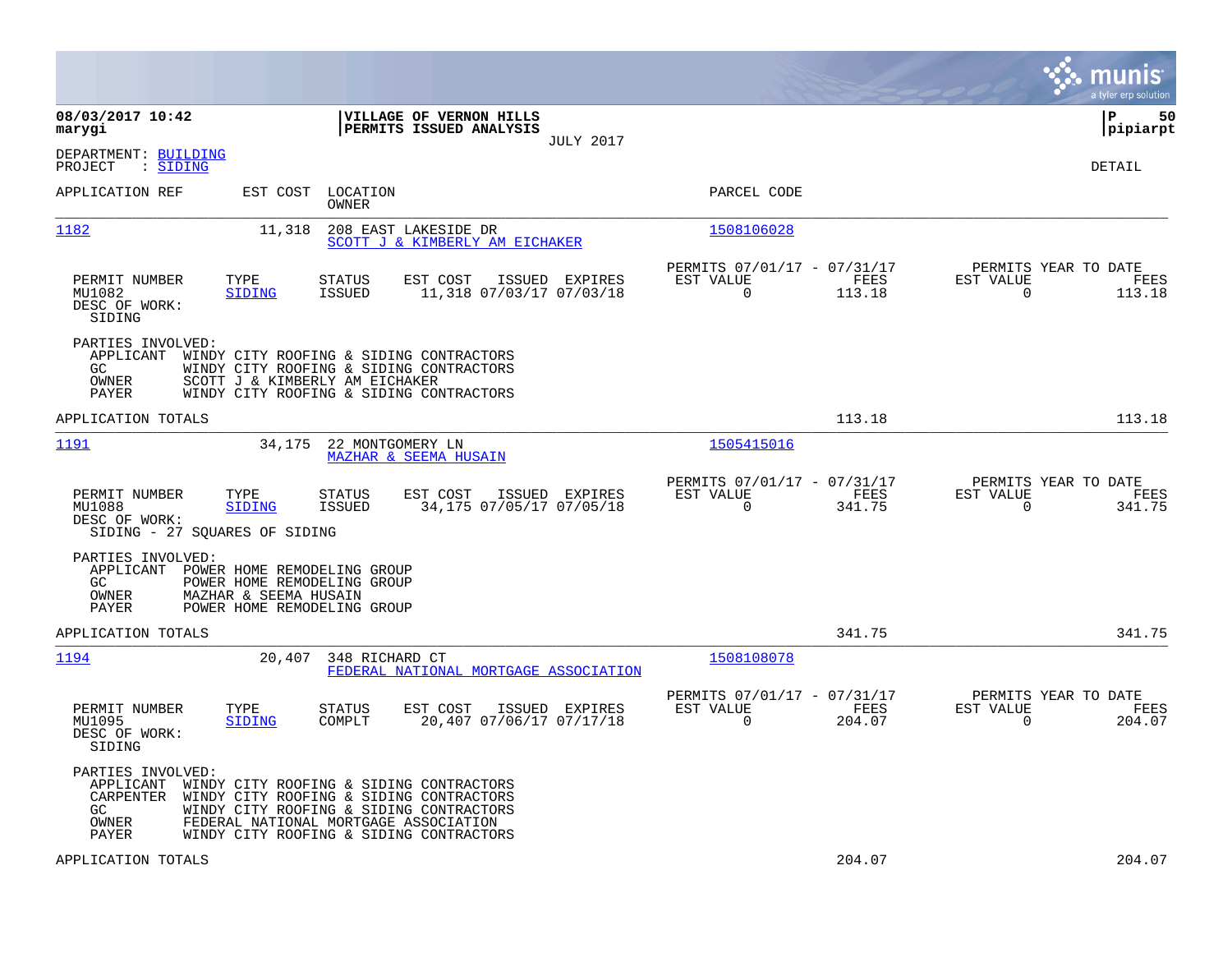|                                                                                                                                                                                        |                                                                        |                                                      |                  |                                               | munis<br>a tyler erp solution |
|----------------------------------------------------------------------------------------------------------------------------------------------------------------------------------------|------------------------------------------------------------------------|------------------------------------------------------|------------------|-----------------------------------------------|-------------------------------|
| 08/03/2017 10:42<br>marygi                                                                                                                                                             | VILLAGE OF VERNON HILLS<br>PERMITS ISSUED ANALYSIS<br><b>JULY 2017</b> |                                                      |                  |                                               | P<br>51<br> pipiarpt          |
| DEPARTMENT: BUILDING<br>: SIDING<br>PROJECT                                                                                                                                            |                                                                        |                                                      |                  |                                               | DETAIL                        |
| APPLICATION REF<br>EST COST LOCATION<br><b>OWNER</b>                                                                                                                                   |                                                                        | PARCEL CODE                                          |                  |                                               |                               |
| 1217<br>281 HUNTER CT<br>8,300                                                                                                                                                         | ZHUAN & XIANG LI YE                                                    | 1506405020                                           |                  |                                               |                               |
| PERMIT NUMBER<br>TYPE<br><b>STATUS</b><br>MU1110<br><b>ISSUED</b><br><b>SIDING</b><br>DESC OF WORK:<br>SIDING                                                                          | EST COST<br>ISSUED EXPIRES<br>8,300 07/10/17 07/10/18                  | PERMITS 07/01/17 - 07/31/17<br>EST VALUE<br>$\Omega$ | FEES<br>83.00    | PERMITS YEAR TO DATE<br>EST VALUE<br>$\Omega$ | FEES<br>83.00                 |
| PARTIES INVOLVED:<br>APPLICANT<br>MORNING DEW EXTERIOR INC<br>GC<br>MORNING DEW EXTERIOR INC<br>ZHUAN & XIANG LI YE<br>OWNER<br>PAYER<br>MORNING DEW EXTERIOR INC                      |                                                                        |                                                      |                  |                                               |                               |
| APPLICATION TOTALS                                                                                                                                                                     |                                                                        |                                                      | 83.00            |                                               | 83.00                         |
| 1223<br>19,500                                                                                                                                                                         | 469 CHESTERFIELD LN<br>HAROLD & SUZY PARK                              | 1508404007                                           |                  |                                               |                               |
| TYPE<br>PERMIT NUMBER<br><b>STATUS</b><br>MU1115<br>SIDING<br>ISSUED<br>DESC OF WORK:<br>SIDING                                                                                        | EST COST<br>ISSUED<br>EXPIRES<br>19,500 07/11/17 07/11/18              | PERMITS 07/01/17 - 07/31/17<br>EST VALUE<br>0        | FEES<br>195.00   | PERMITS YEAR TO DATE<br>EST VALUE<br>$\Omega$ | FEES<br>195.00                |
| PARTIES INVOLVED:<br>APPLICANT<br>PROFESSIONAL HOME IMPROVEMENT<br>GC<br>PROFESSIONAL HOME IMPROVEMENT<br>OWNER<br>HAROLD & SUZY PARK<br><b>PAYER</b><br>PROFESSIONAL HOME IMPROVEMENT |                                                                        |                                                      |                  |                                               |                               |
| APPLICATION TOTALS<br>PROJECT TOTALS                                                                                                                                                   |                                                                        | 0                                                    | 195.00<br>937.00 | $\Omega$                                      | 195.00<br>937.00              |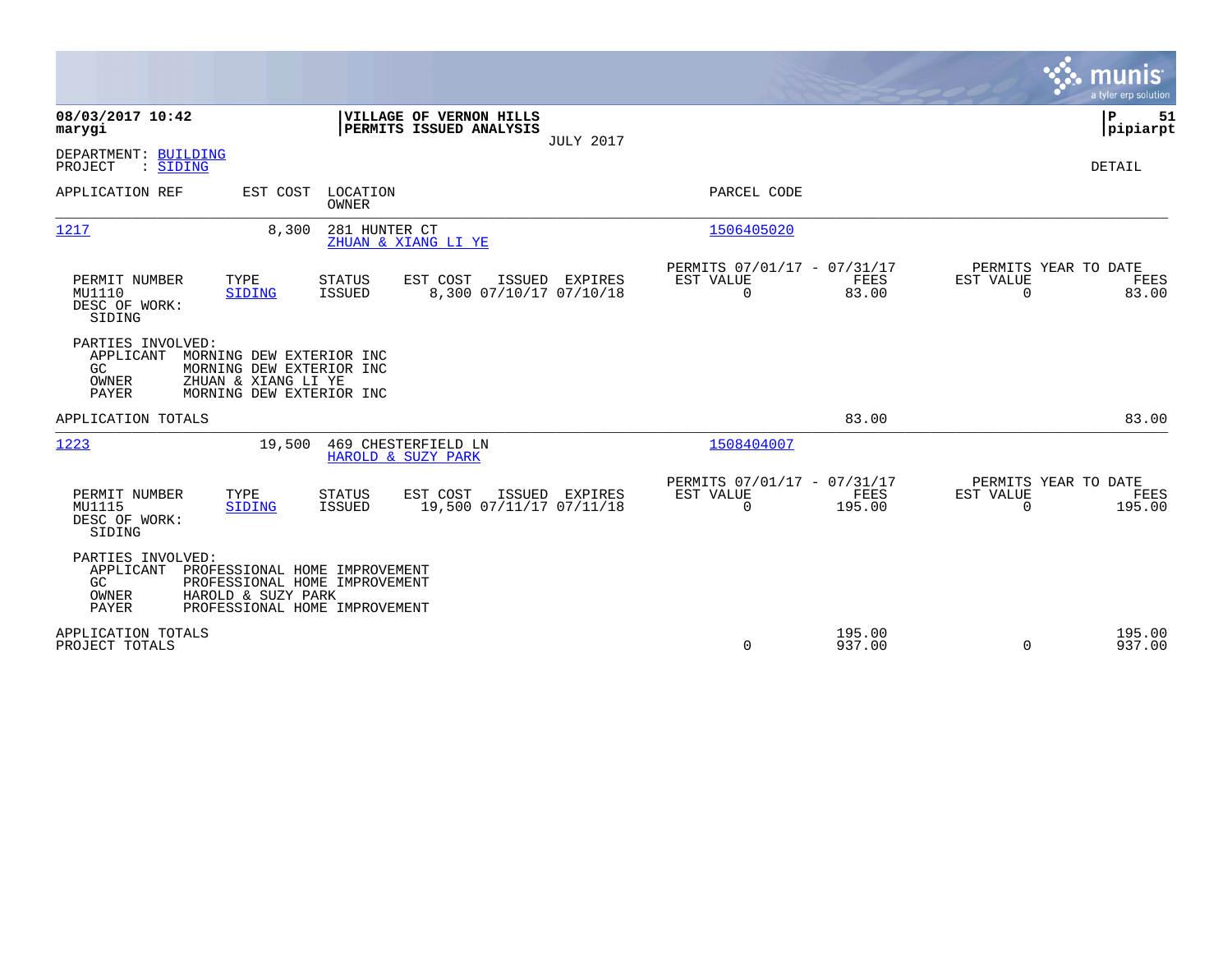|                                                                                                                    |                                                                                                                 |                                                                        |                                                         |                |                                                  | munis<br>a tyler erp solution |
|--------------------------------------------------------------------------------------------------------------------|-----------------------------------------------------------------------------------------------------------------|------------------------------------------------------------------------|---------------------------------------------------------|----------------|--------------------------------------------------|-------------------------------|
| 08/03/2017 10:42<br>marygi                                                                                         |                                                                                                                 | VILLAGE OF VERNON HILLS<br>PERMITS ISSUED ANALYSIS<br><b>JULY 2017</b> |                                                         |                |                                                  | ΙP<br>52<br> pipiarpt         |
| DEPARTMENT: BUILDING<br>: VOICE/DATA<br>PROJECT                                                                    |                                                                                                                 |                                                                        |                                                         |                |                                                  | DETAIL                        |
| APPLICATION REF                                                                                                    | LOCATION<br>EST COST<br><b>OWNER</b>                                                                            |                                                                        | PARCEL CODE                                             |                |                                                  |                               |
| 1219                                                                                                               | 24,439<br>562 BUNKER CT                                                                                         | CONTINENTAL EXECUTIVE PARKE, LLC                                       | 1504202144                                              |                |                                                  |                               |
| PERMIT NUMBER<br>MU1112<br>DESC OF WORK:<br>VOICE/DATA                                                             | TYPE<br><b>STATUS</b><br><b>VOICE/DATA ISSUED</b>                                                               | EST COST<br>ISSUED EXPIRES<br>24,439 07/10/17 07/10/18                 | PERMITS 07/01/17 - 07/31/17<br>EST VALUE<br>$\mathbf 0$ | FEES<br>244.39 | PERMITS YEAR TO DATE<br>EST VALUE<br>$\mathbf 0$ | FEES<br>244.39                |
| PARTIES INVOLVED:<br>GC.<br>LOW VOLTAG CLEARCOM INC<br><b>OCCUPANT</b><br>OWNER<br><b>PAYER</b>                    | CLEARCOM INC<br>PARKSON CORPORATION<br>CONTINENTAL EXECUTIVE PARKE, LLC<br>CLEARCOM INC                         |                                                                        |                                                         |                |                                                  |                               |
| APPLICATION TOTALS                                                                                                 |                                                                                                                 |                                                                        |                                                         | 244.39         |                                                  | 244.39                        |
| 1222                                                                                                               | 17,275                                                                                                          | 544 LAKEVIEW PKY 100<br>COLLIERS INTERNATIONAL                         | 1504202152                                              |                |                                                  |                               |
| PERMIT NUMBER<br>MU1116<br>DESC OF WORK:<br>LOW VOLTAGE                                                            | TYPE<br><b>STATUS</b><br><b>VOICE/DATA ISSUED</b>                                                               | EST COST<br>ISSUED EXPIRES<br>17,275 07/11/17 07/11/18                 | PERMITS 07/01/17 - 07/31/17<br>EST VALUE<br>$\mathbf 0$ | FEES<br>172.75 | PERMITS YEAR TO DATE<br>EST VALUE<br>$\mathbf 0$ | FEES<br>172.75                |
| PARTIES INVOLVED:<br>APPLICANT ADVENT SYSTEMS INC<br>GC.<br>LOW VOLTAG ADVENT SYSTEMS INC<br>OWNER<br><b>PAYER</b> | ADVENT SYSTEMS INC<br>COLLIERS INTERNATIONAL<br>ADVENT SYSTEMS INC                                              |                                                                        |                                                         |                |                                                  |                               |
| APPLICATION TOTALS                                                                                                 |                                                                                                                 |                                                                        |                                                         | 172.75         |                                                  | 172.75                        |
| 1270                                                                                                               | 3,000                                                                                                           | 555 EAST TOWNLINE RD 5<br>JDK & OVERLOOK TOWNLINE LLC                  | 1504201018                                              |                |                                                  |                               |
| PERMIT NUMBER<br>MU1163<br>DESC OF WORK:<br>VOICE & DATA                                                           | TYPE<br><b>STATUS</b><br><b>VOICE/DATA ISSUED</b>                                                               | EST COST<br>ISSUED EXPIRES<br>3,000 07/19/17 07/19/18                  | PERMITS 07/01/17 - 07/31/17<br>EST VALUE<br>$\Omega$    | FEES<br>75.00  | PERMITS YEAR TO DATE<br>EST VALUE<br>$\mathbf 0$ | FEES<br>75.00                 |
| PARTIES INVOLVED:<br>APPLICANT<br>GC.<br>OWNER<br>PAYER                                                            | TOWNLINE ANIMAL HOSPITAL<br>TOWNLINE ANIMAL HOSPITAL<br>JDK & OVERLOOK TOWNLINE LLC<br>TOWNLINE ANIMAL HOSPITAL |                                                                        |                                                         |                |                                                  |                               |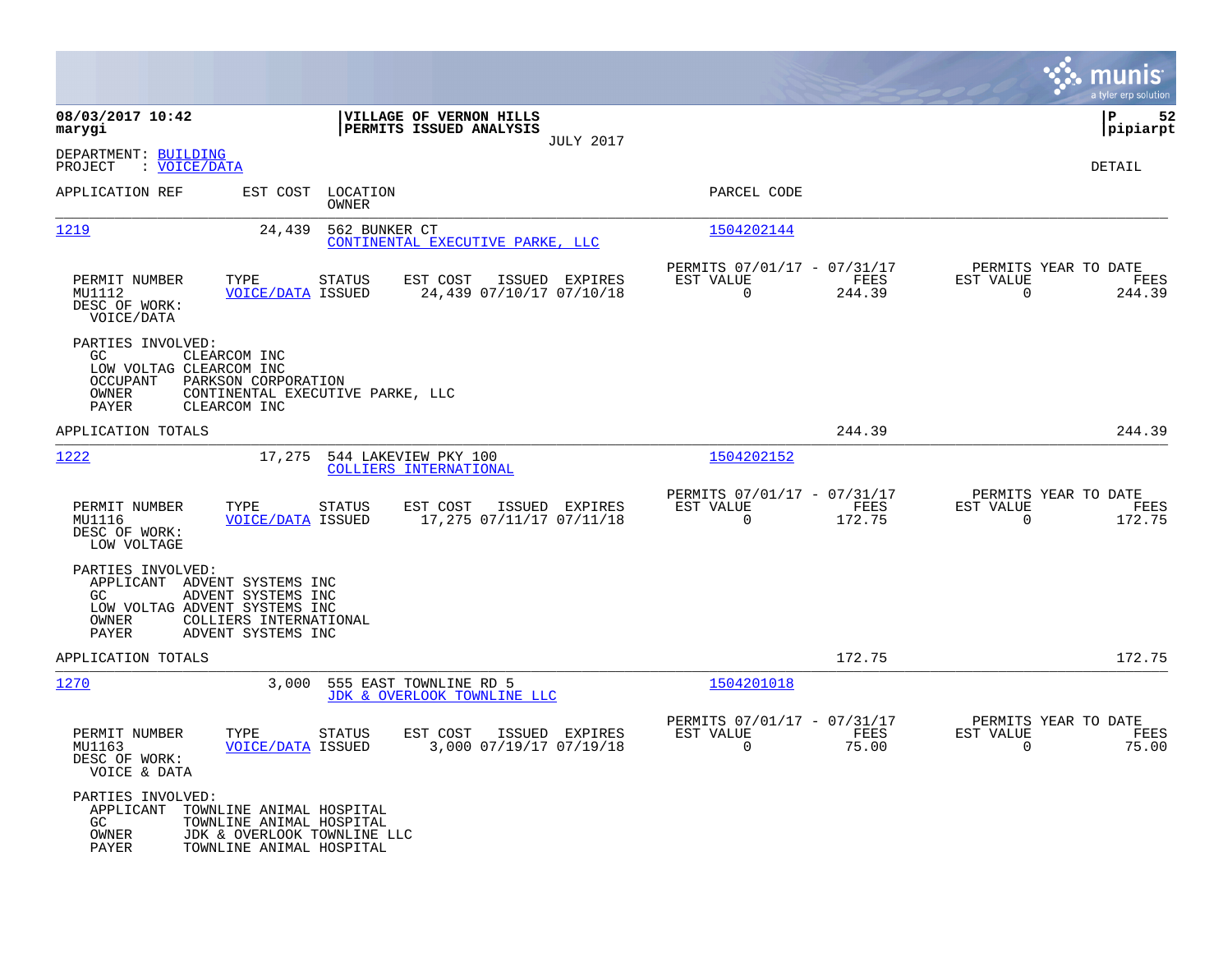|                                                                            |                                                                                                                                |                         |                                                           |                  |                                                      |                  |           | <b>munis</b><br>a tyler erp solution   |
|----------------------------------------------------------------------------|--------------------------------------------------------------------------------------------------------------------------------|-------------------------|-----------------------------------------------------------|------------------|------------------------------------------------------|------------------|-----------|----------------------------------------|
| 08/03/2017 10:42<br>marygi<br>APPLICATION TOTALS<br>DEPARTMENT: BUILDING   |                                                                                                                                |                         | <b>VILLAGE OF VERNON HILLS</b><br>PERMITS ISSUED ANALYSIS | <b>JULY 2017</b> |                                                      | 75.00            |           | P<br>53<br> pipiarpt<br>75.00          |
| PROJECT                                                                    | : VOICE/DATA                                                                                                                   |                         |                                                           |                  |                                                      |                  |           | DETAIL                                 |
| APPLICATION REF                                                            | EST COST                                                                                                                       | LOCATION<br>OWNER       |                                                           |                  | PARCEL CODE                                          |                  |           |                                        |
| 1300                                                                       | 47,200                                                                                                                         |                         | 544 LAKEVIEW PKY 100<br>COLLIERS INTERNATIONAL            |                  | 1504202152                                           |                  |           |                                        |
| PERMIT NUMBER<br>MU1190<br>DESC OF WORK:<br>VOICE/DATA                     | TYPE<br><b>VOICE/DATA</b>                                                                                                      | <b>STATUS</b><br>COMPLT | EST COST<br>ISSUED<br>47,200 07/25/17 07/25/18            | EXPIRES          | PERMITS 07/01/17 - 07/31/17<br>EST VALUE<br>$\Omega$ | FEES<br>472.00   | EST VALUE | PERMITS YEAR TO DATE<br>FEES<br>472.00 |
| PARTIES INVOLVED:<br>APPLICANT<br>GC.<br><b>OCCUPANT</b><br>OWNER<br>PAYER | KB ADVANCED TECHNOLOGIES<br>KB ADVANCED TECHNOLOGIES<br><b>BRUNSWICK</b><br>COLLIERS INTERNATIONAL<br>KB ADVANCED TECHNOLOGIES |                         |                                                           |                  |                                                      |                  |           |                                        |
| APPLICATION TOTALS<br>PROJECT TOTALS                                       |                                                                                                                                |                         |                                                           |                  | 0                                                    | 472.00<br>964.14 | $\Omega$  | 472.00<br>964.14                       |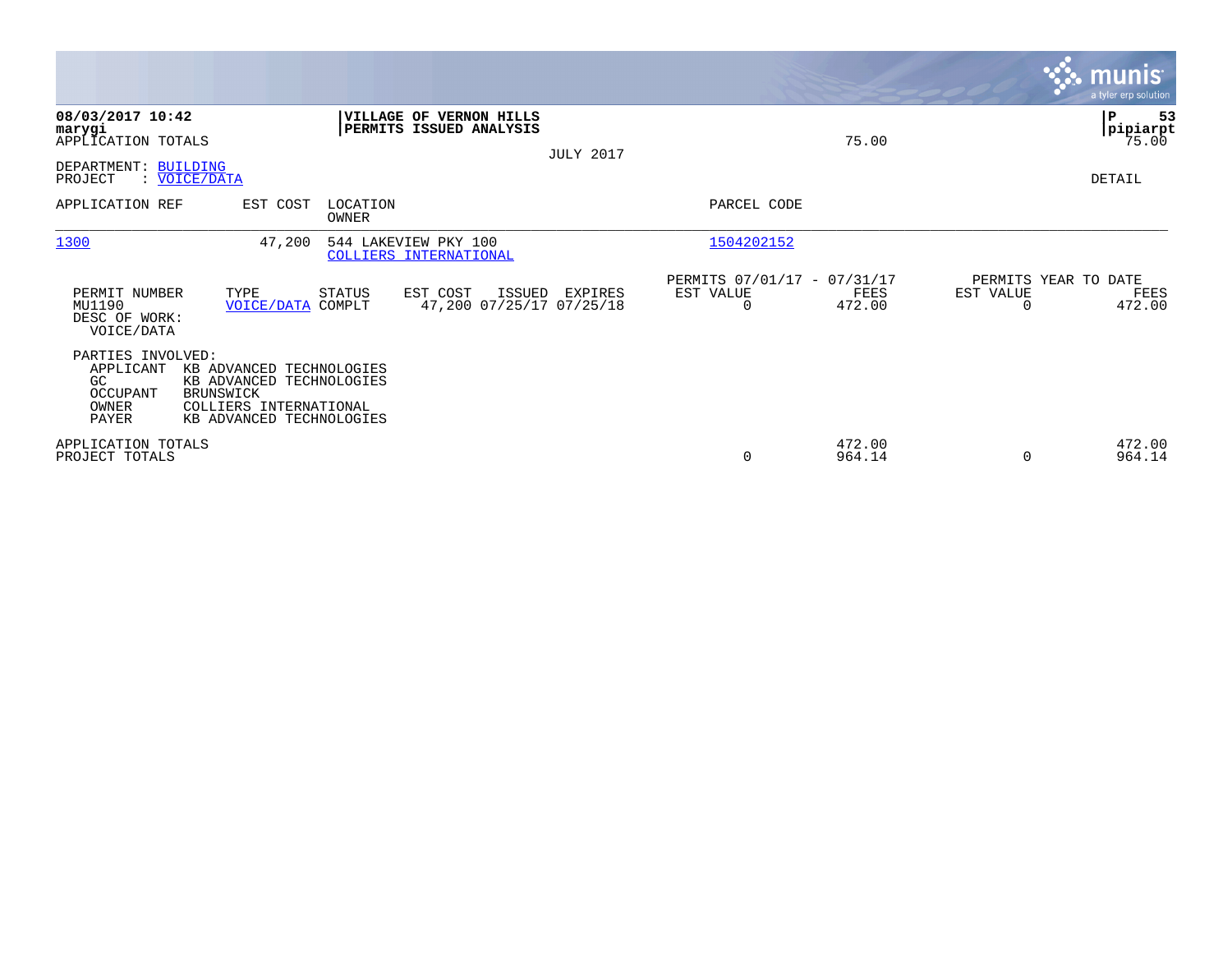|                                                                                                                                                              |                                                                 |                                                                        | munis<br>a tyler erp solution                                   |
|--------------------------------------------------------------------------------------------------------------------------------------------------------------|-----------------------------------------------------------------|------------------------------------------------------------------------|-----------------------------------------------------------------|
| 08/03/2017 10:42<br>marygi                                                                                                                                   | VILLAGE OF VERNON HILLS<br>PERMITS ISSUED ANALYSIS              |                                                                        | l P<br>54<br> pipiarpt                                          |
| DEPARTMENT: BUILDING<br>PROJECT<br>: WATER HEATER                                                                                                            | <b>JULY 2017</b>                                                |                                                                        | DETAIL                                                          |
| APPLICATION REF<br>EST COST                                                                                                                                  | LOCATION<br>OWNER                                               | PARCEL CODE                                                            |                                                                 |
| 1234<br>1,320                                                                                                                                                | 118 MIDWAY LN<br><b>MAHIR D TASWALA</b>                         | 1509103033                                                             |                                                                 |
| PERMIT NUMBER<br>TYPE<br>MU1122<br>WATER HEAT COMPLT<br>DESC OF WORK:<br>WATER HEATER                                                                        | STATUS<br>EST COST<br>ISSUED EXPIRES<br>1,320 07/12/17 07/17/18 | PERMITS 07/01/17 - 07/31/17<br>EST VALUE<br>FEES<br>$\mathbf 0$<br>.00 | PERMITS YEAR TO DATE<br>EST VALUE<br>FEES<br>$\mathbf 0$<br>.00 |
| PARTIES INVOLVED:<br>APPLICANT MAHIR D TASWALA<br>GC.<br>MAHIR D TASWALA<br>OWNER<br>MAHIR D TASWALA<br>PLUMBER<br>ABT<br>PAYER<br>MAHIR D TASWALA           |                                                                 |                                                                        |                                                                 |
| APPLICATION TOTALS                                                                                                                                           |                                                                 | .00                                                                    | .00                                                             |
| 1263<br>500                                                                                                                                                  | 10 SOUTHFIELD DR<br>SHOUKATH M & SAKINA A ALI                   | 1506414016                                                             |                                                                 |
| PERMIT NUMBER<br>TYPE<br>MU1157<br>WATER HEAT ISSUED<br>DESC OF WORK:<br>WATER HEATER                                                                        | STATUS<br>EST COST<br>ISSUED EXPIRES<br>500 07/18/17 07/18/18   | PERMITS 07/01/17 - 07/31/17<br>EST VALUE<br>FEES<br>$\mathbf 0$<br>.00 | PERMITS YEAR TO DATE<br>EST VALUE<br>FEES<br>$\mathbf 0$<br>.00 |
| PARTIES INVOLVED:<br>APPLICANT<br>VENTURE PLG<br>APPLICANT<br>VENTURE PLG<br>GC<br>VENTURE PLG<br>OWNER<br>SHOUKATH M & SAKINA A ALI<br>PAYER<br>VENTURE PLG |                                                                 |                                                                        |                                                                 |
| APPLICATION TOTALS                                                                                                                                           |                                                                 | .00                                                                    | .00                                                             |
| 1286<br>925                                                                                                                                                  | 972 VERNON CT<br><b>SUSAN KAPLAN</b>                            | 1132413028                                                             |                                                                 |
| PERMIT NUMBER<br>TYPE<br>MU1176<br>WATER HEAT COMPLT<br>DESC OF WORK:<br>WATER HEATER                                                                        | STATUS<br>EST COST<br>ISSUED EXPIRES<br>925 07/21/17 07/24/18   | PERMITS 07/01/17 - 07/31/17<br>EST VALUE<br>FEES<br>0<br>.00           | PERMITS YEAR TO DATE<br>EST VALUE<br>FEES<br>0<br>.00           |
| PARTIES INVOLVED:<br>APPLICANT SUSAN KAPLAN<br>GC<br>SUSAN KAPLAN<br>OWNER<br>SUSAN KAPLAN<br>PLUMBER<br>2 CODE PLUMBING<br>PAYER<br>SUSAN KAPLAN            |                                                                 |                                                                        |                                                                 |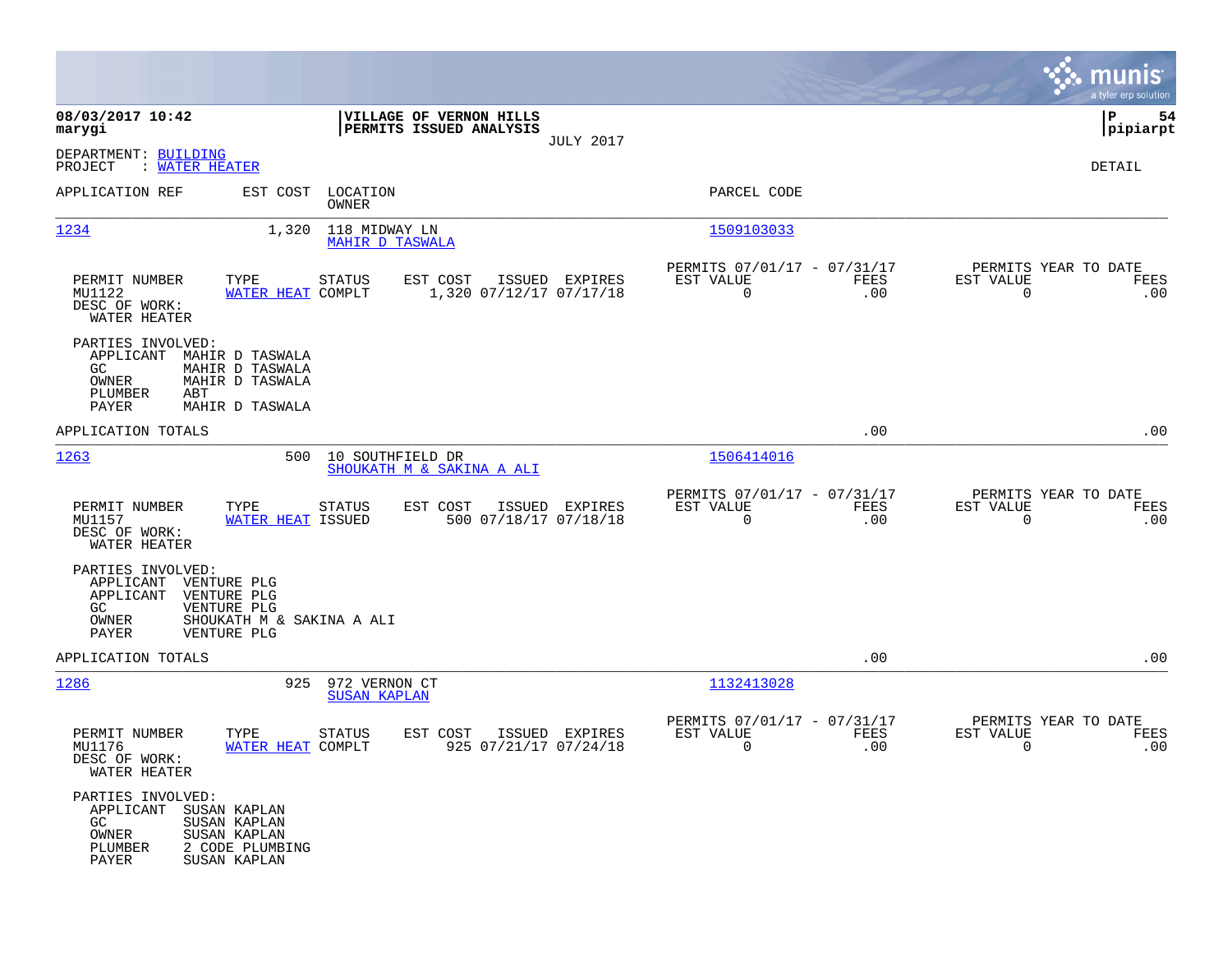|                                                                                                                                                                                      | munis<br>a tyler erp solution                                                                                                       |
|--------------------------------------------------------------------------------------------------------------------------------------------------------------------------------------|-------------------------------------------------------------------------------------------------------------------------------------|
| 08/03/2017 10:42<br>VILLAGE OF VERNON HILLS<br>PERMITS ISSUED ANALYSIS<br>marygi                                                                                                     | P<br>55<br> pipiarpt<br><b>JULY 2017</b>                                                                                            |
| DEPARTMENT: BUILDING<br>: WATER HEATER<br>PROJECT                                                                                                                                    | <b>DETAIL</b>                                                                                                                       |
| APPLICATION REF<br>EST COST<br>LOCATION<br>OWNER                                                                                                                                     | PARCEL CODE                                                                                                                         |
| APPLICATION TOTALS                                                                                                                                                                   | .00<br>.00                                                                                                                          |
| 1314<br>288<br>234 CONGRESSIONAL CT<br>CHUNZHANG WU & LINYUN ZHOU                                                                                                                    | 1132207014                                                                                                                          |
| TYPE<br>STATUS<br>PERMIT NUMBER<br>EST COST<br>ISSUED EXPIRES<br>288 07/27/17 07/27/18<br>MU1201<br>WATER HEAT ISSUED<br>DESC OF WORK:<br>WATER HEATER                               | PERMITS 07/01/17 - 07/31/17<br>PERMITS YEAR TO DATE<br>EST VALUE<br>EST VALUE<br>FEES<br>FEES<br>$\mathbf 0$<br>.00<br>0<br>.00     |
| PARTIES INVOLVED:<br>APPLICANT<br>AMERICAN ROOTER SERVICES<br>GC<br>AMERICAN ROOTER SERVICES<br><b>OWNER</b><br>CHUNZHANG WU & LINYUN ZHOU                                           |                                                                                                                                     |
| APPLICATION TOTALS                                                                                                                                                                   | .00<br>.00                                                                                                                          |
| 1320<br>800<br>405 WHITE DEER TRL<br>NATHAN KLEIN & DAVID KLEIN                                                                                                                      | 1133210002                                                                                                                          |
| PERMIT NUMBER<br>TYPE<br>STATUS<br>EST COST<br>ISSUED EXPIRES<br>800 07/31/17 07/31/18<br>MU1214<br>WATER HEAT ISSUED<br>DESC OF WORK:<br>WATER HEATER                               | PERMITS 07/01/17 - 07/31/17<br>PERMITS YEAR TO DATE<br>EST VALUE<br>EST VALUE<br>FEES<br>FEES<br>$\Omega$<br>$\Omega$<br>.00<br>.00 |
| PARTIES INVOLVED:<br>APPLICANT<br>ALL STAR PLUMBING<br>GC.<br>ALL STAR PLUMBING<br>OWNER<br>NATHAN KLEIN & DAVID KLEIN<br>ALL STAR PLUMBING<br>PLUMBER<br>PAYER<br>ALL STAR PLUMBING |                                                                                                                                     |
| APPLICATION TOTALS<br>PROJECT TOTALS                                                                                                                                                 | .00<br>.00<br>$\mathbf 0$<br>.00<br>$\Omega$<br>.00                                                                                 |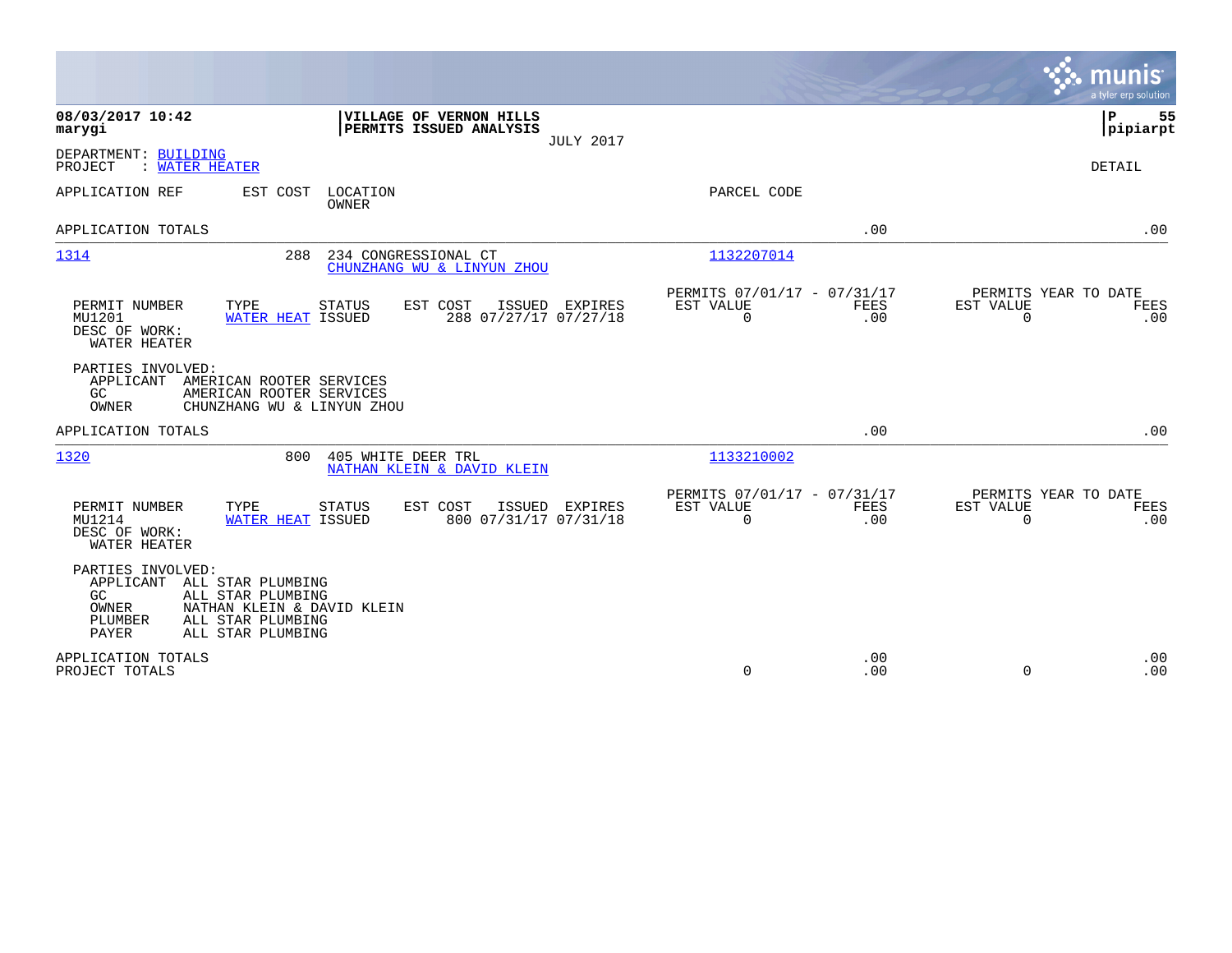|                                                                                                                                                                                                                                 |                                                                                       |                                                                          | munis<br>a tyler erp solution                                     |
|---------------------------------------------------------------------------------------------------------------------------------------------------------------------------------------------------------------------------------|---------------------------------------------------------------------------------------|--------------------------------------------------------------------------|-------------------------------------------------------------------|
| 08/03/2017 10:42<br>marygi                                                                                                                                                                                                      | VILLAGE OF VERNON HILLS<br>PERMITS ISSUED ANALYSIS<br><b>JULY 2017</b>                |                                                                          | ΙP<br>56<br> pipiarpt                                             |
| DEPARTMENT: BUILDING<br>: SIGN<br>PROJECT                                                                                                                                                                                       |                                                                                       |                                                                          | DETAIL                                                            |
| APPLICATION REF<br>EST COST                                                                                                                                                                                                     | LOCATION<br><b>OWNER</b>                                                              | PARCEL CODE                                                              |                                                                   |
| 1066<br>300                                                                                                                                                                                                                     | 1840 NORTH MILWAUKEE AVE<br><b>CHASE BANK</b>                                         | 1128413066                                                               |                                                                   |
| PERMIT NUMBER<br>TYPE<br>MU1186<br><b>SIGN</b><br>DESC OF WORK:<br>TEMP SIGN: CHASE BANK                                                                                                                                        | <b>STATUS</b><br>EST COST<br>ISSUED EXPIRES<br>300 07/25/17 07/25/18<br><b>ISSUED</b> | PERMITS 07/01/17 - 07/31/17<br>EST VALUE<br>FEES<br>$\mathbf 0$<br>75.00 | PERMITS YEAR TO DATE<br>EST VALUE<br>FEES<br>$\mathbf 0$<br>75.00 |
| PARTIES INVOLVED:<br>APPLICANT<br>OLYMPIC SIGNS<br>GC<br>OLYMPIC SIGNS<br><b>OCCUPANT</b><br>CHASE BANK<br>CHASE BANK<br>OWNER<br>OLYMPIC SIGNS<br>PAYER<br>SIGN<br>OLYMPIC SIGNS                                               |                                                                                       |                                                                          |                                                                   |
| APPLICATION TOTALS                                                                                                                                                                                                              |                                                                                       | 75.00                                                                    | 75.00                                                             |
| 1068<br>450                                                                                                                                                                                                                     | 141 WEST TOWNLINE RD<br><b>JOSEPH Z WASCOW</b>                                        | 1505200032                                                               |                                                                   |
| PERMIT NUMBER<br>TYPE<br>MU1094<br><b>SIGN</b><br>DESC OF WORK:<br>SIGN                                                                                                                                                         | <b>STATUS</b><br>EST COST<br>ISSUED EXPIRES<br>450 07/06/17 07/06/18<br>COMPLT        | PERMITS 07/01/17 - 07/31/17<br>EST VALUE<br>FEES<br>$\Omega$<br>81.00    | PERMITS YEAR TO DATE<br>EST VALUE<br>FEES<br>$\Omega$<br>81.00    |
| PARTIES INVOLVED:<br>APPLICANT<br>WELLCOM SIGN CORP<br>ELECTRICIA OK ELECTRIC<br>GC<br>WELLCOM SIGN CORP<br><b>OCCUPANT</b><br>Q JEWELRY<br>OWNER<br>JOSEPH Z WASCOW<br>PAYER<br>WELLCOM SIGN CORP<br>SIGN<br>WELLCOM SIGN CORP |                                                                                       |                                                                          |                                                                   |
| APPLICATION TOTALS                                                                                                                                                                                                              |                                                                                       | 81.00                                                                    | 81.00                                                             |
| 1074<br>670                                                                                                                                                                                                                     | 701 NORTH MILWAUKEE AVE<br>INLAND REAL ESTATE CORPORATION                             | 1503102018                                                               |                                                                   |
| PERMIT NUMBER<br>TYPE<br>MU1133<br><b>SIGN</b><br>DESC OF WORK:<br>REAL ESTATE SIGN                                                                                                                                             | STATUS<br>EST COST<br>ISSUED EXPIRES<br><b>ISSUED</b><br>670 07/13/17 07/13/18        | PERMITS 07/01/17 - 07/31/17<br>EST VALUE<br>FEES<br>$\mathbf 0$<br>75.00 | PERMITS YEAR TO DATE<br>EST VALUE<br>FEES<br>75.00<br>$\mathbf 0$ |
| PARTIES INVOLVED:<br>APPLICANT<br>CNC GRAPHICS<br>GC<br>CNC GRAPHICS                                                                                                                                                            |                                                                                       |                                                                          |                                                                   |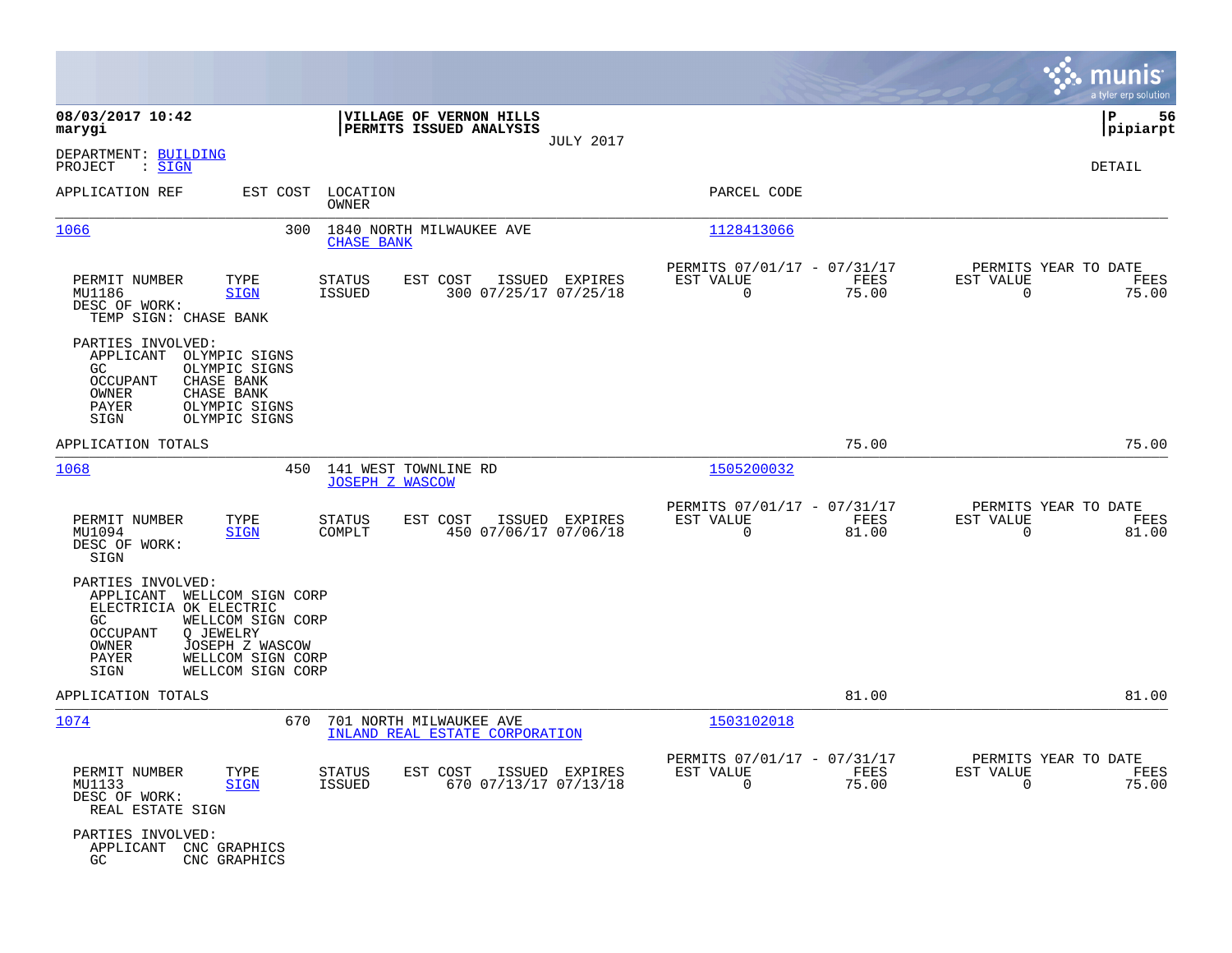|                                                                                                                                                                                                                                                                  |                                                                             | munis<br>a tyler erp solution                                        |
|------------------------------------------------------------------------------------------------------------------------------------------------------------------------------------------------------------------------------------------------------------------|-----------------------------------------------------------------------------|----------------------------------------------------------------------|
| 08/03/2017 10:42<br>VILLAGE OF VERNON HILLS<br>PERMITS ISSUED ANALYSIS<br>marygi<br><b>JULY 2017</b>                                                                                                                                                             |                                                                             | l P<br>57<br> pipiarpt                                               |
| DEPARTMENT: BUILDING<br>$:$ SIGN<br>PROJECT                                                                                                                                                                                                                      |                                                                             | DETAIL                                                               |
| EST COST<br>APPLICATION REF<br>LOCATION                                                                                                                                                                                                                          | PARCEL CODE                                                                 |                                                                      |
| OWNER<br>OCCUPANT<br>RIVERTREE AT VERNON HILLS PARTNERSHIP<br>OWNER<br>INLAND REAL ESTATE CORPORATION<br>PAYER<br>CNC GRAPHICS<br>SIGN<br>CNC GRAPHICS                                                                                                           |                                                                             |                                                                      |
| APPLICATION TOTALS                                                                                                                                                                                                                                               | 75.00                                                                       | 75.00                                                                |
| 1117<br>100,000<br><b>CUNEO</b><br>PLACEHOLDER                                                                                                                                                                                                                   | 1133200023                                                                  |                                                                      |
| PERMIT NUMBER<br>EST COST<br>ISSUED EXPIRES<br>TYPE<br>STATUS<br><b>ISSUED</b><br>100,000 07/27/17 07/27/18<br>MU1198<br><b>SIGN</b><br>DESC OF WORK:<br>ENTRY COLUMNS, WALLS & MONUMENT SIGN                                                                    | PERMITS 07/01/17 - 07/31/17<br>EST VALUE<br>FEES<br>$\mathbf 0$<br>1,025.00 | PERMITS YEAR TO DATE<br>EST VALUE<br>FEES<br>$\mathbf 0$<br>1,025.00 |
| PARTIES INVOLVED:<br>APPLICANT LIMITLESS DC, INC<br>CONCRETE<br>LIMITLESS DC, INC<br>ELECTRICIA ELMUND & NELSON CO<br>EXCAVATOR LIMITLESS DC, INC<br>GC.<br>LIMITLESS DC, INC<br>OWNER<br>PLACEHOLDER<br>PAYER<br>LIMITLESS DC, INC<br>SIGN<br>LIMITLESS DC, INC |                                                                             |                                                                      |
| APPLICATION TOTALS                                                                                                                                                                                                                                               | 1,025.00                                                                    | 1,025.00                                                             |
| 1140<br>5,800<br>440 NORTH FAIRWAY DR<br>SIR PROPERTIES REIT LLC                                                                                                                                                                                                 | 1504111017                                                                  |                                                                      |
| PERMIT NUMBER<br>TYPE<br><b>STATUS</b><br>EST COST<br>ISSUED EXPIRES<br><b>ISSUED</b><br>5,800 07/20/17 07/20/18<br>MU1168<br><b>SIGN</b><br>DESC OF WORK:<br>REAL ESTATE SIGN                                                                                   | PERMITS 07/01/17 - 07/31/17<br>EST VALUE<br>FEES<br>0<br>75.00              | PERMITS YEAR TO DATE<br>EST VALUE<br>FEES<br>$\overline{0}$<br>75.00 |
| PARTIES INVOLVED:<br>APPLICANT<br>CNC GRAPHICS<br>GC<br>CNC GRAPHICS<br>OWNER<br>SIR PROPERTIES REIT LLC<br>PAYER<br>CNC GRAPHICS<br>CNC GRAPHICS<br>SIGN                                                                                                        |                                                                             |                                                                      |
| APPLICATION TOTALS                                                                                                                                                                                                                                               | 75.00                                                                       | 75.00                                                                |
| 1170<br>352<br>471 WEST TOWNLINE RD<br>ASPEN PARTNERS LOTS 3 & 5 LLC                                                                                                                                                                                             | 1505110003                                                                  |                                                                      |
| PERMIT NUMBER<br>TYPE<br>EST COST<br>STATUS<br>ISSUED EXPIRES<br>MU1169<br><b>SIGN</b><br><b>ISSUED</b><br>352 07/20/17 07/20/18                                                                                                                                 | PERMITS 07/01/17 - 07/31/17<br>EST VALUE<br>FEES<br>$\Omega$<br>75.00       | PERMITS YEAR TO DATE<br>EST VALUE<br>FEES<br>0<br>75.00              |